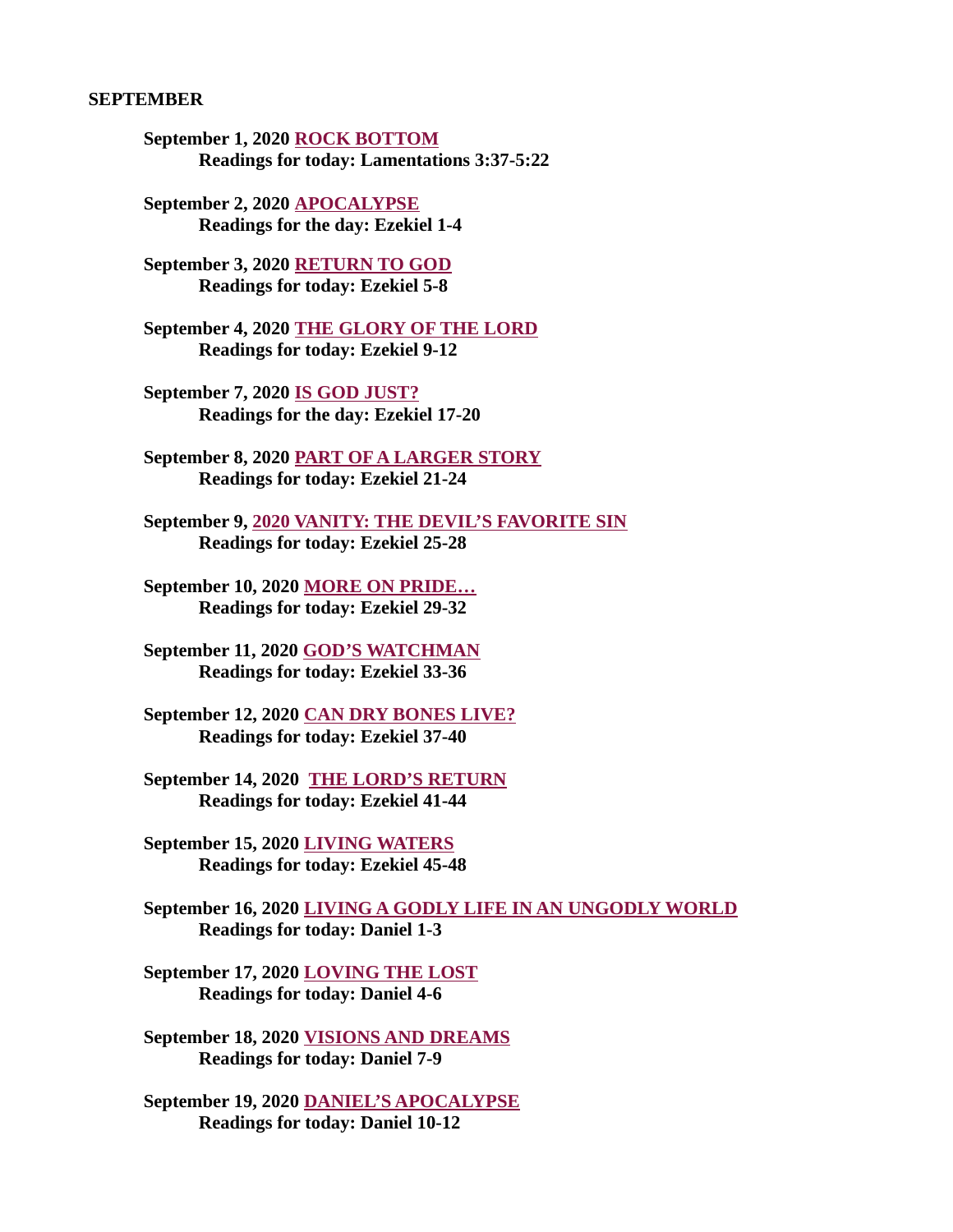September 21, 2020 REBIRTH OF A NATION [Readings for today: 2 Chronicles 36:22-23, Ezra 1-3](#page-32-0)

[September 22, 2020 POLITICS IN THE BIBLE](#page-34-0) Readings for today: Ezra 4-6

[September 23, 2020 THE SECRET TO THE GOOD LIFE](#page-35-0) Readings for today: Haggai 1-2

[September 24, 2020 GOD DRAWS NEAR](#page-36-0) Readings for today: Zechariah 1-7

[September 25, 2020 THE DAY OF THE LORD](#page-38-0) Readings for today: Zechariah 8-14

September 26, 2020 #METOO [Readings for today: Esther 1-5](#page-40-0)

September 28, 2020 PURIM [Readings for today: Esther 6-10](#page-41-0)

[September 29, 2020 WORSHIP IN COVID TIMES](#page-42-0) Readings for today: Malachi 1-4, Psalms 50

[September 30, 2020 RACISM IN THE BIBLE](#page-44-0) Readings for today: Ezra 7-10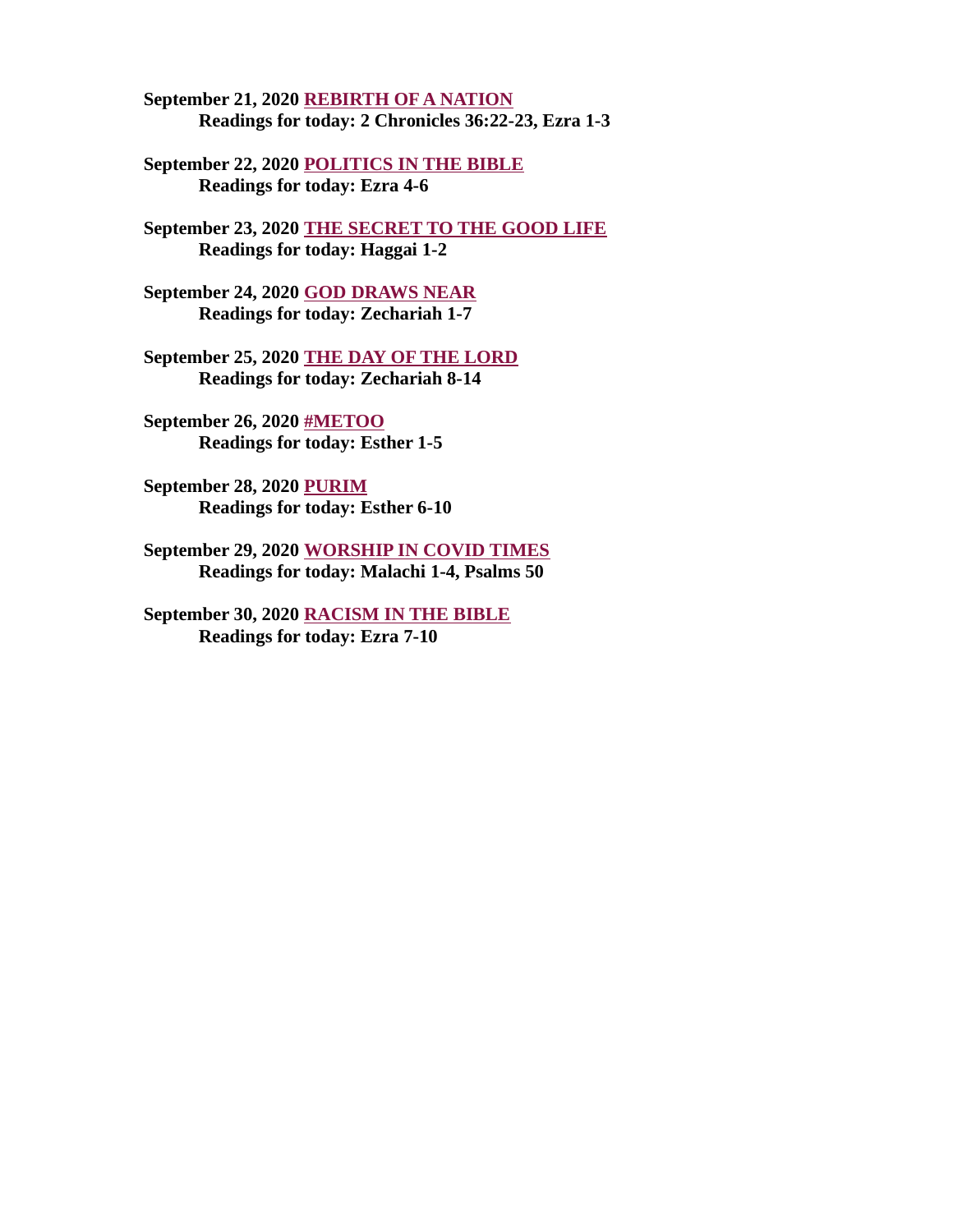# September 1, 2020 ROCK BOTTOM

<span id="page-2-0"></span>[Readings for today: Lamentations 3:37-5:22](https://www.biblegateway.com/passage/?search=Lamentations+3%3A37-5%3A22&version=ESV)

I remember hitting rock bottom. It was August 1992. I had just finished my first summer after my first year of college. Things were not good. I had bombed my first year of school. Too much drinking. Skipped too much class. I had been in Maine all summer coaching lacrosse and threw myself into the "camp counselor" lifestyle which involved a lot of drinking and casual sex. Several nights, I woke up passed out at the bar where we partied. I was about as far from God as can be. I came back in a dark place. Depressed. Empty inside. Ashamed of the person I was becoming. My whole life was in a tailspin and I could feel every rotation.

There is only one place to go when you hit rock bottom. You turn to God. Within the first week or so of being on campus again at college, a friend of mine invited me to a student ministry. I figured I had nothing to lose. I didn't realize it at the time but my life changed the moment I walked in those doors. God met me there in a powerful way. Drew me in. Gave me new life. New hope. A sense of joy. I looked around and saw so many students who seemed to have something I did not. I joined a small group Bible study to find out how to get it. Those men loved me. Blessed me. Put up with my foolishness. I remember asking them to hold me accountable to only drinking one beer an hour at the parties I attended. I failed almost every week but they stuck with me. My life was still not going well. I was still drinking far too much. Still missing too much class. But there was something about this group of guys. Spending time with them became my lifeline. The highlight of my week. Going to Late Nite our student ministry fellowship - was something I looked forward to. It was a bright spot in an otherwise dark time for me.

A few months went by. I found myself walking alone on the way to the Student Center. Right by the parking garage. I can still picture exactly where I stopped and looked up. A realization hit me that day. Looking back, I can see how it had been growing all semester. This sense that God was very real. The young men I studied the Bible with believed Jesus wasn't just some old dusty historical figure they admired. They actually believed He was alive and suddenly I realized I did too. And if that were true then everything in my life needed to change.

Lamentations is an account of what happens when we hit rock bottom. It's ugly. Especially when we're watching the fall of a nation. I've seen what happens when governments fall. When political unrest and instability reigns. I've seen the effects of famine, drought, and starvation. I've witnessed what happens when people lose all hope of ever escaping poverty. I've been approached by women selling their babies in the streets. I've seen disease ravage bodies because they had no access to healthcare. I've held the hands of the dying and prayed over them as they pass from this brutal world. When I read Lamentations and the accounts of the ash heaps, women boiling their children for food, people wandering listless in the streets, and those wishing for a swift end at the edge of the sword; I think of some of the places I've been. This is actually happening today in places like Syria, Yemen, and Somalia. The people in these places suffer tremendously and in their suffering, they look to God. They beg for help. They ask Him to intervene.

The good news is God often does through the efforts of His people. Through organizations like World Relief, World Vision, and International Justice Mission who intentionally go to the front lines of these conflict zones to offer what they can. From the opening pages of Genesis, God had determined to bring blessing to this world through the creatures He made in His image. To them He gave dominion and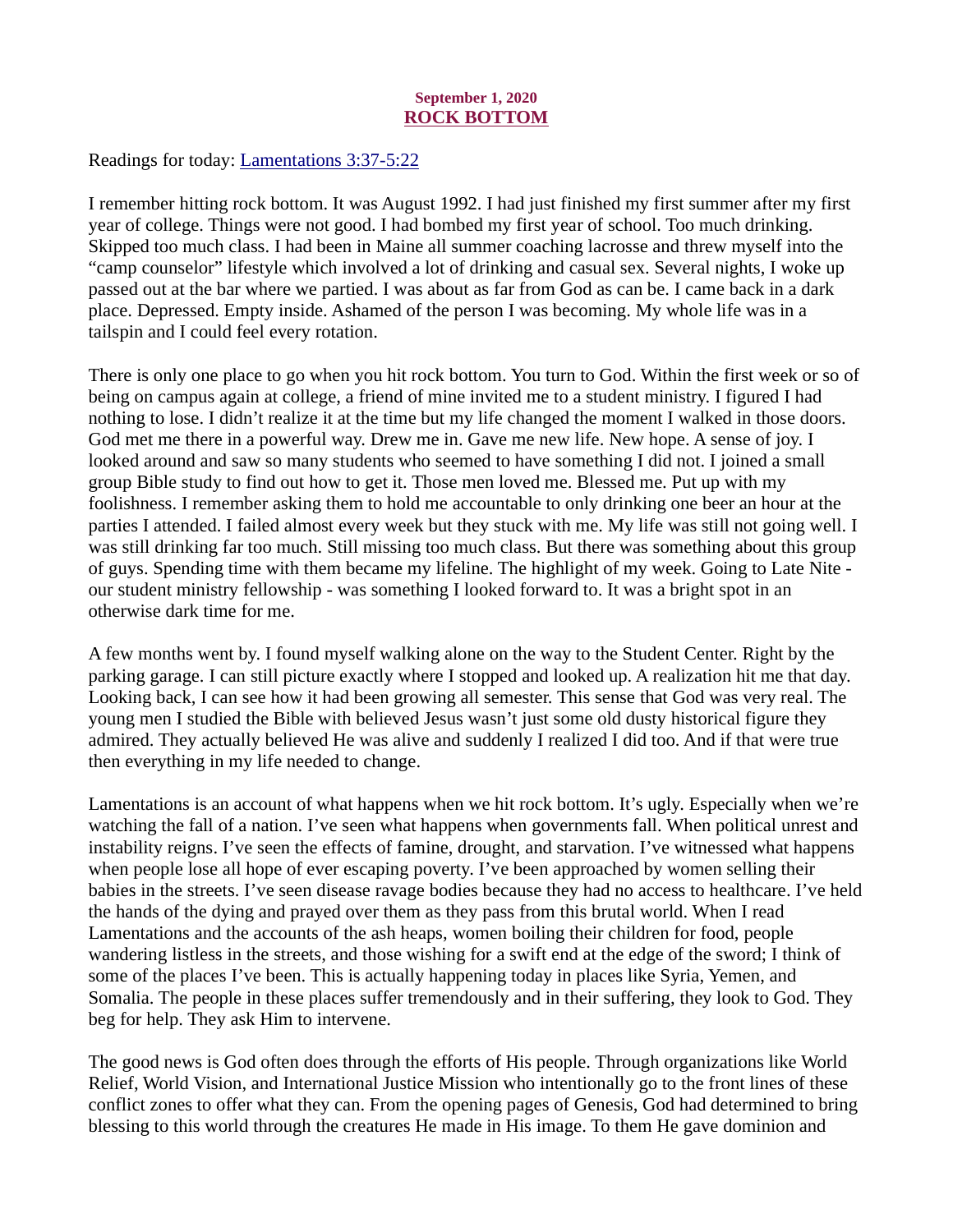authority over all He had made. To them He gave power and responsibility to care for all He had made. To them He gave the command to be fruitful and multiply and fill the earth. And now that call comes to us. What will we do with it? How will we come alongside the suffering? Will we be the ones God uses to lift them up? This is the truth we are forced to confront over and over again. Whenever the question is raised, "Why does God allow such suffering?" We have to look in the mirror and own the fact that we are the ones who created these conditions. We are the ones who tolerate the inequalities that exist in our world. We are the ones who spend our lives building up riches and resources while so many around the world go without. The real question. The honest question. The question we don't want to face is not..."Why does God allow such suffering?" That's passing the buck. Playing the same blame game Adam and Eve began way back in the Garden. No, the real question is "Why do WE allow such suffering?" We who have the means and the technology and the resources. Why do we continue to withhold these things from those who need them most?

Readings for tomorrow: Ezekiel 1-4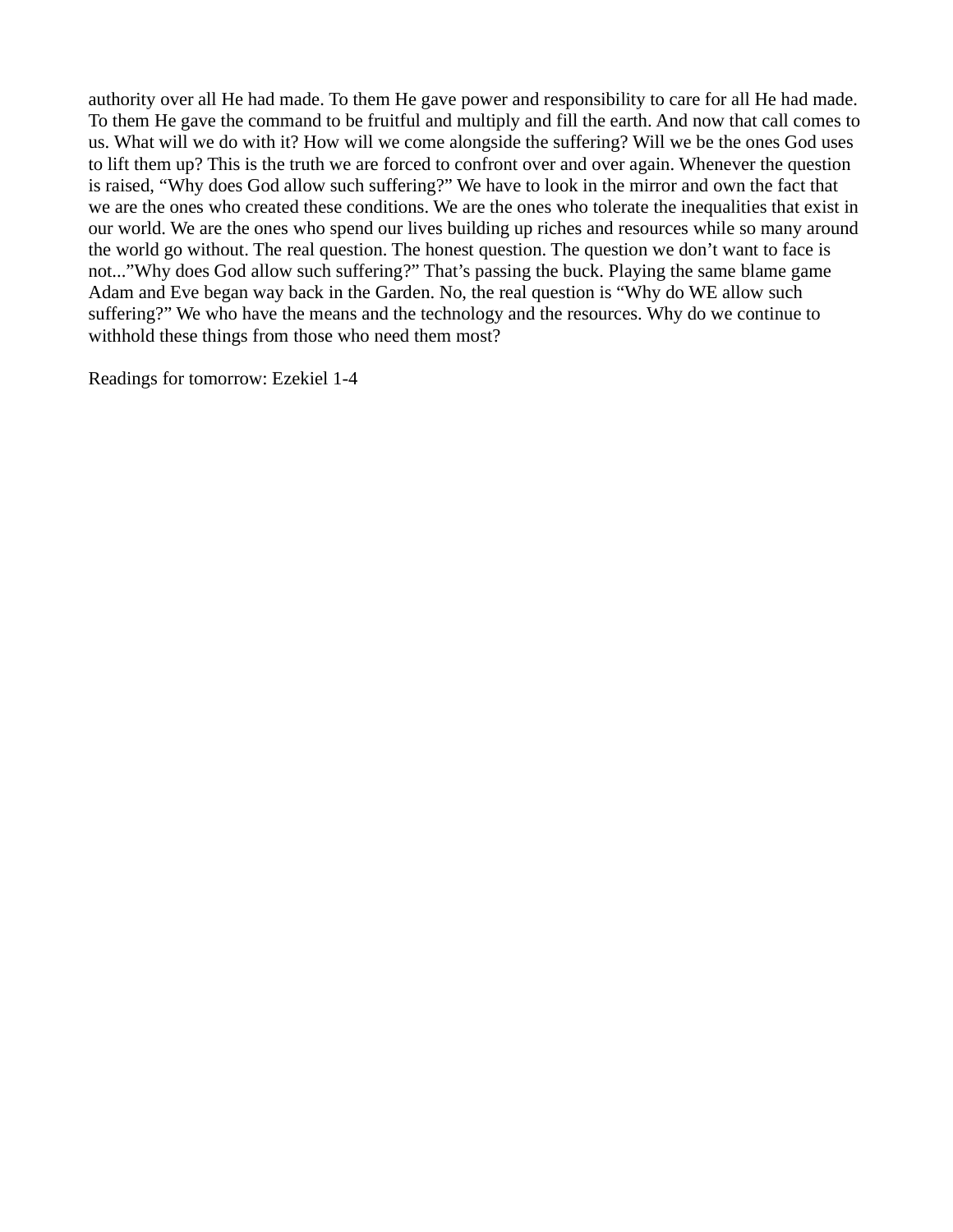# September 2, 2020 APOCALYPSE

<span id="page-4-0"></span>[Readings for the day: Ezekiel 1-4](https://www.biblegateway.com/passage/?search=Ezekiel+1-4&version=ESV)

Welcome to Ezekiel and some of the strangest writings of the Old Testament! The next several weeks will be confusing if it's your first time through so let me give you a few tools to help you navigate this book. Let's begin with some history on Ezekiel himself. Ezekiel was born into a priestly family, most likely during the reign of King Josiah in Judah. You will remember King Josiah was one of the faithful kings of Judah and dedicated his reign to cleansing the land of idols and restoring the true worship of Yahweh. He was married but his wife died just prior to the siege of Jerusalem in 587 BC. He was taken into exile along with many of the leaders and influential people of Judah and resettled in Babylon. There it appears he held an important leadership position among the exiles even before receiving his call to be a prophet.

What sets apart the leadership of Ezekiel are the strange visions he received from the Lord. Like Daniel and the Apostle John, he is given the gift of being able to see beyond the veil of this world into the next. But what he sees is overwhelming. Confusing. It doesn't make a lot of sense to us 21st century readers. This is a style of writing known as "apocalyptic." Not unique to the Bible, it has parallels in a lot of ancient near east literature. It has several features you will need to keep in mind as you read.

Revelation - The very word, "apokalypsis" in the Greek means "revelation" or "disclosure." Apocalyptic literature is marked by a direct revelation from God to a seer or prophet, usually in visions or dreams, who then writes down what he sees.

Mystery - The meaning of the visions are often shrouded in mystery. They might refer to past, current, or future events. They may include strange images from the world beyond. While the seer or prophet may write them down in great detail, deciphering them is a significant challenge.

Symbolism - The visions are rife with symbols drawn from nature, ancient near east mythology, astral phenomena, etc. These symbols are used by the seer or prophet to make sense of what he sees and could represent coded language in order to pass imperial censors who may be screening their correspondence.

Resistance Literature - Because the prophet is typically writing from an "exilic" perspective where he and his people live under oppression, his focus is on the future rather than the present. The visions are meant to provide hope to a people who are suffering.

God is sovereign - The overarching message of the apocalyptic genre in the Bible is that God reigns. He is supreme. He will judge the nations. He will have the final victory. Despite their present conditions, God's people are to place their trust in Him.

Ezekiel sees a vision. God appears to him in all His glory and splendor. Living creatures with strange faces. Wheels heading in every direction. High winds. Burning coals of fire. And above it all a throne where a majestic figure sits. It's so overwhelming that Ezekiel sits speechless for seven straight days.

What is the content of the revelation Ezekiel receives? His calling to be a prophet. Ezekiel is called to be a "watchman" for Israel. He will speak God's Word to His people. He will embody God's messages through his actions. He will become the vessel through which God will make known His will. This will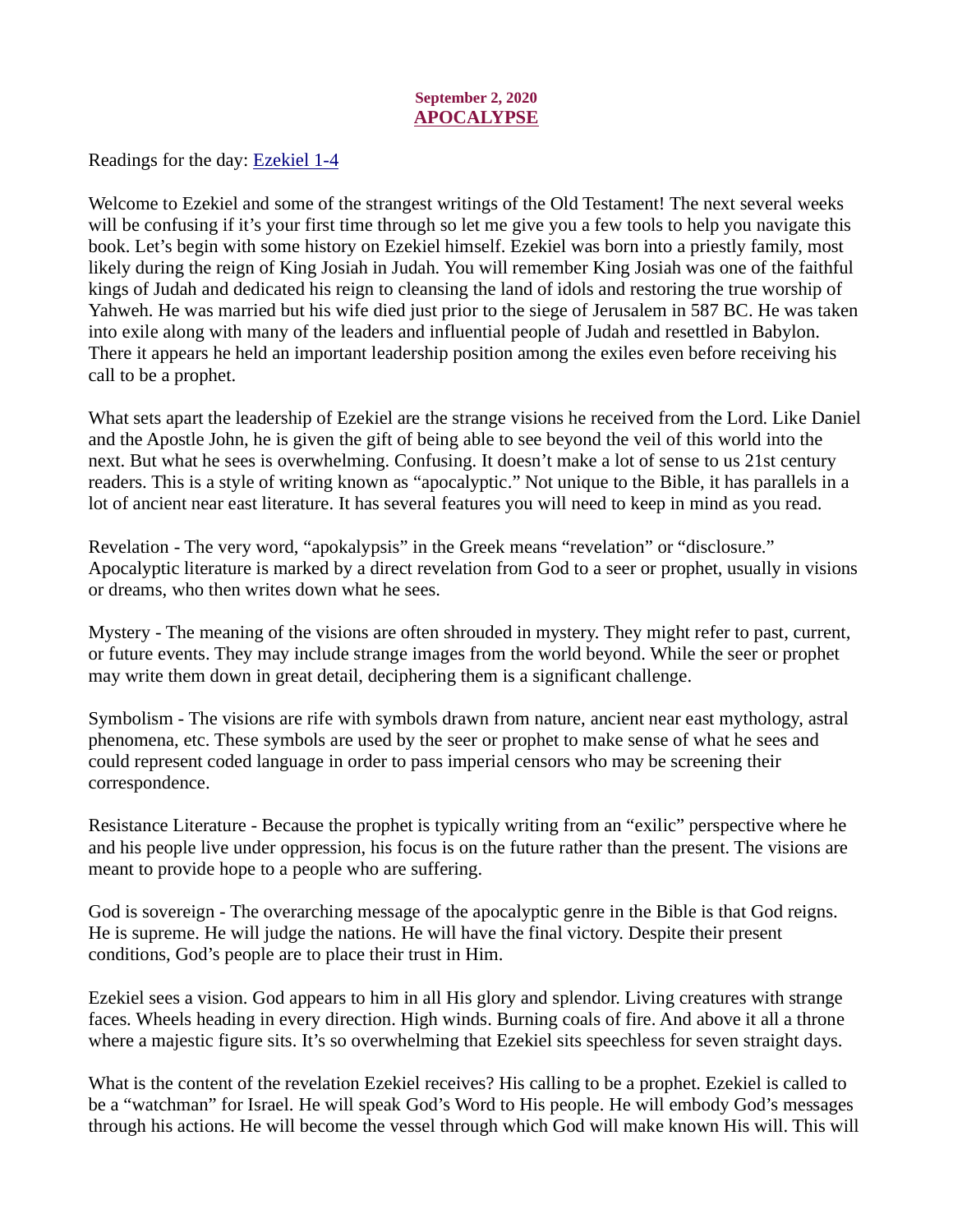not be an easy call. Serving God as His prophet never is! There is always a cost! The people will resist him. The people will reject his message. The people may even beat and attack him. But Ezekiel's job is simply to be faithful. To sound the trumpet. To give fair warning. To confront God's people on their sin.

And what will the confrontation look like? This strange scene where Ezekiel lays on his side for 390 days and 40 days respectively to atone for the sins of each kingdom. The 390 days represents the 390 years between the apostasy of Jeroboam of the northern kingdom of Israel when he set up idols for his people to worship and the Babylonian Captivity that Ezekiel is now experiencing. (975-c. 583 BC) The forty days represents the final years of apostasy in the southern kingdom of Judah. Taken together, the 430 years represented matches the number of years Israel was enslaved in Egypt before the Exodus, meaning the key to their future hope lies in the faithfulness God has shown them in the past. God will repeat what He has done and deliver them again from slavery but only after they have returned to Him with all their hearts.

What does any of this have to do with us? Wise and discerning Christians will see the similarities between the apostasy/exile of Israel and the reality of our own apostasy/exile in the church. We too have a need for God to raise up faithful "watchmen and women" who will proclaim the Word of God with boldness. Prophets who will speak God's truth regardless of how it is received. Men and women who understand their first call is to please Christ rather than people. This is just as hard for us today as it was for Ezekiel back then. And it is the job of every Christian. The call of every single person who claims to follow Jesus. We are the ones whom God has sent! We are the vessels He has chosen to use for His purposes!

Readings for tomorrow: Ezekiel 5-8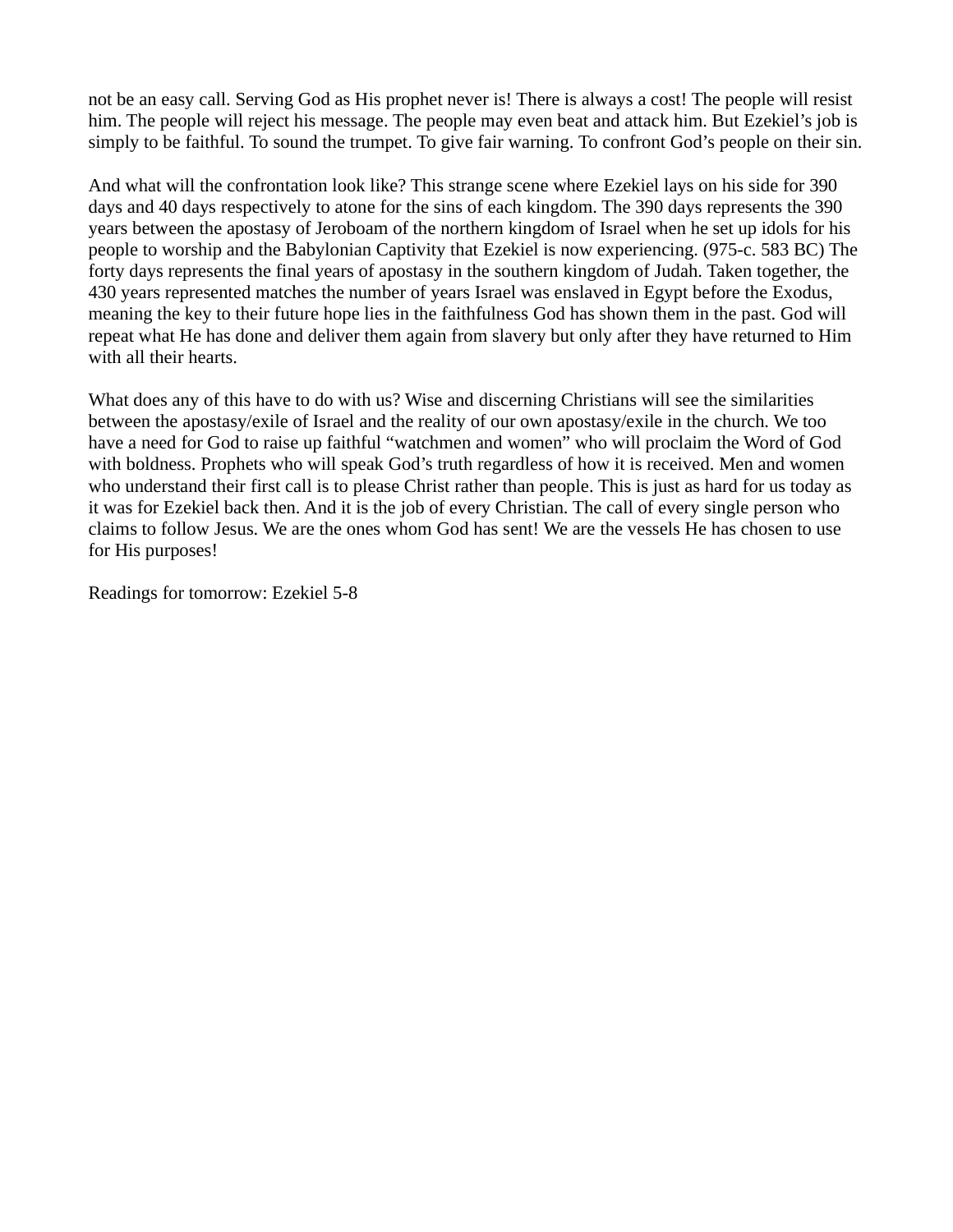#### September 3, 2020 RETURN TO GOD

<span id="page-6-0"></span>[Readings for today: Ezekiel 5-8](https://www.biblegateway.com/passage/?search=Ezekiel+5-8&version=ESV)

Today's reading is as brutal as they come. Violence. Disease. Famine. Destruction. Pain. Suffering. God delivering His people over to judgment. It is hard to read. Harder still to try and picture. But the hardest part is to accept is that this is all from God. All a part of His plan. It raises some extremely difficult questions. How can this be the same God who promised compassion and steadfast love to the thousandth generation of those who love Him? How can this be the same God who will later reveal Himself fully and completely in Jesus Christ? How can this God of wrath be the same God of love? Is this God bipolar? Manic? Schizophrenic? Does He have rage issues? Can He be trusted? Is such a God even worthy of our love?

These are all important questions to ponder but they also ultimately miss the point. God is God. He has made known His will. He has established His covenant. He has made clear His expectations. From the beginning, He has held nothing back. Nothing hidden. Nothing secret. He created us to fulfill His purposes. He is the Potter. We are the clay. Our problem is that we keep forgetting our place. We keep rejecting our role. We refuse to acknowledge His Lordship over our lives. Starting with Adam and Eve, we keep asserting our independence. We keep trying to be our own gods. Do things our own way. Worship as we please. Do things as we choose. And we forget the One we were created to serve. We forget the One we were created to please. We forget God is God and we are not.

We cannot say we haven't been warned. God is more patient with us than we deserve. He forbears for generations as the sin piles up. He continues to reach out in love only to have the door slammed in His face. He continues to show us grace though we deserve judgment. He continues to be faithful though we ignore Him and walk away. There are consequences to such actions. The apostle Paul talks about them in Romans 1, "For the wrath of God is revealed from heaven against all ungodliness and unrighteousness of men..." And how does that wrath manifest itself according to Paul? God simply withdraws His hand. He "gives us over" to the lusts of our hearts. The lust of our eyes. The pride and arrogance of our lives. And the results are ugly. Harsh. Tragic. Horrifying. Human beings, left unchecked, are brutal creatures. It was Robert Burns who first coined the phrase, "Man's inhumanity to man" in a poem he wrote in 1787 and recent events in our own country only serve to confirm his analysis of the human condition. We are capable of unfathomable evil. We are capable of the most brutal violence. We are capable of the most horrifying, dehumanizing behavior. And if we're totally honest, we all know this to be true. Given the right conditions, all of us are capable of just about anything. (See the infamous "Stanford Prison Experiment" of 1971.)

How should a just and holy God respond? Righteous judgment. Our sin offends God on a level we simply cannot understand. Listen to how Ezekiel describes how God feels, "Then those of you who escape will remember me among the nations where they are carried captive, how I have been broken over their whoring heart that has departed from me and over their eyes that go whoring after their idols." (Ezekiel 6:9) God takes our sin seriously. Our problem is we don't take it seriously enough. We gloss it over. We make excuses. We rationalize our behavior. We justify our thoughts, attitudes, and actions. We foolishly believe we are somehow special and will escape judgment. We presume upon our relationship with God. We are just like Israel who believed they were "immune" because they were God's chosen people.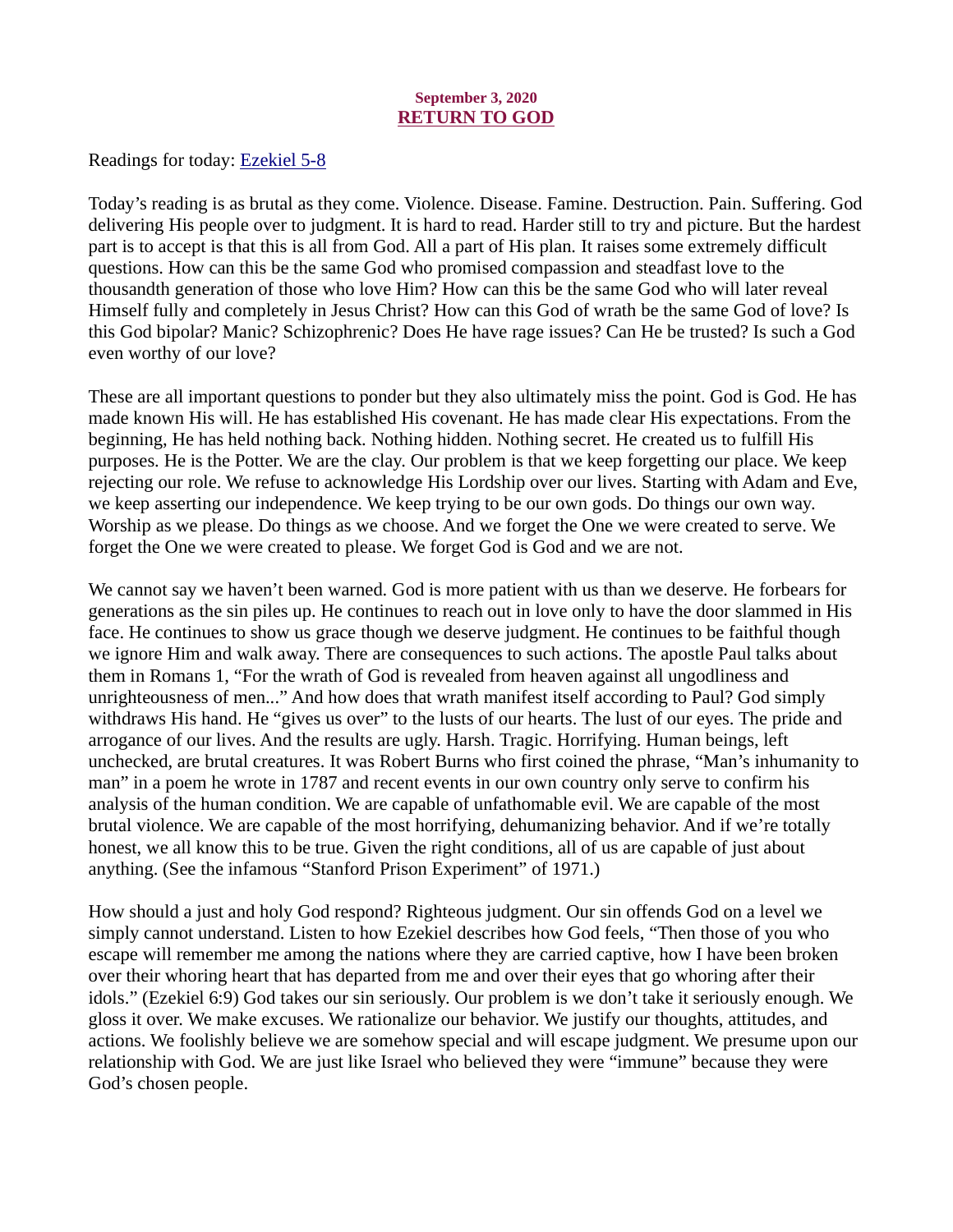But God will not be mocked. He vents His fury without mercy. "Thus shall my anger spend itself, and I will vent my fury upon them and satisfy myself. And they shall know that I am the Lord —that I have spoken in my jealousy—when I spend my fury upon them." (Ezekiel 5:13) It is scary. It is frightening. It makes us tremble. And if we aren't careful we will miss what God is trying to do. In our fear, we will focus yet again on all the wrong things. God's judgment is NOT an end in itself! It points beyond itself to something far greater! Far more important!

"That they may know I am the Lord." Over and over again we read this refrain. God using judgment to cleanse His people. To purify. To refine. He disciplines us in His love. He confronts the evil of our hearts. He forces us to come face to face with the depth of our sin and degradation. The utter futility of our idolatry. The full measure of our rebellion. Yes, it is harsh but it is also true. It is just. It is fair. It right. It is good. And it is ultimately so we may return in humility to the Lord. We must be broken. Our hardened hearts must be crushed. Our stiff necks bent. God will indeed force us to our knees through judgment so we may again experience the joy of being in right relationship with Him. This is the point of exile. This is the point of suffering. God wants His people back. And He will not relent until we return to Him.

It's a sobering reality. Especially for us Christians. To think of all that Christ endured as the Father poured His wrath out on His Son. To consider all Christ went through as he experienced the depths of hell and God-forsakenness. He took on the full weight of human sin. As terrifying as the judgment is in Ezekiel, it pales in comparison to the judgment Christ suffered on the Cross. Reading these words through the prism of the Cross should make us appreciate more and more the wonder of Christ's sacrifice for us. We should find ourselves marveling at the great love of God who would take our place. Bring judgment on Himself. Freely lay down His life in order to save us from our sin. Amazing love! How can it be that Thou my God wouldst die for me?

Readings for tomorrow: Ezekiel 9-12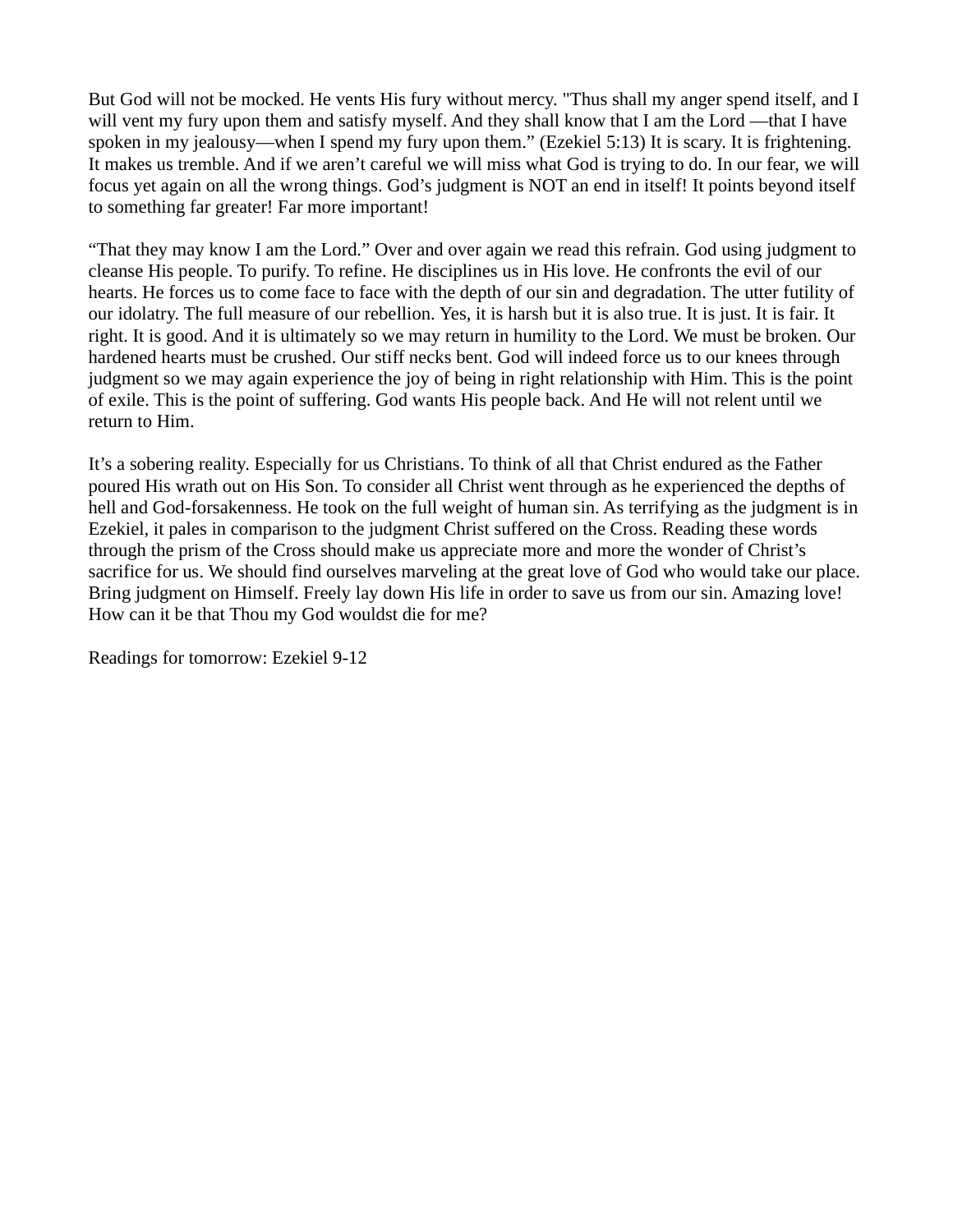## September 4, 2020 THE GLORY OF THE LORD

<span id="page-8-0"></span>Readings for today: **Ezekiel 9-12** 

It is hard for us to fathom the national catastrophe that befell Israel. Harder still for us to understand the depth of their pain and suffering. Living as we do in the world's most powerful nation, we cannot begin to grasp what it would be like to watch your entire way of life destroyed. However, all of that pales in comparison to the tragedy Ezekiel sees in his vision today. All the destruction. All the loss of life. All the famine and disease. None of that would have compared to the grief he felt watching the Lord leave His Temple.

From the moment God had filled the Tabernacle in the wilderness, Israel had never been alone. They enjoyed His protection. They had enjoyed His provision. He had given them victory after victory. Established them in the Promised Land. Taken up residence in Jerusalem once they built the Temple. Over time, the Israelites began to take Him for granted. In fact, there was a sense in Jeremiah and Ezekiel's time that the Lord was somehow "trapped" in the Temple. They believed they had the Lord caged. He had ceased to be their god and had now become a totem. A magic talisman that kept them from evil. This is why they stubbornly refused to leave Jerusalem when Jeremiah called them to submit to Nebuchadnezzar. They falsely believed as long as they had the Lord locked down in His Temple that they could never be fully defeated.

Imagine their shock when Ezekiel relates his vision of the Lord leaving the Temple. Departing from the east gate. Rising above the cherubim where He normally sat. Heading out of the city that bore His name. Imagine their fear as their one hope departs, leaving them alone for the first time since their days in Egypt. It's difficult for us wrap our minds around simply because we believe God is everywhere all the time. We hold onto the promise that God is always with us. We trust He will never leave us or forsake us.

But what if the Lord is leading us into exile? What if the Lord is leading us into a season of suffering? What if the Lord is seeking to refine us and sanctify us? Are we willing to go where He leads? The reality is we too often take the Lord for granted. We too act as if He's "trapped" in a relationship with us. As if God is "bound" by His unconditional love for us. We falsely believe our thoughts, attitudes, and actions don't matter. We false believe we can reject holiness as a way of life. We falsely believe God's primary goal is our personal happiness. Nothing could be farther from the truth. God does love us with an everlasting love. But make no mistake, God is not "bound" to us. He is not "trapped" in this relationship. He is not co-dependent on us nor does He allow our whims, our feelings, our desires to shape His will for our lives. We sin at our own risk. We run ahead of God at our own peril.

Perhaps the best example of how God relates to us comes from the story Jesus tells of the prodigal son in Luke 15. The younger son comes to his father in the tale and asks for his inheritance. He wants nothing to do with his family any longer. He wants to be on his own. Live according to his own rules. Follow his own path. Find his own happiness. So he takes his money and leaves. The father lets him go. Many years pass. The son has spent all he has on sinful pursuits. He has abandoned all his father taught him. Now he's desperate. Alone. Afraid. Ashamed. One day he plucks up the courage to go home. He has no hope his father will accept back into the family but he thinks he might be able to catch on as a hired servant. But while he is far off, the father sees him. The father's been waiting by the door. Watching out the window. Longing. Praying. Looking forward to the day when his son will come to his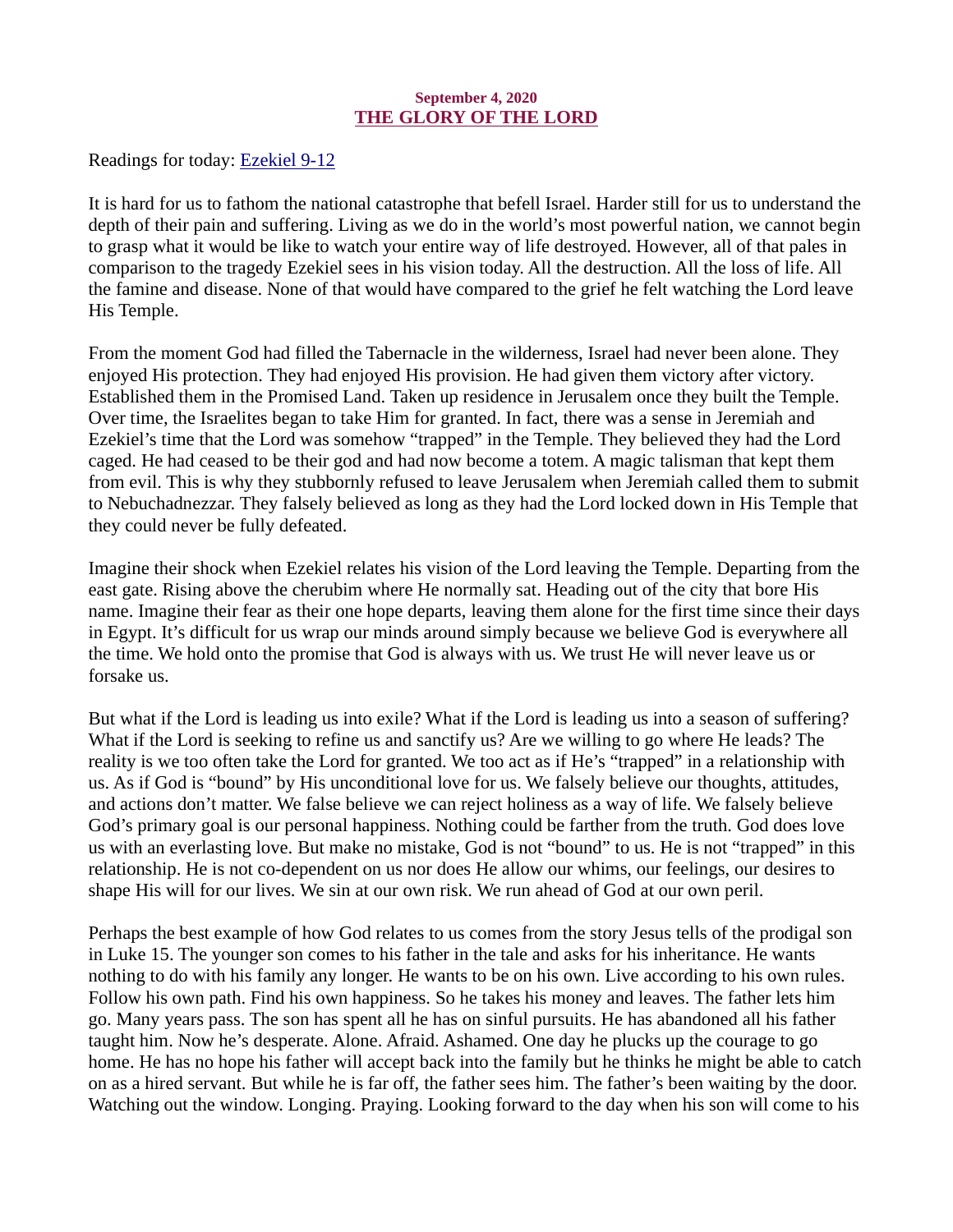senses. The father runs to him. Embraces him. Gives him a robe to wear and places the signet ring back on his finger. He is home. He is one of the family again.

It's a powerful story. One that reminds us of the great love of God. It should also remind us of the consequences of our sin. The father never stopped loving the son just as God never stops loving us. But the father did let the son go. He did let the son make his own sinful decisions and then face the terrible consequences. The same was true for Israel. God did indeed come to dwell in His Temple. Like the father from the story, He loved His children unconditionally. Over and over He forgave them. But then there came a day when they finally said, "We don't want you here anymore. We don't want to be your children. We want to do our own thing. Live our own lives. Pursue our own happiness. Chase our own dreams. And they don't include you." So the Father did what they asked. He left His home in their hands. He removed His glorious presence. The result is pain. Suffering. Heartbreak. Such is always the case when we abandon God.

At the same time, Ezekiel sounds a note of hope. Presumably, God could have chosen to leave His Temple and head in any direction. He went east. East to where the exiles lived. East to Babylon. East to find His wayward children. East to be with them in captivity. East to comfort them in their diaspora. East to provide for them and make them prosper. East to join them so they never would be alone.

Friends, God's glory doesn't need a Temple. A house made with human hands. A sanctuary covered in gold. The Bible declares that we are temples of the Holy Spirit! Our hearts have become the residence of God Himself! This is why Ezekiel declares, "And I will give them one heart, and a new spirit I will put within them. I will remove the heart of stone from their flesh and give them a heart of flesh, that they may walk in my statutes and keep my rules and obey them. And they shall be my people, and I will be their God." (Ezekiel 11:19-20) Furthermore, it's why the Apostle Paul will later declare, "Do you not know that you are God's temple and that God's Spirit dwells in you?" (1 Corinthians 3:16) Because God's Spirit has taken up residence in our hearts, we ourselves are "being transformed into the Christ's image from one degree of glory to another. For this comes from the Lord who is the Spirit." (2 Corinthians 3:18) Amazing! The great news of the gospel is that God's glory now lives in us!

Readings for tomorrow: Ezekiel 13-16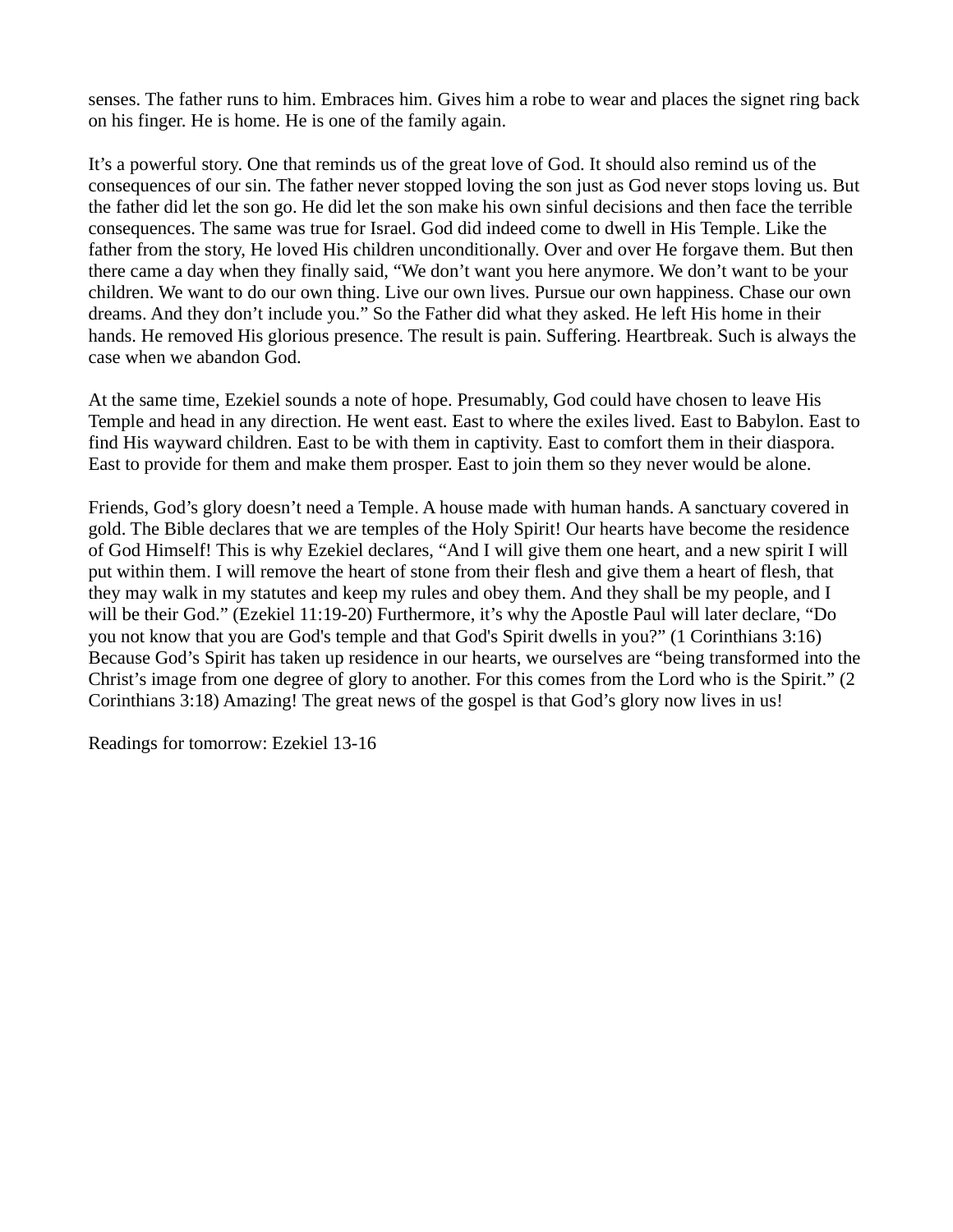# September 7, 2020 IS GOD JUST?

<span id="page-10-0"></span>[Readings for the day: Ezekiel 17-20](https://www.biblegateway.com/passage/?search=Ezekiel+17-20&version=ESV)

Today's reading poses a very important question. One we all ask. One that seems almost hardwired into our souls. Is God just? God's people have been asking this question for centuries. They look at their history. They look at their circumstances. They ponder their suffering and struggle and strife. And because of the difficulties they face in their lives, they wonder how God could allow such things to happen. They wonder how a good God could allow evil to flourish. They wonder how a loving God could stand by and watch His people endure such pain. They wonder how a gracious God could be so demanding.

I hear these questions all the time. "Yet you say, 'The way of the Lord is not just." (Ezekiel 18:25) From the very beginning, we've been avoiding the responsibilities that come with being made in God's image and being given a mandate to care for all creation. We keep trying to find someone to blame for all our problems. Rather than looking at ourselves and the depth of human depravity, we look to God and look to blame-shift. We try to escape the natural consequences of our selfish behavior by pretending that somehow the issue is God's..."He made me this way", "He set up the world like this", "He is the one who allows evil to flourish..." All the while, we refuse to face the truth about the man or woman we see in the mirror.

God will have none of it. "Hear now, O house of Israel: Is my way not just? Is it not your ways that are not just? When a righteous person turns away from his righteousness and does injustice, he shall die for it; for the injustice that he has done he shall die. Again, when a wicked person turns away from the wickedness he has committed and does what is just and right, he shall save his life. Because he considered and turned away from all the transgressions that he had committed, he shall surely live; he shall not die. Yet the house of Israel says, 'The way of the Lord is not just.' O house of Israel, are my ways not just? Is it not your ways that are not just?" (Ezekiel 18:25-29) God makes it very clear that He will not allow us to skirt our responsibilities. Our sin is the root of the evil we see in the world. Our rebellion is the reason for our difficult circumstances. Our refusal to follow the ways of God is why we face such suffering and hardship with so little hope. It is not God's arm that is shortened or God's strength that has failed or God's justice that has let them down. The failure is their own.

Thankfully, God is merciful. He is gracious. He loves us despite our sin. Listen to His precious words from Ezekiel 18 and be encouraged. "Behold, all souls are mine; the soul of the father as well as the soul of the son is mine: the soul who sins shall die." Your soul is God's. Whether you believe or disbelieve. Whether you are good or evil. Whether you feel worthy or unworthy. Your soul is God's. He holds you in His hand. "The soul who sins shall die. The son shall not suffer for the iniquity of the father, nor the father suffer for the iniquity of the son. The righteousness of the righteous shall be upon himself, and the wickedness of the wicked shall be upon himself." You are responsible for you. You are not at the mercy of your family's dysfunction or broken history. You are not simply the product of your genetic makeup. If you are a Christian, you are a rational, spiritual creature who is endowed by Christ with His Spirit to make godly choices. "Have I any pleasure in the death of the wicked, declares the Lord God, and not rather that he should turn from his way and live?" God doesn't delight in your pain. God is not immune to your suffering. God does not derive a sadistic pleasure from the death of anyone, including the wicked. He loves everyone He made in His image and desires all to be saved and come to a knowledge of His truth. "Therefore I will judge you, O house of Israel, every one according to his ways, declares the Lord God. Repent and turn from all your transgressions, lest iniquity be your ruin.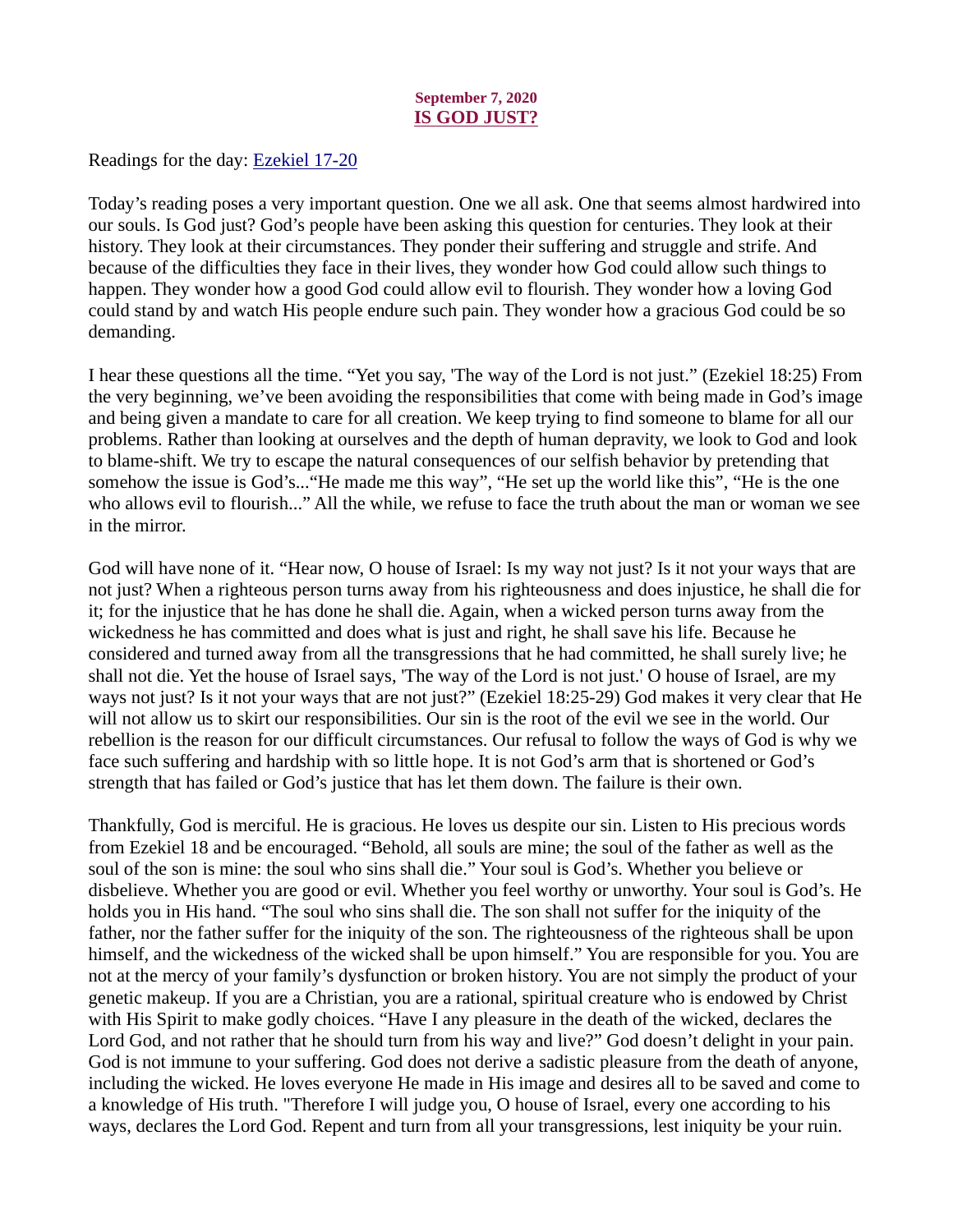Cast away from you all the transgressions that you have committed, and make yourselves a new heart and a new spirit! Why will you die, O house of Israel? For I have no pleasure in the death of anyone, declares the Lord God; so turn, and live." What God desires is NOT perfection but repentance. Humility rather than pride. A broken and contrite heart, God will never despise.

Friends, the secret to a life lived well before God has EVERYTHING to do with submission. Surrender. An honest, transparent acknowledgment of your sin. We come to the Cross on our knees. The ground is level. All are equally guilty in His sight and yet all are equally made righteous by the death of His Son. Nothing about you is left untouched. Unhealed. Unchanged. God will save to the uttermost those who turn to Him.

Readings for tomorrow: Ezekiel 21-24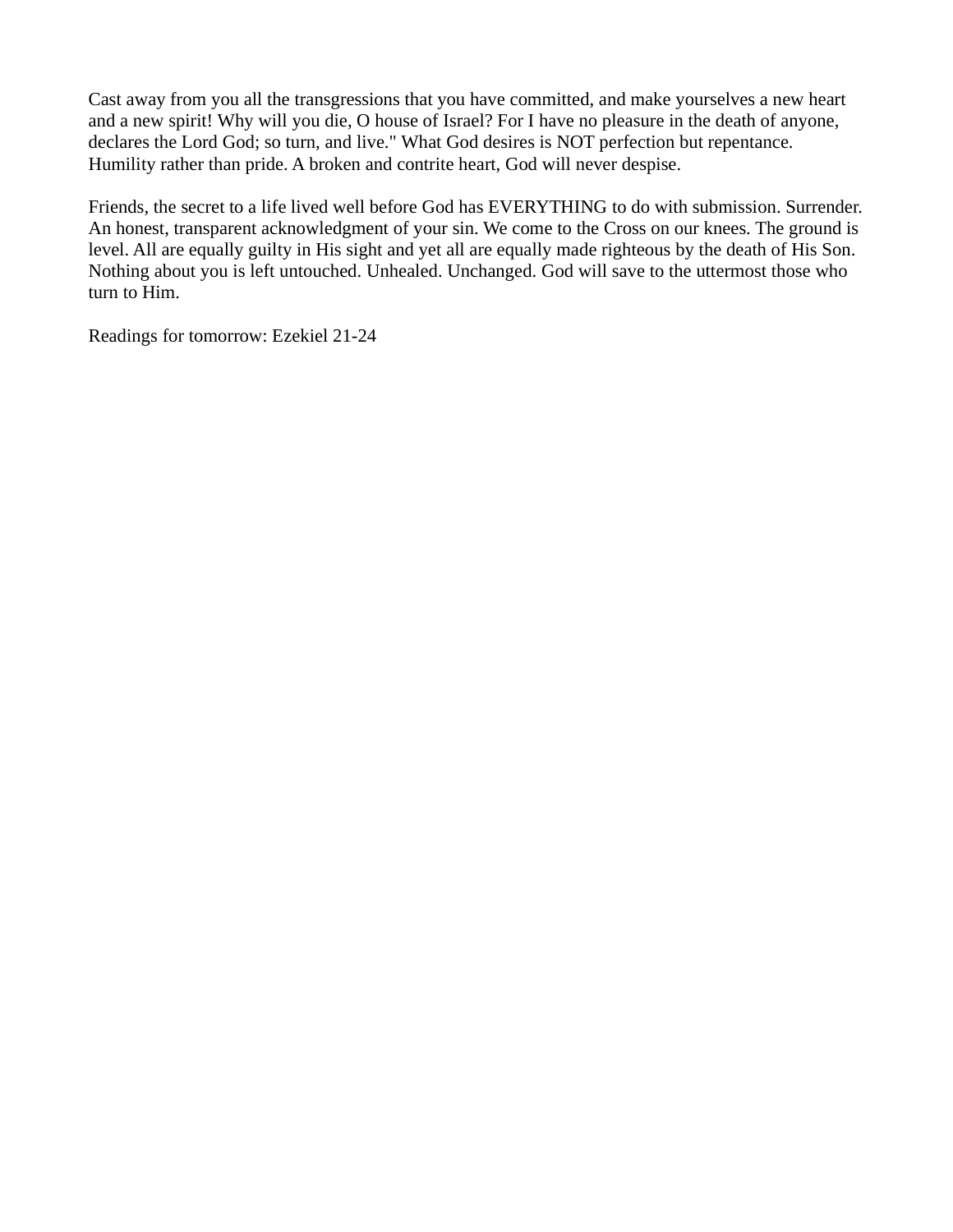## September 8, 2020 PART OF A LARGER STORY

<span id="page-12-0"></span>[Readings for today: Ezekiel 21-24](https://www.biblegateway.com/passage/?search=Ezekiel+21-24&version=ESV)

One of the biggest challenges we have to overcome...especially when we read the Old Testament...is out tendency to see ourselves as neutral, third-party observers. We read the words and then decide if we believe them to be true or not. We think of ourselves as dispassionate, rational, and objective. We stand outside the biblical story. We take the parts we like and we jettison the parts we don't like. We believe we have options. We believe we get to determine what's true for us. And we cling on to those passages that help us understand how we are to be saved. It's a highly individualistic, highly rationalistic, thoroughly Western, uniquely Protestant approach to engaging the Bible. And it would have been utterly foreign to the biblical writers themselves.

Ezekiel sees himself as part of one long continuous story that harkens all the way back to Adam and Eve in the Garden of Eden. He sees himself playing a very minor role in the grand sweep of God's epic tale of deliverance and salvation. He understood himself to be caught up in this story. His life as one thread in a much larger tapestry. His job as a Jewish man, much less a prophet of God, was to find his place in this story. To play his part. To do the work his God had called him to do. So as he surveys the landscape of what's happening around him. As he looks to the heavens and charts the courses of the stars or ponders the rise and fall of the great empires around the Ancient Near East or considers the desperate straights of his own people; he interprets all of these things from a theological perspective. He tries to discern God's hand in all that's taking place. Tragically, this includes the death of his own wife.

"Son of man, behold, I am about to take the delight of your eyes away from you at a stroke; yet you shall not mourn or weep, nor shall your tears run down." (Ezekiel 24:16) I cannot imagine the pain Ezekiel must feel at the loss of his beloved. We do not know much about their relationship but the fact that God Himself calls her the "delight" of Ezekiel's eyes probably says much. Their love must have been strong. Their intimacy deep. And yet when she passes, Ezekiel is not allowed to mourn. This may strike us as a little weird but for Ezekiel's contemporaries it would have been shocking. Jewish culture is highly expressive when it comes to grief. People in those days would literally hire professional mourners to weep and wail alongside those who had lost loved ones so they wouldn't feel ashamed to express their pain and heartbreak. Funerals would last for days and involve the whole community. Food would be eaten. Stories shared. Tears cried. It was a powerful, visceral ritual designed to help those who had lost loved ones process their grief. But Ezekiel is denied this experience. Why?

Why would God treat his prophet in this way? How could Ezekiel see God's hand in all this? What in the world made Ezekiel think that God was calling him NOT to grieve! NOT to mourn! NOT to weep? Again, it comes back to how Ezekiel understood himself. He lives within a much larger story that is unfolding over the centuries. God making Himself known to His people. God walking alongside His people. God relating to His people. Ezekiel understands all of life to be lived under the sovereign Lordship of Yahweh. Not just in the abstract but in the everyday. Ezekiel believed God was at work in every moment of his life. Every experience. Every success. Every failure. Every joy. Every pain. God ruled over it all and God was using it all for His purposes. So when his wife dies, Ezekiel somehow understands this to be yet another sign from God to His people. Ezekiel's own life. Ezekiel's own heartbreak will be used to demonstrate the depth of God's heartbreak and grief over the sins of His people. "Thus shall Ezekiel be to you a sign; according to all that he has done you shall do. When this comes, then you will know that I am the Lord God." (Ezekiel 24:24)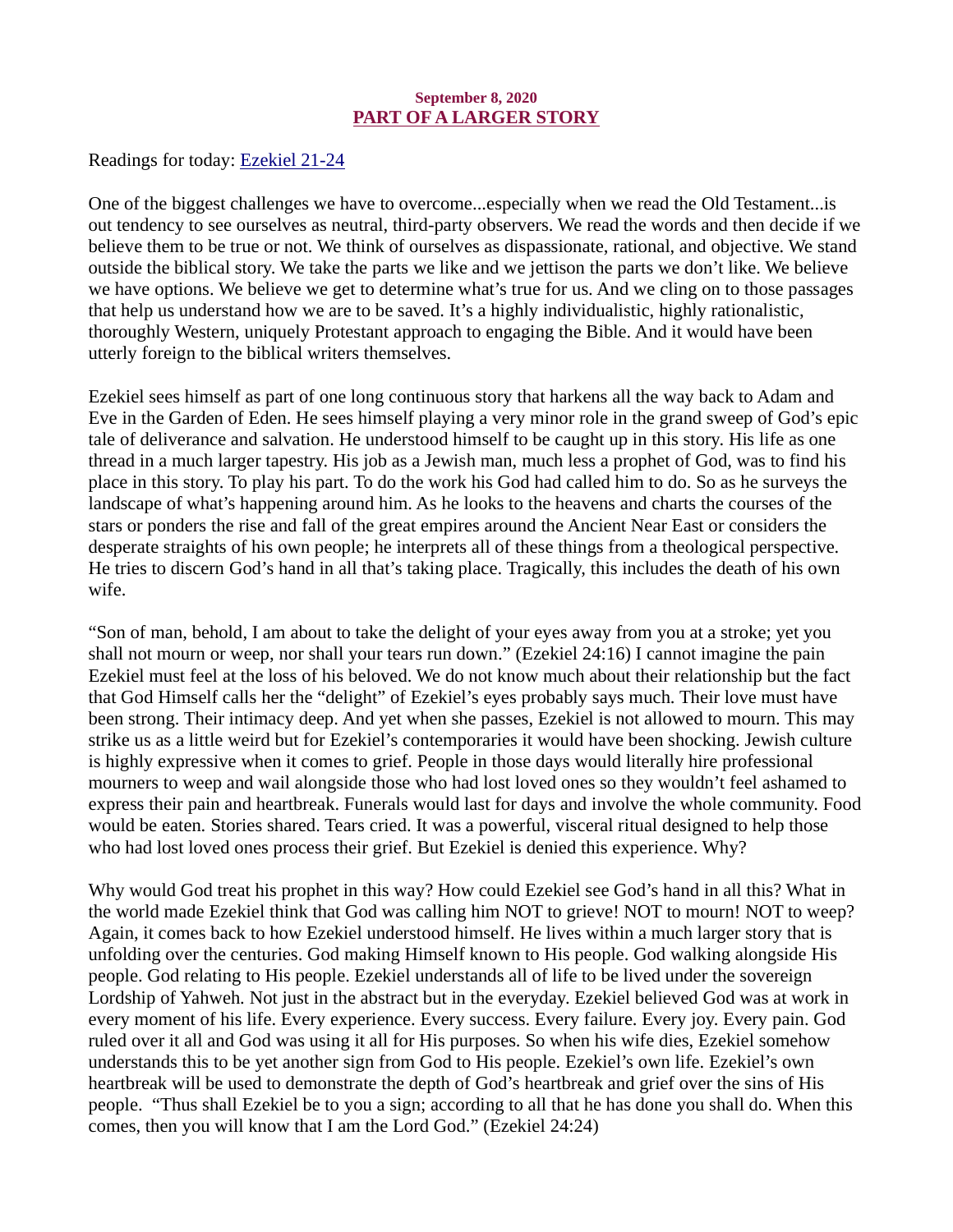I know this sounds very strange to our ears and yet it is the key to understanding the Bible. It is the key to understanding why the people in the Bible did the things they did. It is the key to understanding why Noah built an ark. Sarah's laughter. Abraham going up a mountain to sacrifice his son. Moses confronting Pharoah. Joshua renewing the covenant. Deborah's song. Samuel hearing God's voice. David dancing before the ark. The religious reforms of Hezekiah and Josiah. The tears of Jeremiah. All of these great men and women believed their lives were not their own. They believed they were instruments in God's hands to use as He saw fit for His own purposes and glory. They had no identity outside of God. No independent existence apart from Him. They had no story to call their own. No, their lives were completely wrapped up in the much larger story God was telling about deliverance and salvation and redemption and final restoration! That's why Ezekiel could look at the death of his wife through a theological lens, even seeing it as yet another prophetic sign for God's people.

Imagine how your perspective on life would change if you saw the world through Ezekiel's eyes! Imagine seeing God's hand at work in every instance. Every encounter. Every experience good or bad. Imagine seeing God's purpose behind every success or failure. Every joy or sorrow. Every moment of every day. Imagine it was God speaking to you through every conversation. God teaching you and humbling you through every trial and hardship. Imagine God showing you His faithfulness as He gives you far more than you can handle. This, friends, is one of the deep and most profound messages running from Genesis to Revelation. God attempting to give us His eternal perspective. God trying to help see things from His point of view. From the vantage point of God's eternal kingdom, everything changes. The rise and fall of nations. The 24 news cycle. The triumphs and tragedies of life. The ordinary and mundane. All of it transformed. Impregnated with eternal significance -or insignificance as it were - in God's hands.

If only Ezekiel were alive today! I think he'd say, "Don't weep for me. Weep for the world. Weep for the lack of faith. The pervasiveness of sin. The rise of evil. The brokenness of God's people. Save your tears for the coming judgment of God."

Readings for tomorrow: Ezekiel 25-28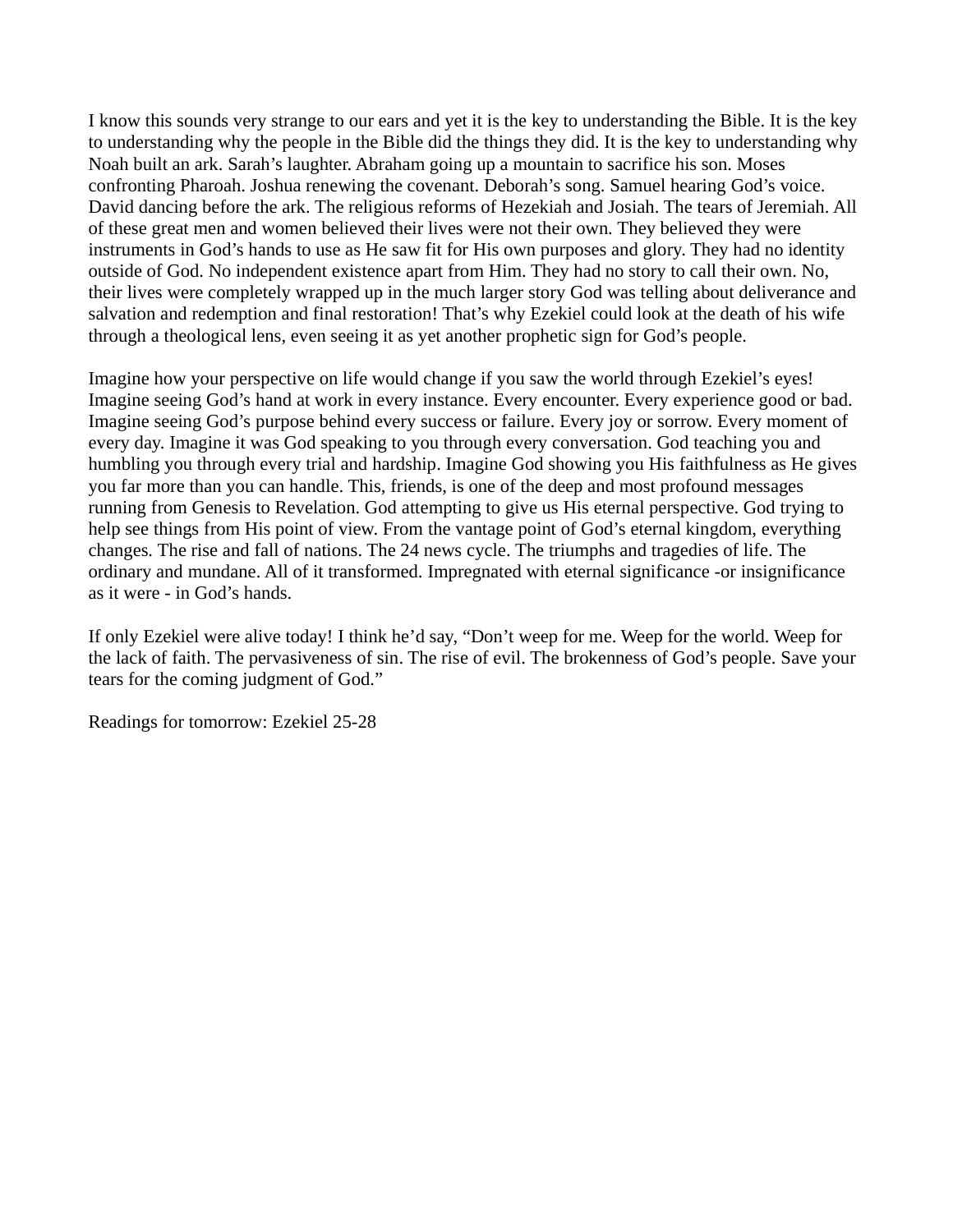## September 9, 2020 VANITY: THE DEVIL'S FAVORITE SIN

<span id="page-14-0"></span>[Readings for today: Ezekiel 25-28](https://www.biblegateway.com/passage/?search=Ezekiel+25-28&version=ESV)

"Vanity, definitely my favorite sin." - Satan

This line comes at the end of a movie called, The Devil's Advocate, where Satan (played by Al Pacino) attempts to manipulate and coerce a young lawyer (played by Keanu Reeves) into doing his bidding. Initially, it looks like the lawyer will compromise his integrity for a future filled with wealth and power and privilege. In fact, most of the movie teases out this scenario. But in the end, Reeves successfully resists one temptation only to potentially fall to another. His sacrificial commitment to his ideals makes him a hero in the eyes of the people which in turn makes him just as susceptible to the sin of vanity than if he had taken the compromise in the first place.

Pride is definitely the most slippery of sins and represents the greatest weapon in Satan's arsenal. He uses it to corrupt rich and poor alike. He uses it to attack both the powerful and the powerless. He knows we are all equally vulnerable when it comes to this particular sin. How does he know? Because he was the first to fall prey to it. "You were the signet of perfection, full of wisdom and perfect in beauty. You were in Eden, the garden of God; every precious stone was your covering, sardius, topaz, and diamond, beryl, onyx, and jasper, sapphire, emerald, and carbuncle; and crafted in gold were your settings and your engravings. On the day that you were created they were prepared. You were an anointed guardian cherub. I placed you; you were on the holy mountain of God; in the midst of the stones of fire you walked. You were blameless in your ways from the day you were created, till unrighteousness was found in you. In the abundance of your trade you were filled with violence in your midst, and you sinned; so I cast you as a profane thing from the mountain of God, and I destroyed you, O guardian cherub, from the midst of the stones of fire. Your heart was proud because of your beauty; you corrupted your wisdom for the sake of your splendor. I cast you to the ground; I exposed you before kings, to feast their eyes on you. By the multitude of your iniquities, in the unrighteousness of your trade you profaned your sanctuaries; so I brought fire out from your midst; it consumed you, and I turned you to ashes on the earth in the sight of all who saw you. All who know you among the peoples are appalled at you; you have come to a dreadful end and shall be no more forever." (Ezekiel 28:12-19) Yes, this passage is referring to the king of Tyre but as with a lot of prophetic literature, such passages are layered with many different meanings. In this particular case, God is revealing to his prophet what took place way back before the beginning of time. There, in the heavenly realm, when all was good and right and beautiful, God anointed a heavenly being with great power and authority. He placed him in the Garden of Eden and covered him with precious stones. He made him guardian over all He had made. But this being became prideful. He rose up against God. He abandoned his place and sought to take God's throne himself. So God exiled Satan. Threw him from the heavens. Cast him out of his presence.

Satan uses pride to manipulate and control human beings. He uses it to corrupt even the most pure among us. He uses it to destroy marriages as one spouse starts to compete over and against the other. He uses it to destroy business partnerships as one party starts to believe they deserve more than the other. He uses it against nations, convincing them of their own exceptionalism. He uses it to destroy churches, as God's people start to look down on each other as "less spiritual" than others. I've seen it happen so many times it's almost become cliche.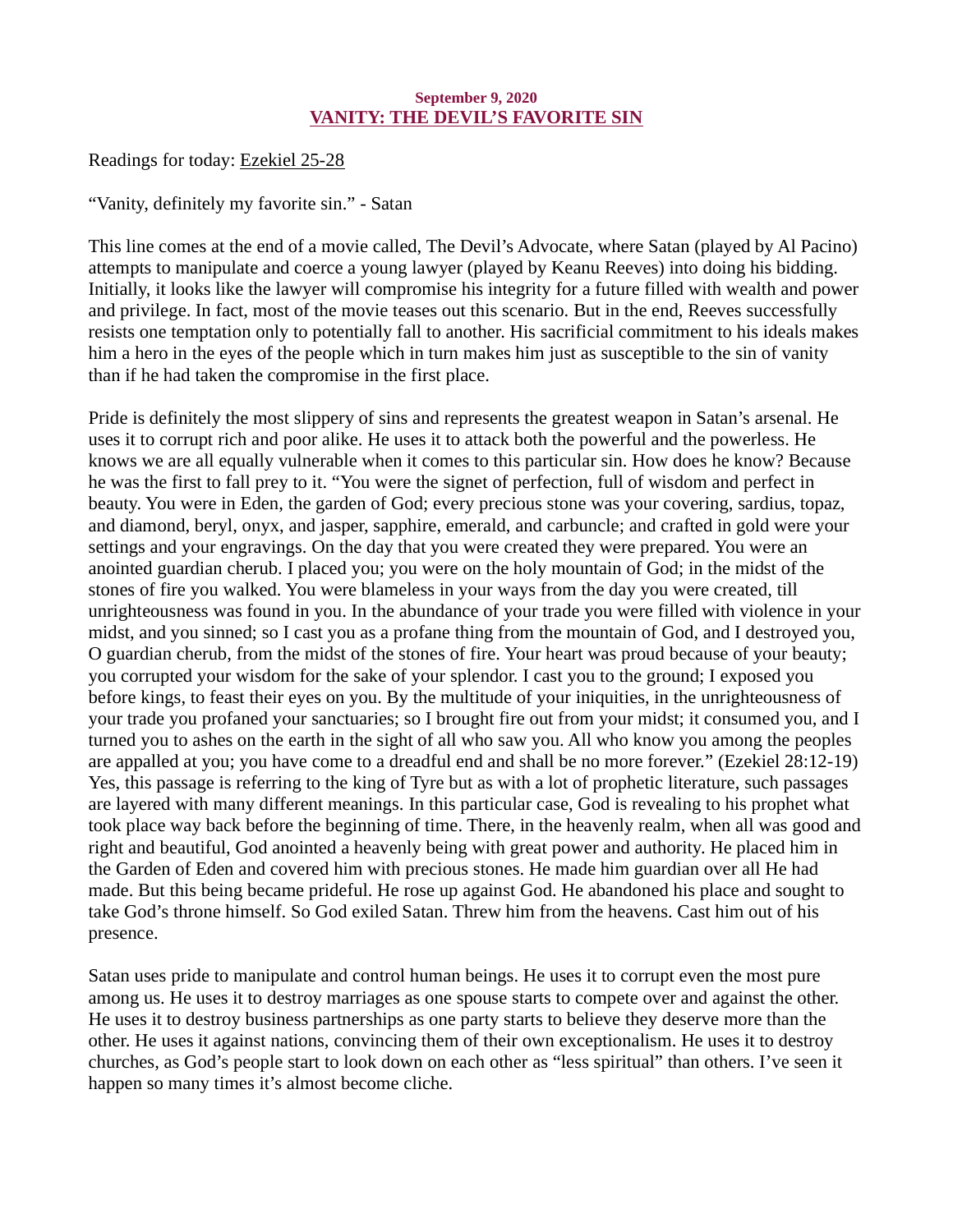How does one guard one's heart against the sin of pride? By keeping our eyes fixed on Jesus. By never taking our eyes off of Him and the great sacrifice He made on the cross for us. By pondering and prayerfully reflecting on the Cross, we are constantly reminded of our great need for Christ and the sheer poverty of our own spiritual condition. We are reminded that every good and perfect gift comes from God and none it is ours to claim for ourselves. We are far less likely to take credit for the good things that happen in our lives and instead, are far more likely to credit God for what He has done. We walk with open hands rather than clinched fists and we let the Lord direct our steps. We understand that entered this world with nothing and will exit with the same. All of our achievements and accomplishments in this world simply cannot be compared to the glory God will one day reveal in us. And so we humble ourselves before the Lord as a continual act of worship.

Readings for tomorrow: Ezekiel 29-32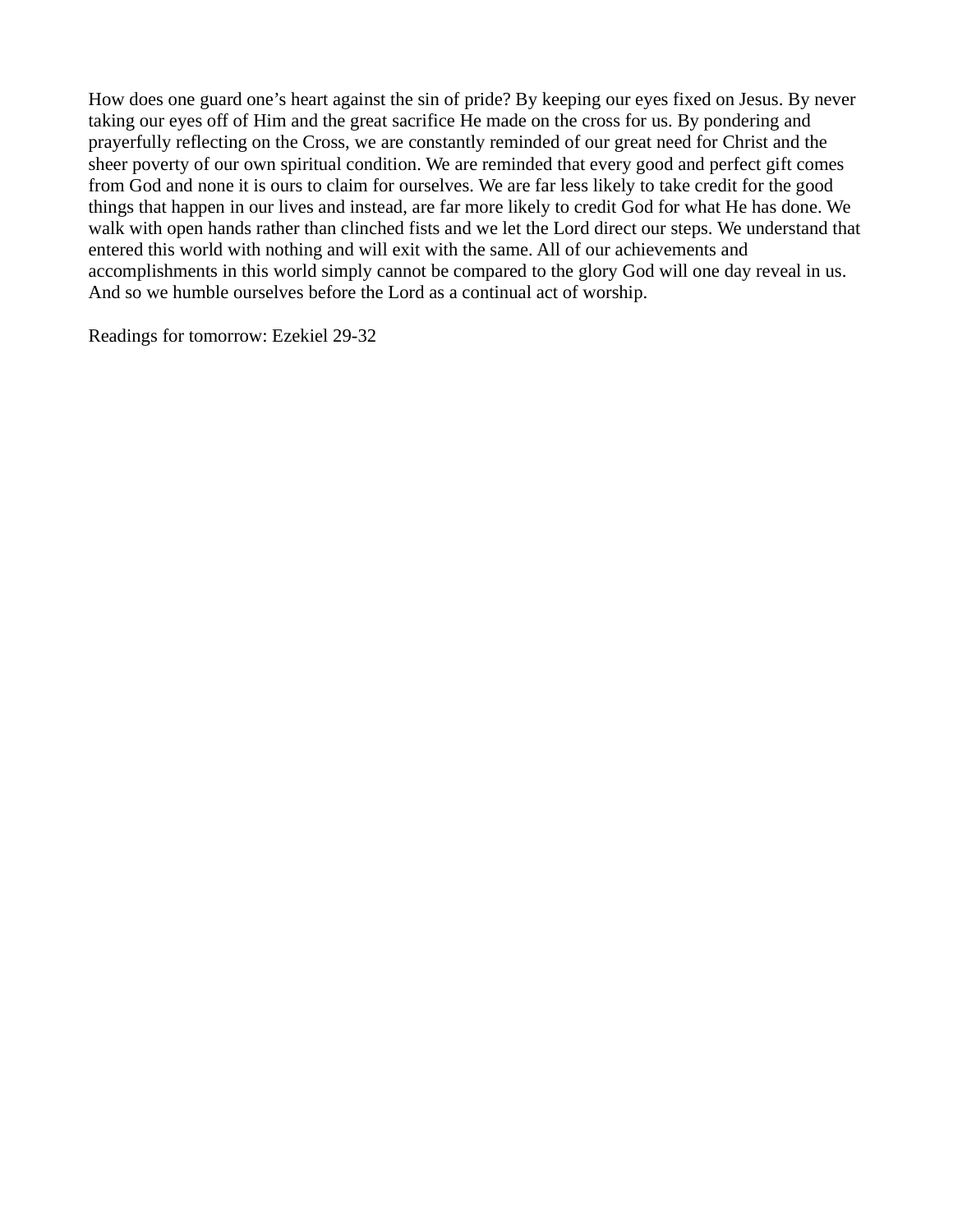# September 10, 2020 MORE ON PRIDE…

<span id="page-16-0"></span>[Readings for today: Ezekiel 29-32](https://www.biblegateway.com/passage/?search=Ezekiel+29-32&version=ESV)

One of the besetting sins of humanity is our pride. Like Adam, we truly want to become our own gods. Human history is replete with example after example of what happens when a person or tribe or nation achieves a certain measure of power, wealth, and privilege. They become proud. Arrogant. They forget God. They ignore God. They replace God. The most megalomaniacal even believe they've become God. Pharaoh is simply one of the many examples we could cite just from the Bible much less other ancient/modern sources.

Interestingly enough, those who would be gods almost always fall into the same pattern. They almost always make the same mistake. In an effort to prove their "godliness", they build monuments to themselves. Monuments to their own glory. Monuments that stretch as high as possible, reaching up towards the heavens. Think of the Tower of Babel. Think of the obelisks and images and pyramids of Pharaoh. Think of the temples and palaces and structures archaeologists have discovered all over the world in almost every great culture. Now think of our own time. Think of our own country. Think of how those who would be god build monuments to themselves through social media. Marketing. Advertising. The goal is to have the #1 hit single. The #1 bestseller. The largest, multi-national corporation. The most political influence and clout. They use their resources to self-promote, all in an effort to make their own name great. Pastors and churches are not immune. The goal for many is to draw the largest crowds. Raise the most funds. Build the biggest buildings on sprawling campuses across the country.

Do we not realize the risk we are running here? We who would be great should take heed from the warnings God has given through the prophet Ezekiel. "All this is in order that no trees by the waters may grow to towering height or set their tops among the clouds, and that no trees that drink water may reach up to them in height. For they are all given over to death, to the world below, among the children of man, with those who go down to the pit...Whom are you thus like in glory and in greatness among the trees of Eden? You shall be brought down with the trees of Eden to the world below. You shall lie among the uncircumcised, with those who are slain by the sword." (Ezekiel 31:14, 18)

A couple of years ago, during a time of prayer, the Lord spoke to my heart. You see, I am as ambitious as the next person. I am as prideful as any. My heart longs for success and recognition. I too would love to see my name in lights. So the Lord confronted me. And He gave me three words to guide the rest of my life.

Obscurity: God has commanded me to labor in obscurity. To be content with where He has me. To never seek another position. Never seek another raise. Never seek another opportunity. To simply walk with open hands before Him.

Anonymity: God has commanded me to embrace anonymity. To never self-promote. Never seek to make my name great. Never seek out recognition or pride of place. To let others take the credit and in fact, spend my life and influence promoting others above myself.

Insignificance: God has commanded me to acknowledge my insignificance. In the grand sweep of God's eternal plan, my contributions are very small. I am not an essential cog in this machine. I am not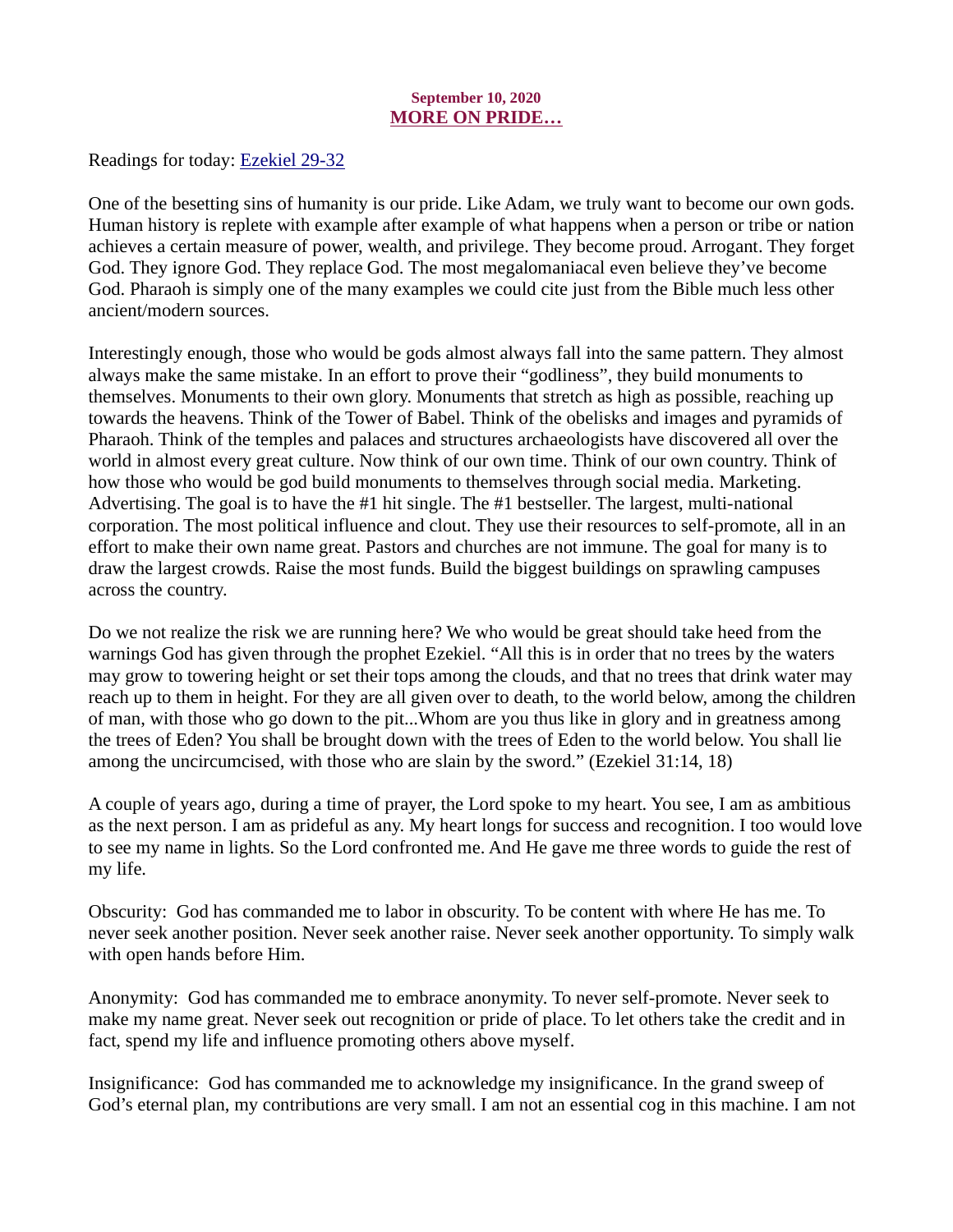irreplaceable. I simply am one servant among billions who is being called to play his very minor role in God's Kingdom.

Does all this mean success is evil? Does all this mean wealth and power and privilege are to be resisted? Does all this mean we should never aspire to anything? Never work hard? Never try our best? Anyone who knows me, knows that cannot be true. The key is our motivation. True humility is not thinking more of oneself than one ought or less of oneself than one ought. Rather it is thinking of oneself less. Again, it means walking with open hands before the Lord. Letting Him fill them up with His plans for your life.

As I've learned to walk with an open heart before the Lord, it's been amazing to see where He's taken me. Humbling to see what He's entrusted me with. Leadership in an incredible church. A certain degree of influence in my denomination. An adjunct faculty position at Denver Seminary. Opportunities to teach overseas and help lead a revival in the Horn of Africa. He's taught me how to be a better husband and father. A better friend and neighbor. All of this came to me from God's own hands. I did not seek it out nor was I remotely qualified on paper for most of these positions. God simply moved me like a pawn on His great chessboard as He works out His will for the world. And I am happy and content to play my part.

What about you? Do you find yourself aspiring to greatness? Seeking to achieve all you can? Accumulate all you can? Earn the recognition of your peers? What drives you? What feeds your ambition? Is it the Lord or is it your pride? Heed the words of Ezekiel. Take care lest you follow in the footsteps of Pharaoh. Humble yourself before the Lord and let Him guide your steps.

Readings for tomorrow: Ezekiel 33-36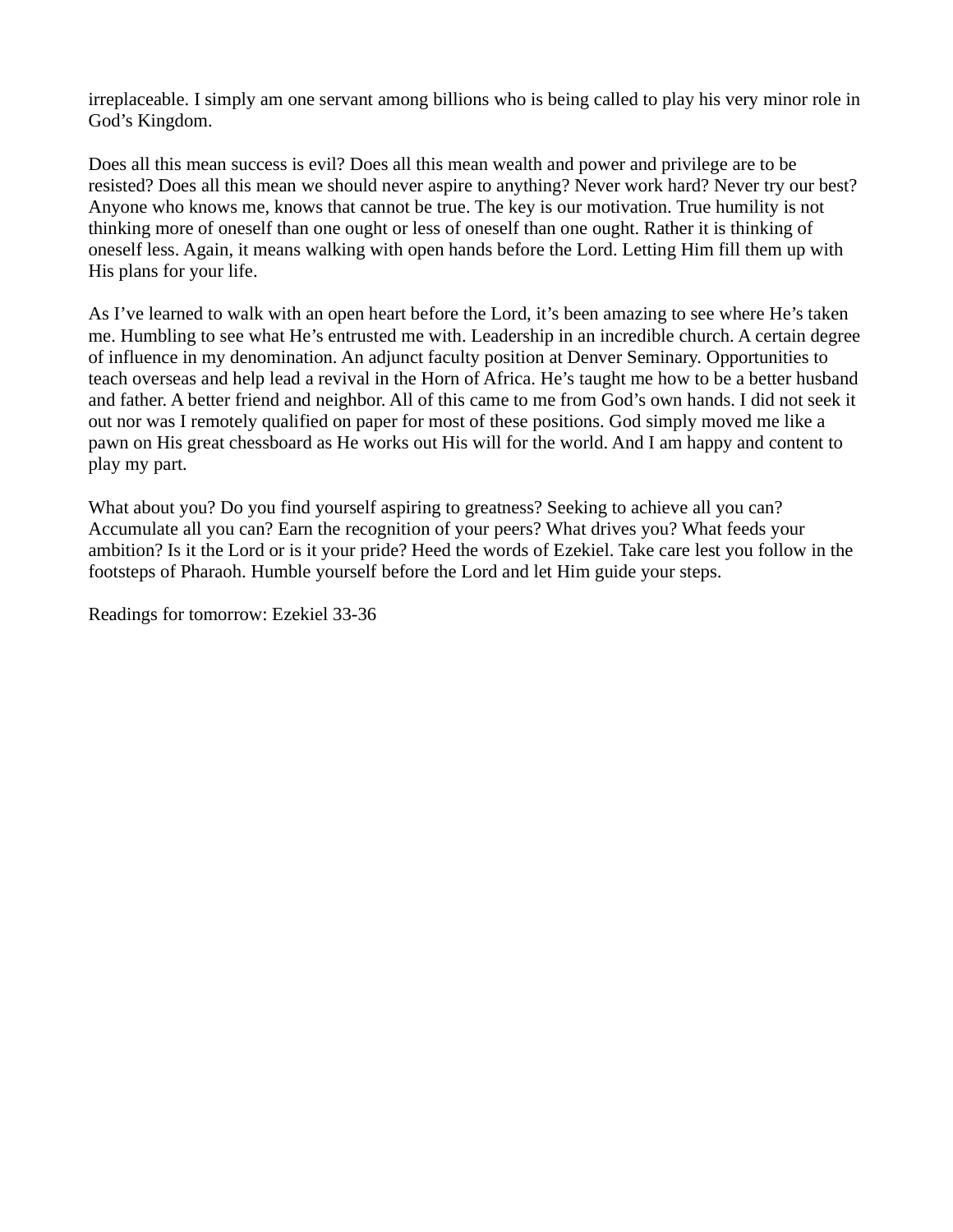#### September 11, 2020 GOD'S WATCHMAN

<span id="page-18-0"></span>[Readings for today: Ezekiel 33-36](https://www.biblegateway.com/passage/?search=Ezekiel+33-36&version=ESV)

Long have I prayed over these words in Ezekiel. What does it mean to be a watchman? To be given God's Word to speak to a specific people in a specific place and time? To be able to look out on the culture at large and see the coming judgment? To speak to it not in anger or outrage but in tenderness and compassion and love? To lay aside my natural prophetic zeal and instead kneel in sackcloth and ashes and weep over the sins of God's people? To plead with them to return to the Lord with their whole hearts?

Ezekiel was a faithful prophet. He understood his call from the Lord clearly. He was to speak God's Word to God's people. Only God's Word. Nothing more. Nothing less. Nothing else. He was to speak God's Word as boldly and clearly as possible. He was to speak with full conviction and hold nothing back. In so doing, he is creating the conditions whereby God's people might respond in repentance and humility. It's important to note that the watchman is not responsible for the results. They are only responsible for the warning they provide. So Ezekiel's success or failure in ministry doesn't ride on how the people respond. Those who listen to his words will be saved. Those who reject his words will be destroyed. Ezekiel will only be held responsible to speak. Truthfully. Honestly. Openly. Transparently. "So you, son of man, I have made a watchman for the house of Israel. Whenever you hear a word from my mouth, you shall give them warning from me. If I say to the wicked, O wicked one, you shall surely die, and you do not speak to warn the wicked to turn from his way, that wicked person shall die in his iniquity, but his blood I will require at your hand. But if you warn the wicked to turn from his way, and he does not turn from his way, that person shall die in his iniquity, but you will have delivered your soul." (Ezekiel 33:7-9)

At the same time, I imagine Ezekiel loves his people. All good pastors do. We live and die with the decisions we watch people make. We grieve when they fail to turn from sin. We rejoiced when we see true life change. We get discouraged when we see spiritual complacency. We get excited when we see someone finally hit rock bottom and turn to Jesus. So the burden of the watchman is a heavy one. And I imagine Ezekiel felt this weight keenly. Especially as he watches God's people respond to the Word of God preached. Some rest in their own self-righteousness. Others turn from their wickedness. The ups and downs of ministry are reflected in these words from Ezekiel 33, "The righteousness of the righteous shall not deliver him when he transgresses, and as for the wickedness of the wicked, he shall not fall by it when he turns from his wickedness, and the righteous shall not be able to live by his righteousness when he sins. Though I say to the righteous that he shall surely live, yet if he trusts in his righteousness and does injustice, none of his righteous deeds shall be remembered, but in his injustice that he has done he shall die. Again, though I say to the wicked, 'You shall surely die,' yet if he turns from his sin and does what is just and right, if the wicked restores the pledge, gives back what he has taken by robbery, and walks in the statutes of life, not doing injustice, he shall surely live; he shall not die. None of the sins that he has committed shall be remembered against him. He has done what is just and right; he shall surely live. "Yet your people say, 'The way of the Lord is not just,' when it is their own way that is not just. When the righteous turns from his righteousness and does injustice, he shall die for it. And when the wicked turns from his wickedness and does what is just and right, he shall live by this. Yet you say, 'The way of the Lord is not just.' O house of Israel, I will judge each of you according to his ways." (Ezekiel 33:12-20)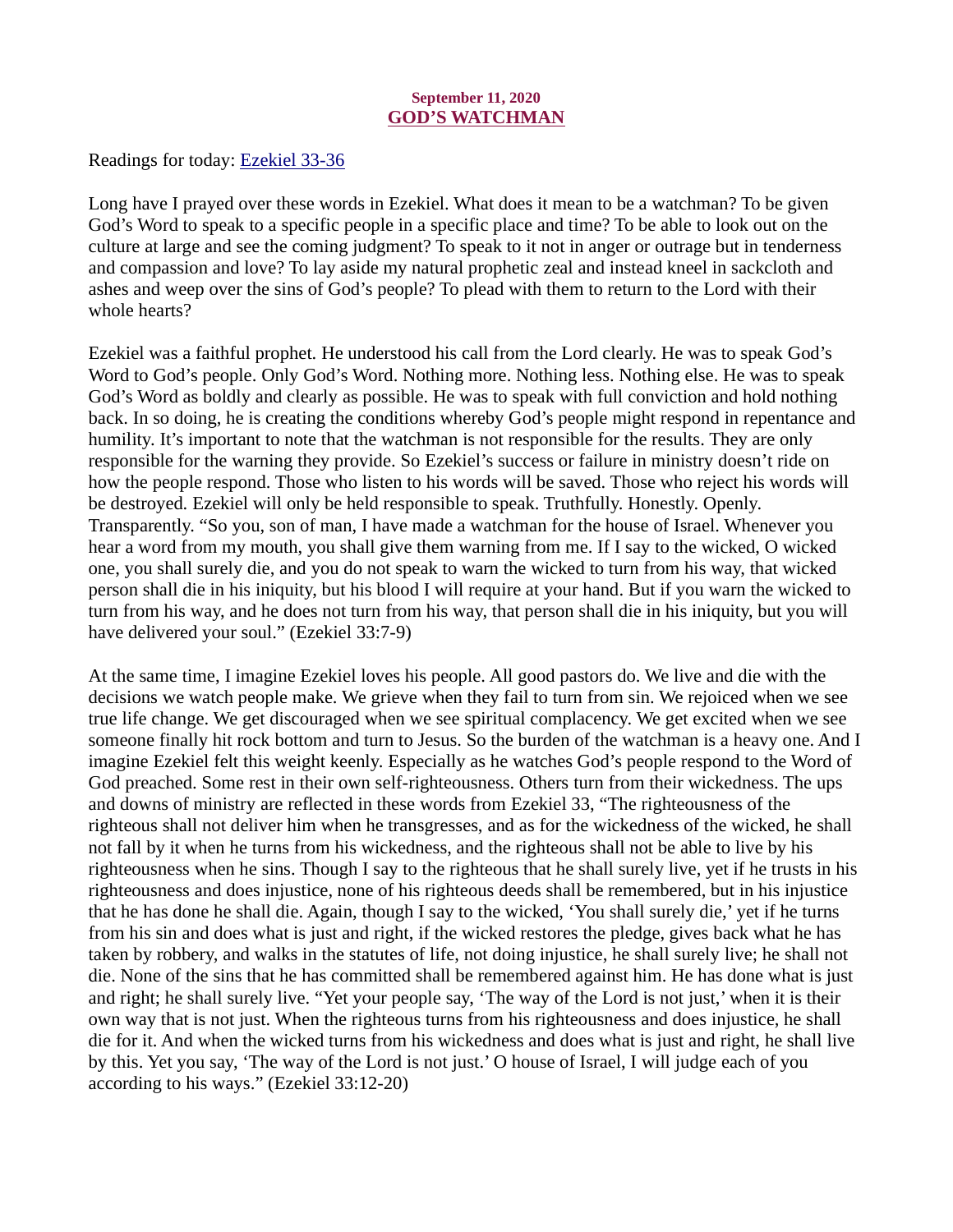There is nothing worse than seeing God's people choose their own way over God's Way. Nothing more disheartening than for God's people to choose the path of pride and arrogance and selfishness and greed over the path of humility and surrender and selflessness and generosity. Nothing more discouraging than watching God's people reject God's Word and substitute their own truth for God's Truth. It never ends well. God will not be mocked. He will not bless sin nor will He let us escape the consequences of our actions.

I think about all I see happening in our world today. There is such a lack of compassion and empathy and love towards those who are different than us. The differences may be ethnic. The differences may be economic. The differences may be political. The differences may be social. No matter where the differences lie, we seem to have so little tolerance for one another. Our hearts are extremely hard towards those who are not like us. And if we let our hearts continue to harden, we end up expressing only anger and hate both of which are poison to the soul. Sure, we may have all sorts of justifications as to why we treat people so poorly. We may have all kinds of reasons why we feel justified in attacking a person's character or questioning their motives or spreading gossip, rumors, and lies. But at the end of the day, we have to acknowledge that such rationalizations are self-serving at best and do not further the cause of Christ. It is only when we are willing to deal first with the log in our own eye that we will be able to see clearly the speck in our brother's eye. Without us first addressing our own sin, we can never address the sins of our culture, our nation, or our world.

Readings for tomorrow: Ezekiel 37-40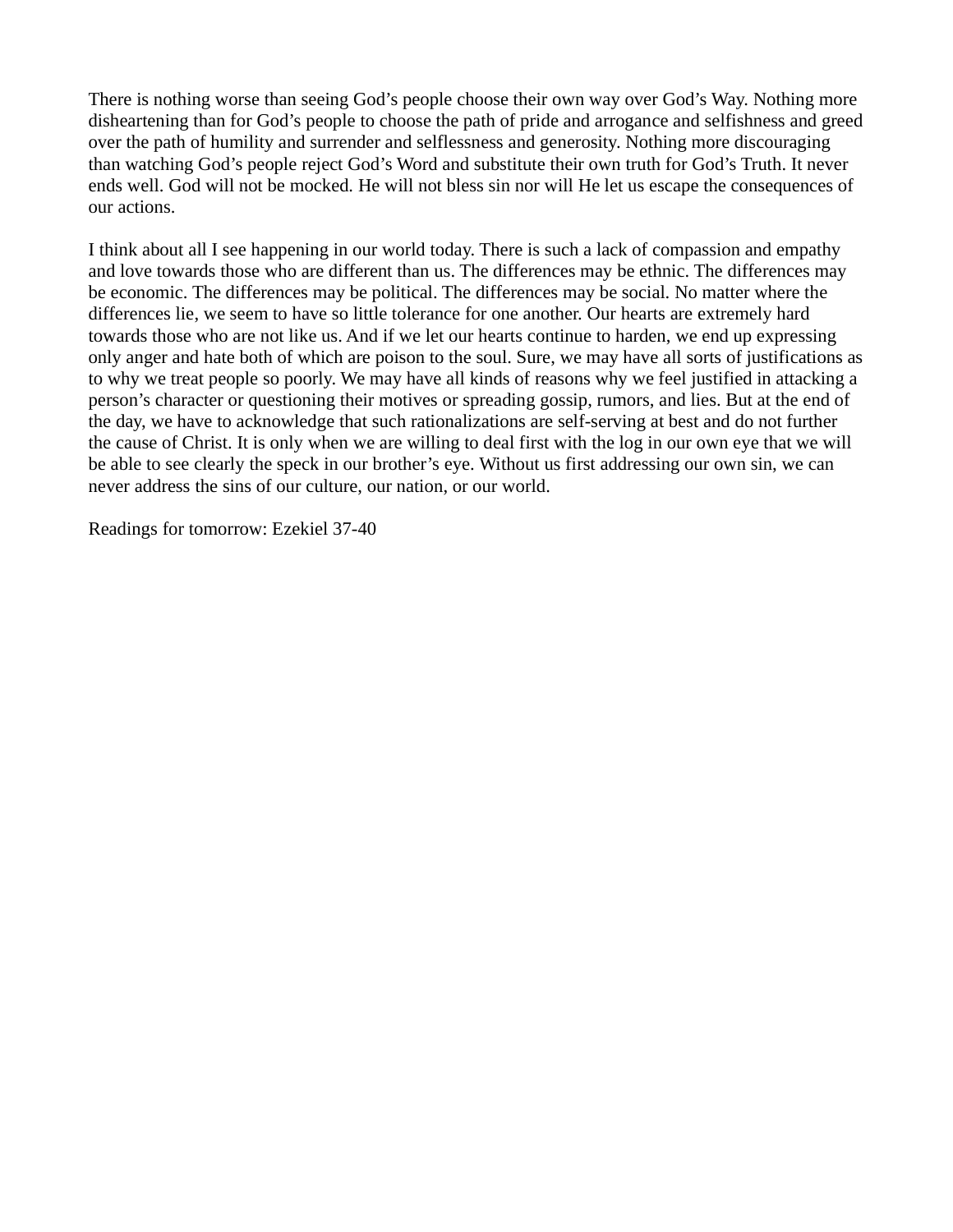## September 12, 2020 CAN DRY BONES LIVE?

<span id="page-20-0"></span>[Readings for today: Ezekiel 37-40](https://www.biblegateway.com/passage/?search=Ezekiel+37-40&version=ESV)

I have spent time in valleys full of dry bones. It may be a loveless marriage. It may be a broken family system. It may be a church that has lost any sense of mission beyond itself. It could be a community where tax revenues are declining and schools are shuttering and all hope seems lost. Walking into such valleys is hard. You can feel the crunch of the bones beneath your feet. You can hear the wind as it whistles through the graveyard. You can feel the presence of death all around. There is no joy in such places. There is only hopelessness and despair. Perhaps that's why I love this particular text from Ezekiel so much.

"The hand of the Lord was upon me, and he brought me out in the Spirit of the Lord and set me down in the middle of the valley; it was full of bones. And he led me around among them, and behold, there were very many on the surface of the valley, and behold, they were very dry. And he said to me, "Son of man, can these bones live?" And I answered, "O Lord God, you know." I cannot tell you how many times God has asked me this question. Can these bones live? Can this marriage be restored? Can this church be renewed? Can this community come back from the brink? Can our nation be saved? Initially, I would find myself telling God all the reasons why such things were impossible. I had all my human excuses for why we should simply cut bait and move on. But I've been at this long enough now to realize how little I know so I've started answering along with Ezekiel, "O Lord God, only you know."

"Then he said to me, "Prophesy over these bones, and say to them, O dry bones, hear the word of the Lord. Thus says the Lord God to these bones: Behold, I will cause breath to enter you, and you shall live. And I will lay sinews upon you, and will cause flesh to come upon you, and cover you with skin, and put breath in you, and you shall live, and you shall know that I am the Lord." It's a powerful thing God calls us to do. To declare hope in the face of hopelessness. To declare joy in the midst of sadness and mourning. To declare love when it feels like all love has been lost once and for all. To walk by faith in the midst of the mess we've made of our lives and our churches and our society, trusting God make the dry bones live again.

"So I prophesied as I was commanded. And as I prophesied, there was a sound, and behold, a rattling, and the bones came together, bone to its bone. And I looked, and behold, there were sinews on them, and flesh had come upon them, and skin had covered them. But there was no breath in them." The first step is always obedience. To believe. To prophesy as God commands. To listen for the rattling. To watch as God begins to bring the dry bones together. To identity the muscles and sinews and skin as it appears. These are the first signs of hope. They are like the first buds in the spring. They signal something is about to happen. Someone is still at work. Despite what appears to be dead, there is life being renewed and restored. And yet, there is still something missing.

"Then he said to me, "Prophesy to the breath; prophesy, son of man, and say to the breath, Thus says the Lord God: Come from the four winds, O breath, and breathe on these slain, that they may live." So I prophesied as he commanded me, and the breath came into them, and they lived and stood on their feet, an exceedingly great army." It is the Spirit of God that breathes life into our weary souls. It is the Spirit of God that breathes love into loveless marriages. It is the Spirit of God who revives dying churches. It is the Spirit of God that blows fresh through struggling communities. It is the Spirit of God that restores a nation. The Spirit comes from the four winds. It blows across the earth. It comes from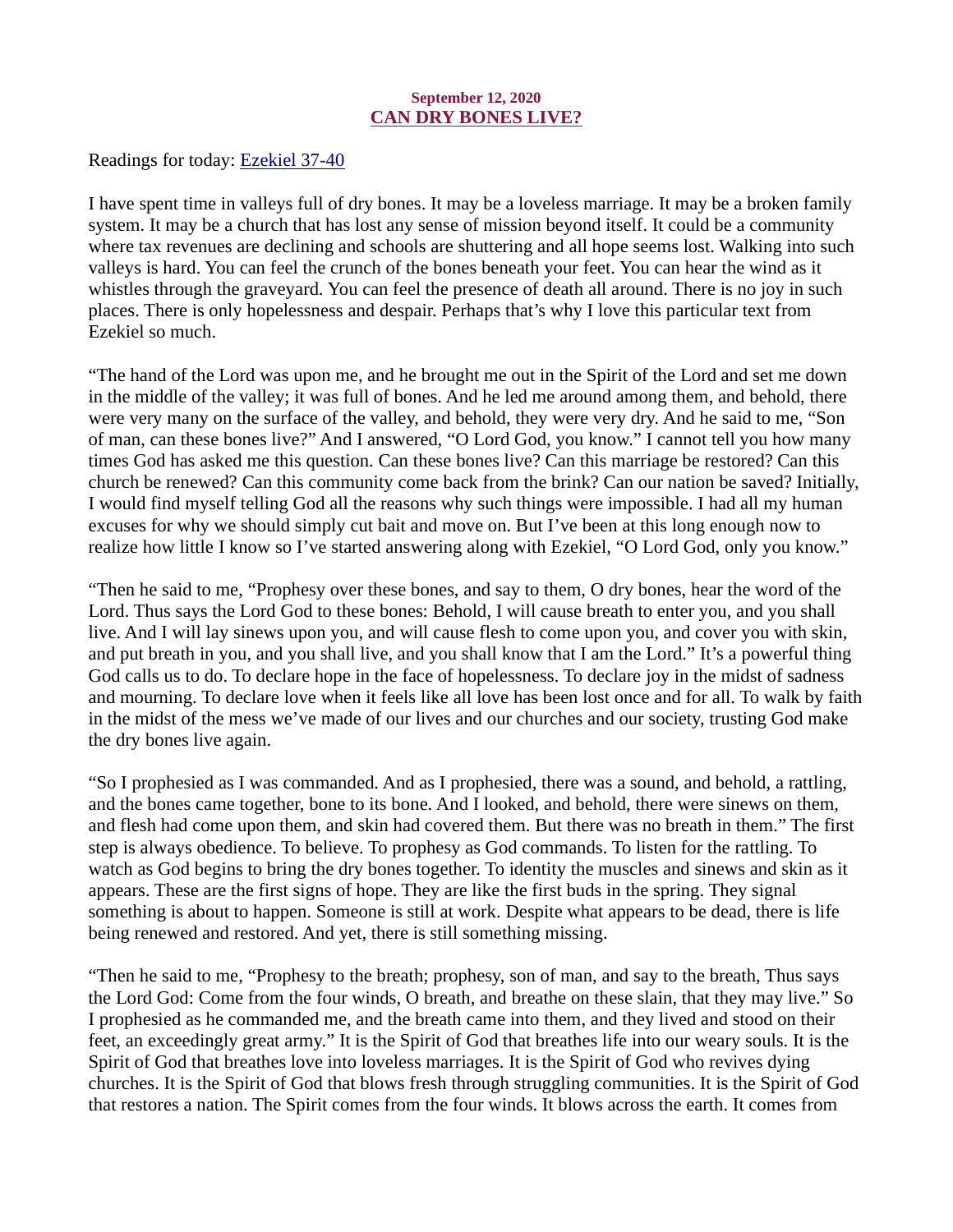the most unlikely of places and at the most unexpected of times. Note our role in all of this. It's simply to pray. To prophesy. To ask the Lord to pour out His Spirit on His people.

"Then he said to me, "Son of man, these bones are the whole house of Israel. Behold, they say, 'Our bones are dried up, and our hope is lost; we are indeed cut off.' Therefore prophesy, and say to them, Thus says the Lord God: Behold, I will open your graves and raise you from your graves, O my people. And I will bring you into the land of Israel. And you shall know that I am the Lord, when I open your graves, and raise you from your graves, O my people. And I will put my Spirit within you, and you shall live, and I will place you in your own land. Then you shall know that I am the Lord; I have spoken, and I will do it, declares the Lord." (Ezekiel 37:1-14)

I don't know about you but I long for the day when the dry bones of our nation will rise once again. I long for the day when the dry bones of so many depressed and hurting communities across our country will rise again. I long for the day when the dry bones of so many of our churches will rise or the dry bones of so many marriages and families will rise. And when I look around at the bones that surround me, I often feel overwhelmed. But then I remember, my job is not to make the bones rise or even make the bones come back together. My job is simply to believe. To pray. To prophesy. To proclaim God's Truth and point people to the One who holds the power to raise even the dead back to life!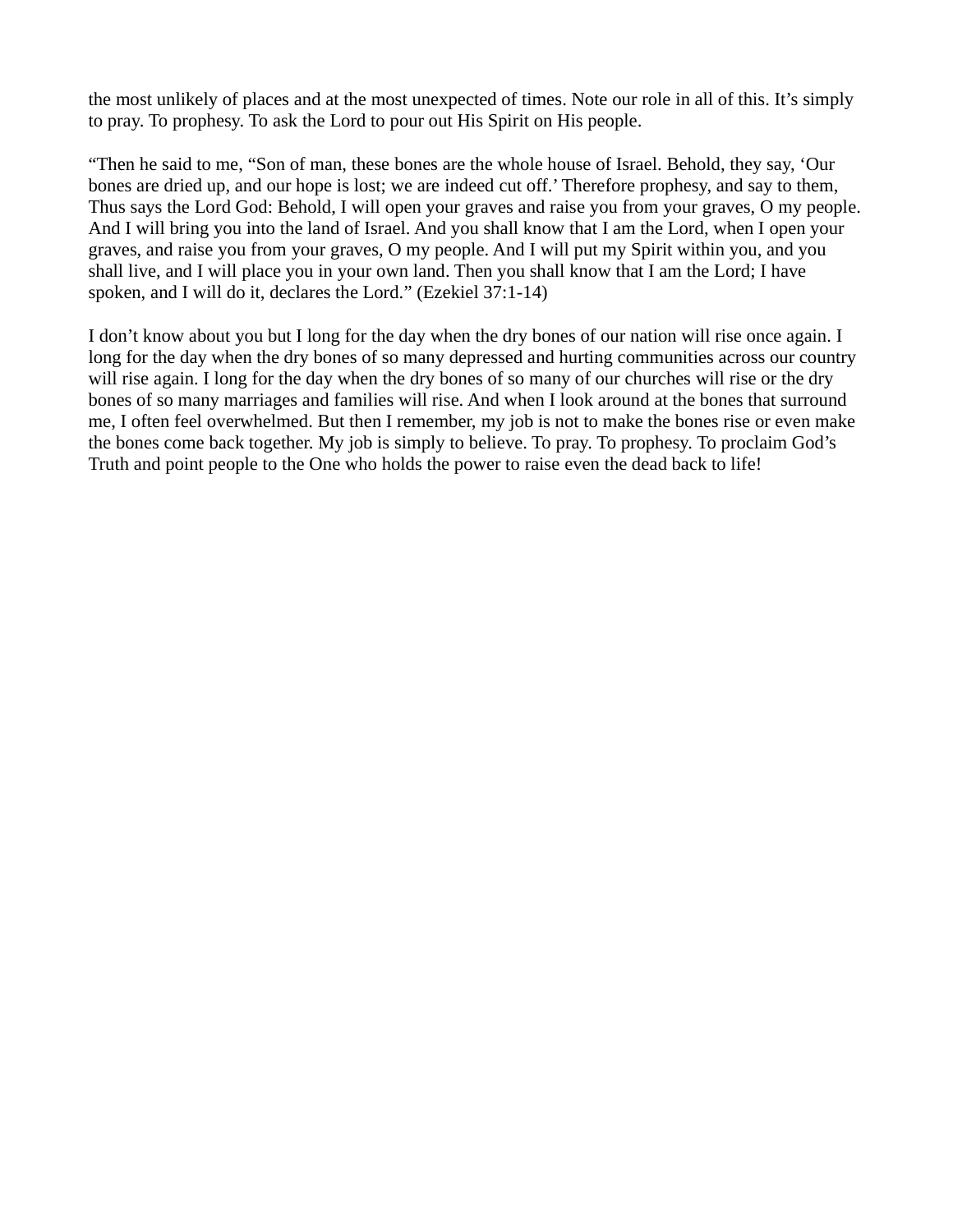#### September 14, 2020 THE LORD'S RETURN

<span id="page-22-0"></span>[Readings for today: Ezekiel 41-44](https://www.biblegateway.com/passage/?search=Ezekiel+41-44&version=ESV)

It's hard to imagine how Ezekiel must have felt when he saw the Lord returning to the Temple. The only thing close to it might be watching the memorial being built after the Towers fell in New York City. To visit Ground Zero or to see the lights shining on a clear night reminds all of us to never forget what happened on that terrible day. I still remember sitting in my car, waiting to make a left turn onto Alexander Road from Canal Pointe Blvd, as I headed into Princeton for school that morning. Classes were canceled. Work was suspended. We all watched in horror as the events unfolded. My wife Kristi remembers being at school when the news came down and scrambling to figure out if any of the parents of her kids had been trapped in the towers as they fell. One of my good friends was mobilized as a National Guardsman and spent the next year serving as a chaplain at the site where they took the remains of those who had been killed so they could be identified. The experience was so traumatic for him that he ended up in therapy himself for almost a year. Another colleague of mine was serving as the senior pastor of 5th Avenue Presbyterian Church at the time and when the towers fell, he donned his clerical robe, threw open the doors of his sanctuary, and ran out into the streets to usher people into safety. Living in such close proximity to New York meant we knew people personally who experienced the loss of loved ones. Lisa Beamer, whose husband Todd lost his life heroically in the charge to retake Flight 93, went to church literally a few miles away. As terrible as that day was for so many, it is equally if not more powerful to watch our nation memorialize those who fell. Millions visit the memorial and museum each year to pay their respects. It is a powerful witness and testimony to the resilient heart of the American people.

Now multiply 9/11 many times over. Imagine not only the Towers going down but planes flying into the Capitol building in Washington DC or the White House. Imagine tanks rolling down the highways of our country. Imagine bombs being dropped on every major city. Imagine armies burning and destroying everything in their path. Imagine America in ruins. Imagine living in exile in some foreign nation for decades, wondering if you will ever return home. Now imagine a prophet coming to you and laying out the exact dimensions of a new Capitol being built. A new White House. A new Supreme Court building. Imagine that prophet rolling out the blueprints of every national monument and showing them to you. Imagine him telling you a time is coming soon when you will return and America will be reborn. Can you imagine your excitement and joy? The feeling of national pride that would swell in your heart?

"Then he led me to the gate, the gate facing east. And behold, the glory of the God of Israel was coming from the east. And the sound of his coming was like the sound of many waters, and the earth shone with his glory. And the vision I saw was just like the vision that I had seen when he came to destroy the city, and just like the vision that I had seen by the Chebar canal. And I fell on my face. As the glory of the Lord entered the temple by the gate facing east, the Spirit lifted me up and brought me into the inner court; and behold, the glory of the Lord filled the temple." (Ezekiel 43:1-5) It is impossible to overstate the joy Ezekiel must have felt as he sees this vision the of the Lord's return. As painful as it was for him to see the Lord leaving the Temple in his earlier visions, it is now equally exciting to witness the Lord's return. God had not forgotten His people! God had not abandoned His promises! God would prove faithful! No wonder he fell on his face!

Life is often hard. There are moments, even seasons, where we feel like everything has come crashing down around us. We lose our job. Our cars are repossessed. Homes go into foreclosure. Relationships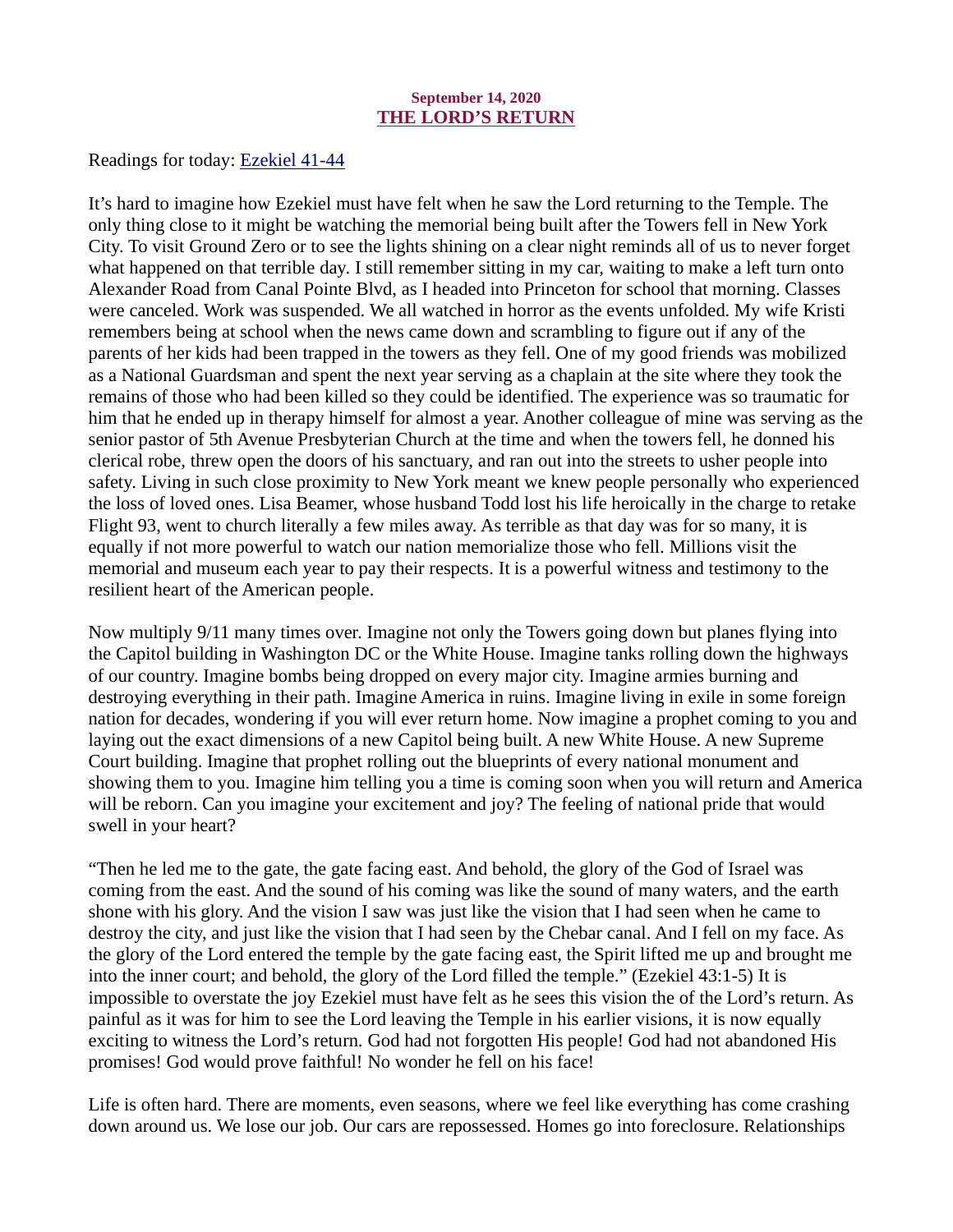break down in divorce. We experience the sudden, tragic loss of someone we love. Global pandemics exacerbate existing social tensions. Rioting and looting and violence breaks out in our streets. Men and women of color seek justice to redress historic wrongs. Law enforcement officers are attacked in the streets. All kinds of extremist organizations try to use the chaos to their advantage. It feels like things are coming apart at the seams. There is so much in this world that brings us pain and heartbreak. It can even feel at times like the Lord has abandoned us. Ridden off on his chariot somewhere far away, never to return. Don't believe the lie! God is faithful! He is true! He is steadfast in His love! He will never forsake or abandon us! He is with us! His glory is our sanctuary and our rearguard! If we walk by faith. If we trust in Him. If we surrender to His will and His ways. He will provide. He will restore the years the locusts have eaten. He will rebuild the ruins of our lives. He will bring forth new growth and new life from the barren ground. This is His promise and He will never fail!

Readings for tomorrow: Ezekiel 45-48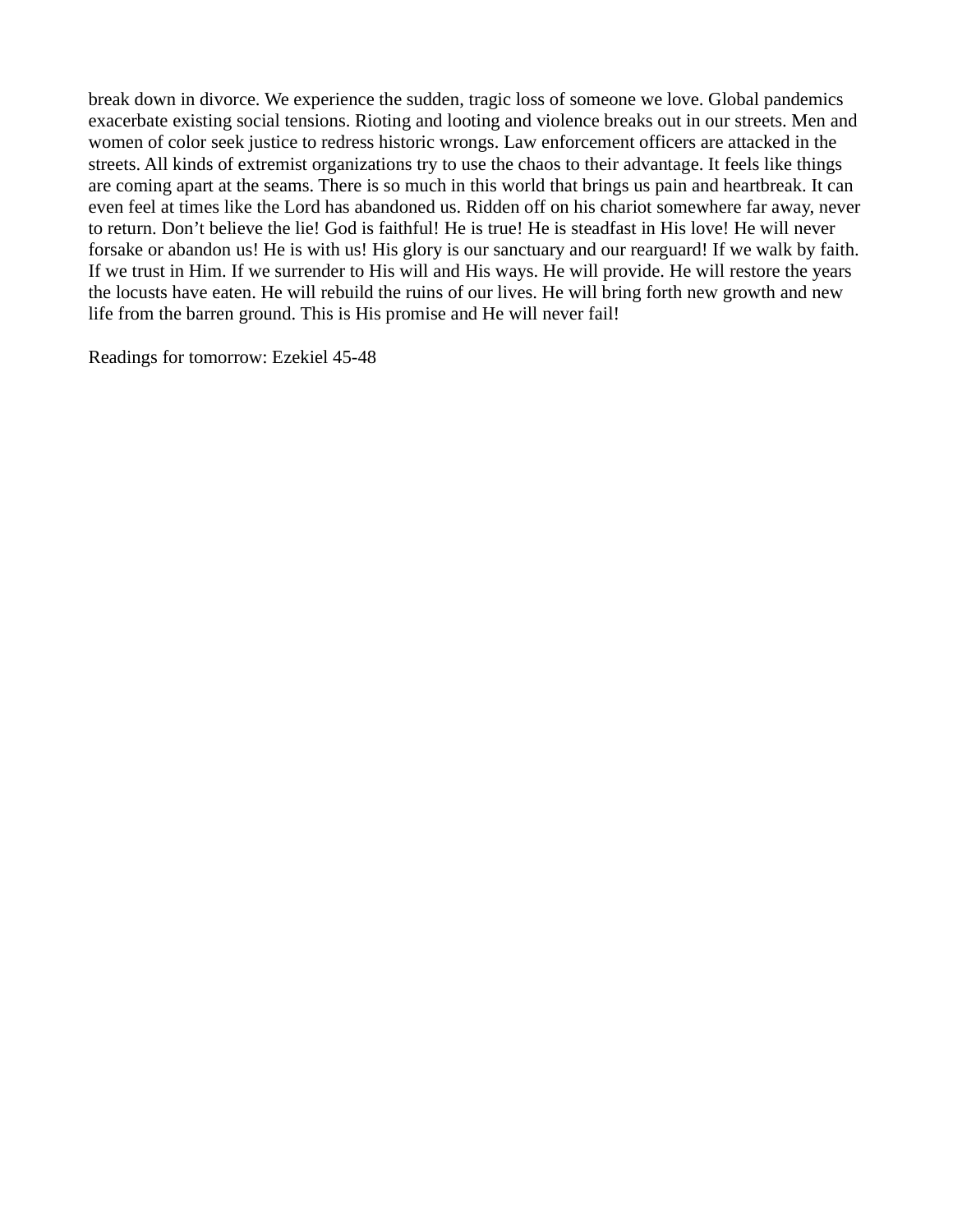## September 15, 2020 LIVING WATERS

<span id="page-24-0"></span>[Readings for today: Ezekiel 45-48](https://www.biblegateway.com/passage/?search=Ezekiel+45-48&version=ESV)

We love the idea of living water. Water that runs. Water that flows. Water that is constantly moving. Refreshing. Renewing. I think of taking off my shoes and socks after a long day of hiking to dip my feet in a cold mountain stream. I think of the water features I see in so many landscaping plans because the sound of flowing water soothes the soul. I think of the wells I've seen around the world as locals look for fresh sources of water to sustain life. Living water is essential. We simply cannot live without out. And that's why the Bible uses this image over and over again to depict the coming Kingdom of God.

Ezekiel sees a final vision. Water flowing from the Temple of God. It begins as a trickle but soon becomes a mighty river, flowing southeast out of Jerusalem towards the Dead Sea. The region around the Sea is a wasteland. A desert. A void. A place where nothing grows. And yet, as the river reaches the sea, this amazing miracle takes place! Trees begin to grow on either side. Fruit appears, providing food and sustenance to all. Leaves bloom and blossom, without withering or fading. The water itself teems with life. Fish of every kind find a home there. As the waters reach the Sea, they bring it from death to life. The saltwater turns fresh and it begins to produce a hundredfold. Yes, there are still reminders of the former days. Still reminders of the death that once reigned here. The marshes and swamps retain their salty character but those simply serve as witnesses to the miracle of resurrection that has taken place!

For the Christian, we recognize the prophetic nature of Ezekiel's vision. Many centuries later, the Apostle Peter will actually stand on the steps of the Temple and preach the gospel for the first time. The Holy Spirit moved powerfully through his words and 3000 gave their lives to Jesus Christ. Along the very stairs where Peter most likely preached are the ceremonial mikvehs where Jewish believers would wash before going into worship. The 3000 who were saved were probably baptized in those very waters! What began as a trickle soon became a mighty river as the Spirit moved in the hearts of those early believers. From 20,000 at the end of the 1st century to over 20 million some two hundred years later to over 3 billion today; the river of the gospel of Jesus Christ just gets deeper and wider as it flows!

God is still on the move, friends! Even after all these centuries, lives are still being changed by the gospel! It moves out into the wasteland of our world. Into the darkest places where death reigns. And it brings life. Hope. Joy. Peace. Churches sprout up along its banks, bearing the fruit of the Spirit to sustain the nations. As they seek Christ themselves, they find their leaves never wither. The world itself is renewed. Restored. Redeemed. Where O Death is now thy sting? Where O Death is now thy victory? The Living Water that Christ offers us fills the void! It becomes a spring of water welling up continually in our souls. Healing our hurts. Easing our pain. Comforting our grief. Sustaining us until the day when Christ will come again to wipe away every tear and make all things new.

Readings for tomorrow: Daniel 1-3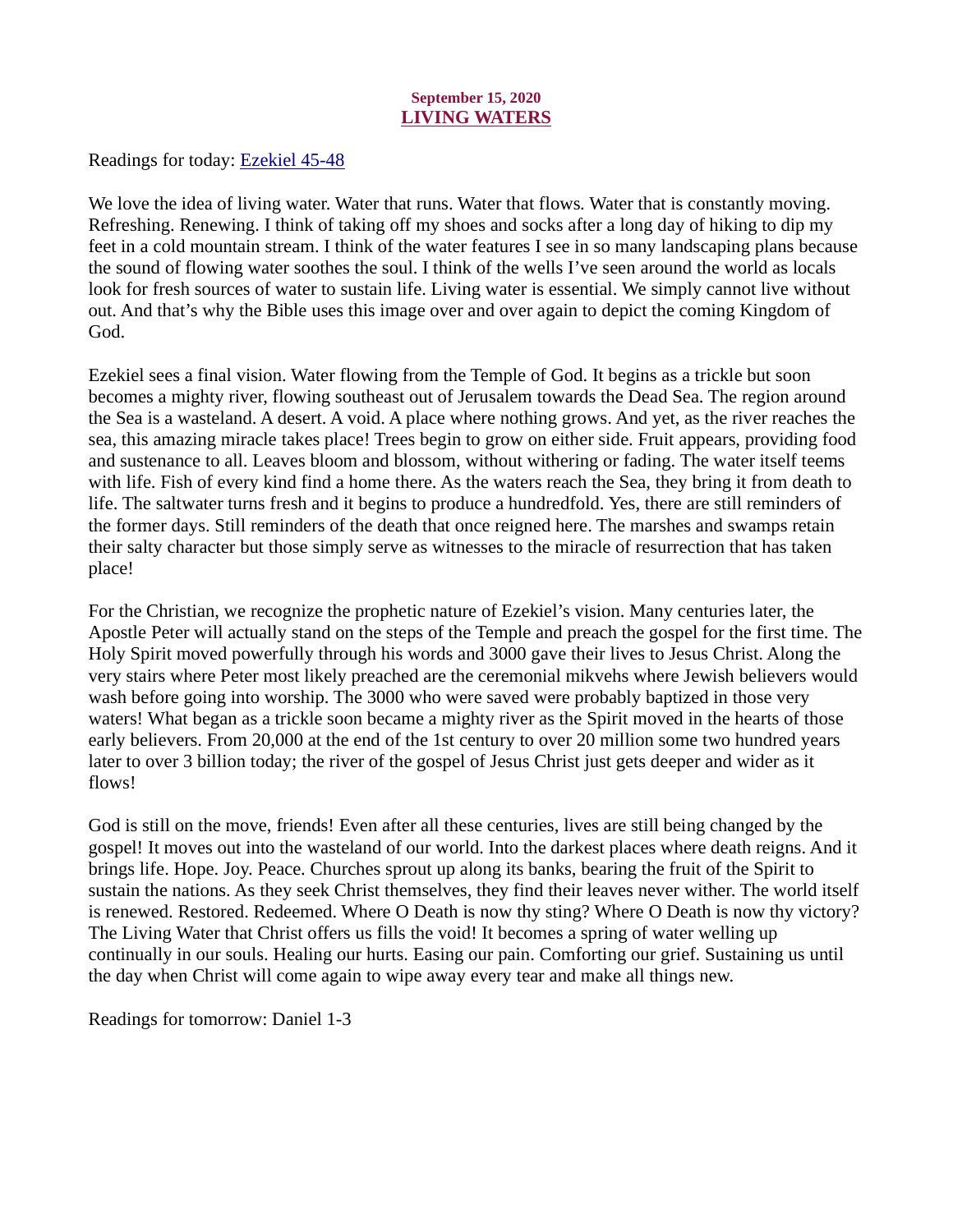## September 16, 2020 LIVING A GODLY LIFE IN AN UNGODLY WORLD

<span id="page-25-0"></span>Readings for today: **Daniel 1-3** 

"In your hearts honor Christ the Lord as holy, always being prepared to make a defense to anyone who asks you for a reason for the hope that is in you; yet do it with gentleness and respect..." (1 Peter 3:15)

Daniel is one of my favorites. He is a man sold out to God. No matter what life throws at him, he never once seems to waver. When he was a young man, he was carted off into exile in Babylon. A traumatic, painful experience. Once he arrived in Babylon, he was identified as a young man of promise and removed from his family. Sequestered in the king's household, he began training as a wise man. Someone who would counsel the king on the most important matters. Someone who would serve the empire and seek to expand its pagan influence and power. One can easily imagine the internal struggle Daniel must have felt. How does he serve God faithfully while counseling one of the great tyrants in history? How does he speak God's truth to a pagan power? How does he maintain his integrity even as he counsels a king whose ego is out of control?

The challenges start early. As part of his training, he is presented with unclean food to eat. Right off the bat, he has a choice to make. Will he trust God or will he compromise his convictions? Here it is critical to note how Daniel responds. It will become the pattern for the rest of his life. "But Daniel resolved that he would not defile himself with the king's food, or with the wine that he drank. Therefore he asked the chief of the eunuchs to allow him not to defile himself. And God gave Daniel favor and compassion in the sight of the chief of the eunuchs, and the chief of the eunuchs said to Daniel, "I fear my lord the king, who assigned your food and your drink; for why should he see that you were in worse condition than the youths who are of your own age? So you would endanger my head with the king." Then Daniel said to the steward whom the chief of the eunuchs had assigned over Daniel, Hananiah, Mishael, and Azariah, "Test your servants for ten days; let us be given vegetables to eat and water to drink. Then let our appearance and the appearance of the youths who eat the king's food be observed by you, and deal with your servants according to what you see." (Daniel 1:8-13) First and foremost, Daniel resolves to remain faithful to God's Law. He will not eat unclean food. At the same time, he recognizes his convictions put the chief eunuch in a tough position. If Daniel and his friends refuse to eat and start to suffer physically, the eunuch is going to be punished so Daniel comes up with a plan. Essentially, let us do it God's way for ten days and then compare us with the rest of the group. If we don't measure up, we'll do it your way. It's a brilliant approach. Daniel remains faithful to God. He is able to share with the eunuch the reason for his hope. He treats the man with gentleness and respect. And the results speak for themselves. God is glorified and Daniel's stature rises in the court.

Fast forward a few years. Now Daniel has taken his place among the wise men of Babylon. A decree goes out that everyone is to be killed because no one can pass the king's test. Once again, Daniel approaches the captain of the guard with gentleness and respect. He asks for an audience with the king. He trusts God to reveal the mystery in prayer. "Blessed be the name of God forever and ever, to whom belong wisdom and might. He changes times and seasons; he removes kings and sets up kings; he gives wisdom to the wise and knowledge to those who have understanding; he reveals deep and hidden things; he knows what is in the darkness, and the light dwells with him. To you, O God of my fathers, I give thanks and praise, for you have given me wisdom and might, and have now made known to me what we asked of you, for you have made known to us the king's matter." (Daniel 2:20-23) And when given his audience, he testifies to the greatness and power of God and the king humbles himself before him.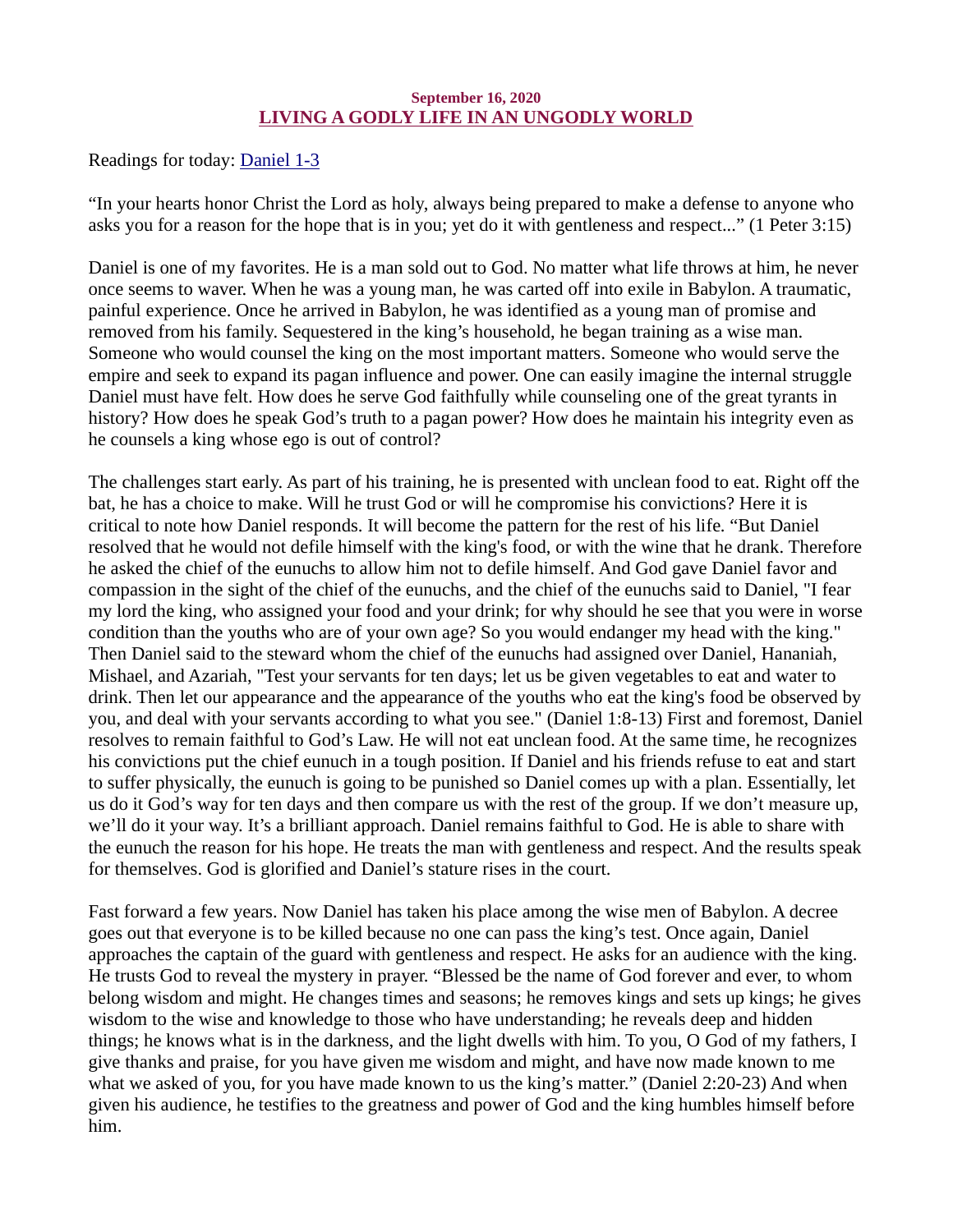A few more years pass. The king grows so insecure he decides to build a monument to himself and demand everyone fall down in worship before it. It's the height of arrogance. Daniel doesn't appear in this story but his colleagues do. Shadrach, Meshach, and Abednego follow his example. Confronted with a situation which would force them to break the second commandment, they refuse to bow down in worship and instead stand faithful. The king is furious but the men answer him with grace and truth. "O Nebuchadnezzar, we have no need to answer you in this matter. If this be so, our God whom we serve is able to deliver us from the burning fiery furnace, and he will deliver us out of your hand, O king. But if not, be it known to you, O king, that we will not serve your gods or worship the golden image that you have set up." (Daniel 3:16-18) They are thrown into a furnace of fire. The king and his courtiers watch, waiting for them to be consumed. An incredible miracle happens as the pre-existent Christ appears and delivers them from death. The result is again the humbling of the king. "Blessed be the God of Shadrach, Meshach, and Abednego, who has sent his angel and delivered his servants, who trusted in him, and set aside the king's command, and yielded up their bodies rather than serve and worship any god except their own God." (Daniel 3:28)

Daniel is an amazing example of faith to us all. In the way he lives his life, he shows us how to live and engage our increasingly non-Christian world in a faithful way. We do not have to relinquish our faith in Christ to serve in politics or business or education or any other field for that matter. Holding onto Christ in our hearts, we do have to be prepared to give an answer for the hope we have in Him. People will ask. They may wonder why we do the things we do or refuse to act in ways that are dishonest or morally compromised. We may be attacked for our faith at times. Through it all, we are not to respond with violence or anger or fight for our "rights" but instead stand firm with gentleness and respect. We are not to resort to the underhanded ways of this world to accomplish the will of God. We must not use the ways of this world to achieve the purposes of God. Instead, we must let go and let God act as He chooses. Use us as He pleases. Place our lives and our future in His hands.

Readings for tomorrow: Daniel 4-6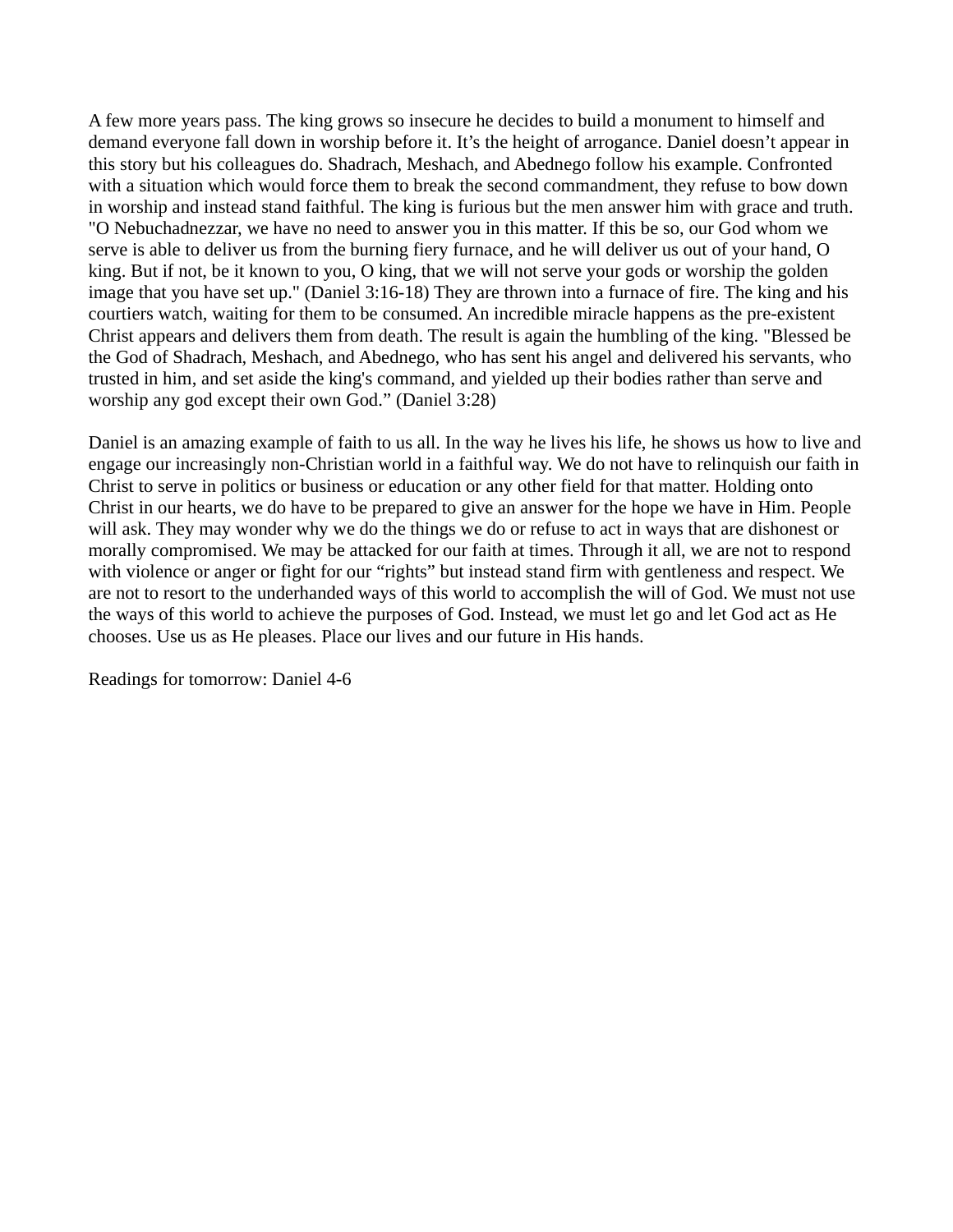## September 17, 2020 LOVING THE LOST

<span id="page-27-0"></span>Readings for today: **Daniel 4-6** 

One of the hallmarks of a Christian is her heart for the lost. We are commanded in Scripture to love those who are lost. To have compassion on those who do not yet know God. To reach out to them. To serve them. To bless them in the name of Jesus. The examples from Scripture are legion. From the beginning where God demonstrates His love for Adam and Eve and Cain even amidst their sin. To the love Abraham showed for the people of Sodom, interceding for them when they faced destruction. Moses showed love to his father-in-law, a non-Israelite, raising him to a position of leadership among the people of God. I think of how the Law of God embraces the stranger, foreigner, and alien in the midst of God's people and I think of how we see that fleshed out in the embrace of women like Rahab and Ruth and the critical role they play in the genealogy of our Savior.

Daniel embodies this love as well. His close relationship with the kings he serves is well-attested in the chapters we read today. When Nebuchadnezzer has a dream, Daniel is the man he calls on. It's important to note that Nebuchadnezzer even uses Daniel's Jewish name which is highly unusual as the Babylonians "renamed" people in order to assimilate them fully into Babylonian culture. "At last Daniel came in before me—he who was named Belteshazzar after the name of my god, and in whom is the spirit of the holy gods…" (Daniel 4:8) And Daniel clearly communicates his love and concern for Nebuchadnezzer as he interprets the dream for him. "Then Daniel, whose name was Belteshazzar, was dismayed for a while, and his thoughts alarmed him. The king answered and said, "Belteshazzar, let not the dream or the interpretation alarm you." Belteshazzar answered and said, "My lord, may the dream be for those who hate you and its interpretation for your enemies!" (Daniel 4:19)

Daniel's special relationship with the kings he serves is not limited to Nebuchadnezzer. It extends to Darius as well. "Then this Daniel became distinguished above all the other high officials and satraps, because an excellent spirit was in him. And the king planned to set him over the whole kingdom." (Daniel 6:3) Clearly, Daniel's reputation precedes him. He is esteemed above all the wise men and satraps and other potential counselors of the king. Furthermore, when their jealousy gets the best of them and they craft legislation specifically attacking Daniel's faith, Darius laments what he has to do and is the first to arrive at the mouth of the lion's den to see if Daniel has survived. "Then the king, when he heard these words, was much distressed and set his mind to deliver Daniel. And he labored till the sun went down to rescue him…Then the king went to his palace and spent the night fasting; no diversions were brought to him, and sleep fled from him. Then, at break of day, the king arose and went in haste to the den of lions. As he came near to the den where Daniel was, he cried out in a tone of anguish. The king declared to Daniel, "O Daniel, servant of the living God, has your God, whom you serve continually, been able to deliver you from the lions?" My God sent his angel and shut the lions' mouths, and they have not harmed me, because I was found blameless before him; and also before you, O king, I have done no harm." Then the king was exceedingly glad, and commanded that Daniel be taken up out of the den. So Daniel was taken up out of the den, and no kind of harm was found on him, because he had trusted in his God. And the king commanded, and those men who had maliciously accused Daniel were brought and cast into the den of lions—they, their children, and their wives. And before they reached the bottom of the den, the lions overpowered them and broke all their bones in pieces." (Daniel 6:14, 18-20, 22-24)

One can see from such verses how Daniel loved the lost kings whom he served. He loved them as God loved them. He served them out of reverence for Christ. He gave his life to them in an effort to lead and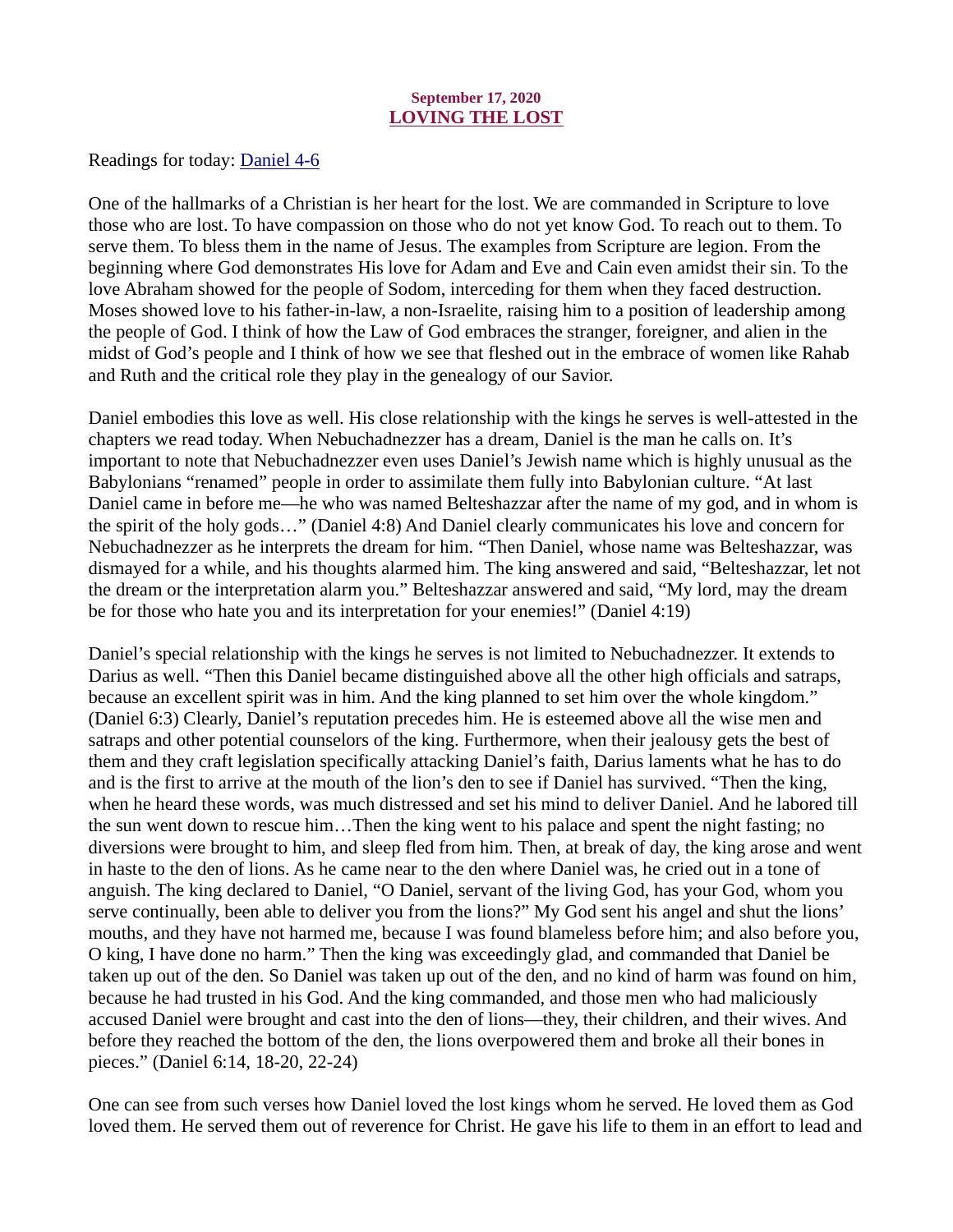direct them to a saving faith. And his efforts were not in vain. Nebuchadnezzer gave glory to the God of Israel. Belshazzar was brought to his knees before the God of Israel. Darius issues a proclamation that all the people of the empire would worship the God of Israel. It's a powerful testimony and example to us all.

So…how do you love the lost? Take it one step back…do you love the lost? Do you love those who do not know Christ or do you look down on them? Do you love those who are still enslaved to their sin or do you disdain them? Do you love those who are struggling and wandering and perhaps even living in willful rebellion against Christ or do you seek to reach them, serve them, care for them, have compassion on them? What creates barriers to love in your life? Is it politics? Ethnicity? Economics? Is it lack of forgiveness? Lack of grace? Lack of understanding? Is it anger? Frustration? Lost hope? Let the gospel minister to your soul. Let the gospel restore your faith and renew your love. Remember the gospel is the literal power of God for all those who would believe, Jew and Gentile alike. It is God's desire that all should be saved and come to a knowledge of His truth. This includes even those we would consider our enemies. Let Daniel's example both challenge and inspire you today to reach out to those who do not yet know Christ.

Readings for tomorrow: Daniel 7-9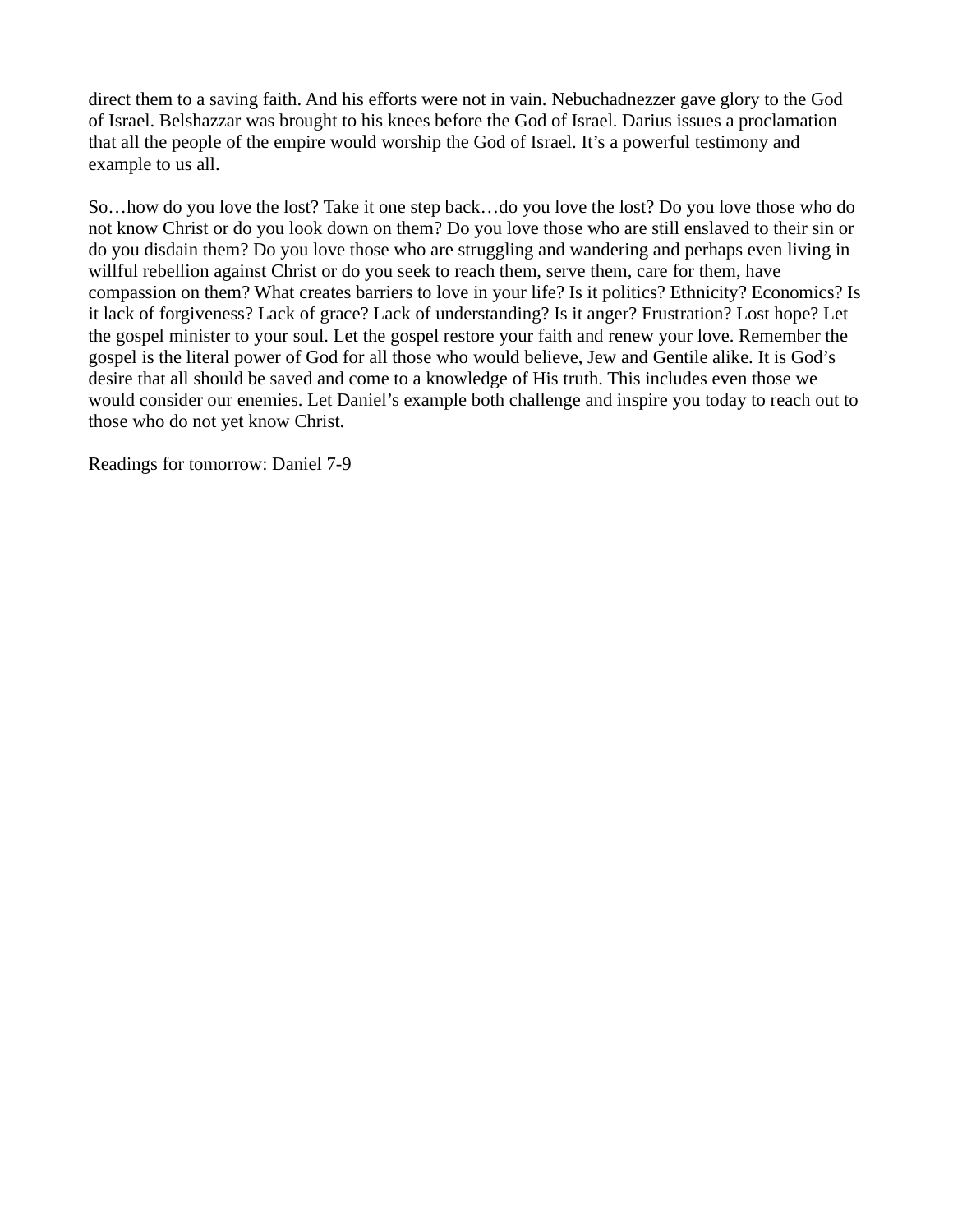#### September 18, 2020 VISIONS AND DREAMS

<span id="page-29-0"></span>Readings for today: **Daniel 7-9** 

If you are like me, you grieve deeply over what you see happening in our nation and around the world. The world is descending into tribalistic chaos. Divisions are turning violent. People have taken to the streets. Not just here in America but around the world. Some of the demonstrations are turning into riots and looting. People are being attacked, hurt, and even killed. It's a troubling time to be sure.

Daniel lived through such troubling times himself. As he lay on his bed at night, God gave him a glimpse of the future. Kingdoms rising and falling. Great empires clashing. Regular people caught in the crossfire as armies march their way all over the earth. It was a scary time. An unsettling time. A deeply tribal time where conflict and violence were part of everyday life. No one really knew when or where an army would appear on the horizon. No one really knew when allegiances would shift. Safety and security seemed forever out of reach.

In the midst of his nightmarish visions, Daniel receives a Word from the Lord. A Word of comfort. A Word of hope. A Word of security. There is one who reigns over the nations of the earth. One who rules the empires of this world. He is the Ancient of Days and to Him is given all glory and honor and dominion and power. "As I looked, thrones were placed, and the Ancient of Days took his seat; his clothing was white as snow, and the hair of his head like pure wool; his throne was fiery flames; its wheels were burning fire. A stream of fire issued and came out from before him; a thousand thousands served him, and ten thousand times ten thousand stood before him; the court sat in judgment, and the books were opened…I saw in the night visions, and behold, with the clouds of heaven there came one like a son of man, and he came to the Ancient of Days and was presented before him. And to him was given dominion and glory and a kingdom, that all peoples, nations, and languages should serve him; his dominion is an everlasting dominion, which shall not pass away, and his kingdom one that shall not be destroyed." (Daniel 7:9-10, 13-14)

This is a great Word for us today. In a time when it seems like the nations rage and kings plot in vain against the Lord and against His Anointed, it is comforting to know the Son of Man and the Ancient of Days still sit on their thrones. God is in charge, friends. He reigns and rules supreme. His authority is unquestioned and unchallenged. His dominion is from everlasting to everlasting. There will never be a time when God is not in charge. There will never be a time when God abdicates authority. There will never be a time when God is not at work bending even the sinful, broken ways of His creation to His perfect will. Yes, we are sinners. We have sinned individually. We have sinned corporately. No matter how hard we try, we tend to make a mess of things. Thanks be to God that His love is unconditional. His grace undeserved. His mercies new every morning. God is faithful. He will bring to completion the work of redemption He has begun. This is why Christians throughout history have always declared, "Our only hope in life and in death is that we belong body and soul to our faithful Savior Jesus Christ."

Readings for tomorrow: Daniel 10-12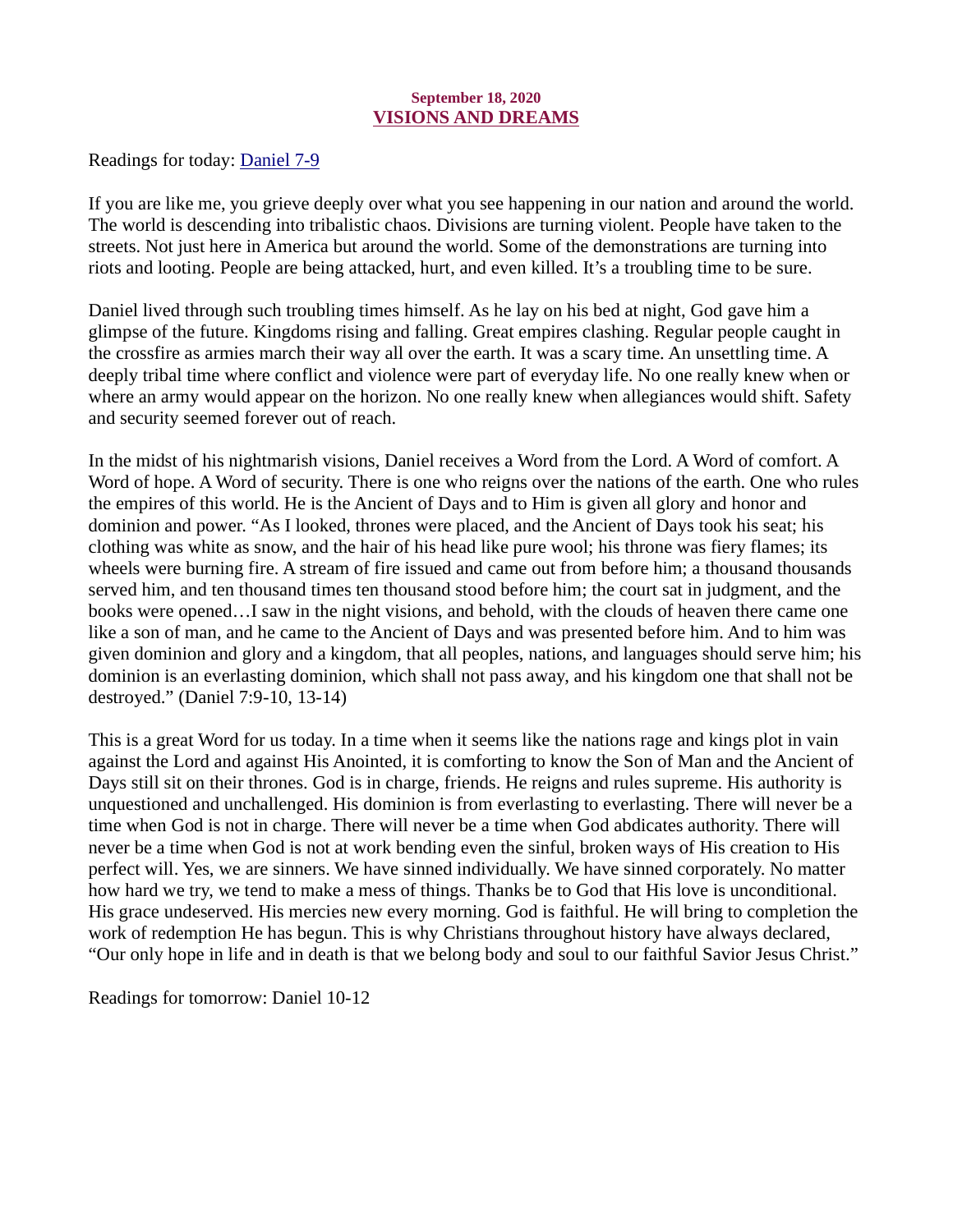#### September 19, 2020 DANIEL'S APOCALYPSE

<span id="page-30-0"></span>[Readings for today: Daniel 10-12](https://www.biblegateway.com/passage/?search=Daniel+10-12&version=ESV)

Biblical prophets speak truth to power. Biblical prophets bring hope and assurance to God's people by reminding them of God's sovereign power and plan. Finally, Biblical prophets often foretell the future. This is certainly the case in Daniel 10-12. Here's a brief timeline...

535 BC - Third year of Cyrus the Great's reign. Daniel is now 85 years old and has been serving pagan kings for seventy years. Daniel's grief is most likely the result of the conflict those who have returned from exile under the leadership of Nehemiah and Ezra are facing as they rebuild both Jerusalem and the Temple. Daniel fasts for three weeks but unbeknownst to him, a battle is taking place in the heavenly realm. Gabriel - most likely the identity of the angelic being who visits Daniel - is at war with Satan and his demonic forces and only prevails with the help of another archangel named Michael. Gabriel has been sent by God to comfort Daniel. To give him hope for the future. Hard times are coming. Terrifying times. Forces will be arrayed in heaven and on earth against God's chosen people. Satan is seeking - as he always does - their compete eradication from the face of the earth. God, knowing what is to come, sends his angel to Daniel with a vision of the future so he can record it for future generations.

Three relatively minor kings follow Cyrus on throne. But the fourth referred to in Daniel 11 is Xerxes who ruled from 486-465 BC. His power and might was unrivaled at the time and as he seeks to expand his empire, he will provoke the might of Greece. After a number of years, Alexander the Great (336- 323 BC) will unite the Greek into one empire and head east to destroy the Persians. Alexander dies tragically and his empire is then broken up into four pieces, ruled by four of his closest generals. The Ptolemaic (Southern king) faction goes to war with the Seleucids (Northern king) and their battle rages for generations with Israel as the primary "buffer state" in between. Eventually, a brutal tyrant named Antiochus Epiphanes IV will sweep down from the north and cause tremendous suffering for the people of God. "But he who comes against him shall do as he wills, and none shall stand before him. And he shall stand in the glorious land, with destruction in his hand." (Daniel 11:16) He will even seek to place a statue of Zeus in the Holy of Holies (abomination of desolation mentioned in 11:31) which in turn gives rise to the Maccabean revolt detailed in the Old Testament Apocryphal books of 1st and 2nd Maccabees.

All of this is ancient history to us but it was still very much in the future for Daniel. As God unpacks for him what is to come, he sees tremendous suffering ahead for his people. "And there shall be a time of trouble, such as never has been since there was a nation till that time..." Under the influence of Haman, Xerxes will try to kill every single Jewish man, woman, and child within the borders of his empire. You can read all about this in the book of Esther. The wars between the Ptolemaic and Seleucid factions will take a tremendous toll on both land and people as many of the battles are fought in and around the borders of Israel. Pagan kings will rape and pillage and burn what God's people are trying to build. And the worst of them all - Antiochus Epiphanes IV - will literally torture and kill as many Jews as possible. At the same time these conflicts are raging on earth, there is a battle going on in heaven. Michael and his forces are fighting Satan and his demons and though the battle is fierce, they will prevail just as God's people will prevail on earth. This is why Daniel closes his book with such hopeful words, "But at that time your people shall be delivered, everyone whose name shall be found written in the book. And many of those who sleep in the dust of the earth shall awake, some to everlasting life, and some to shame and everlasting contempt. And those who are wise shall shine like the brightness of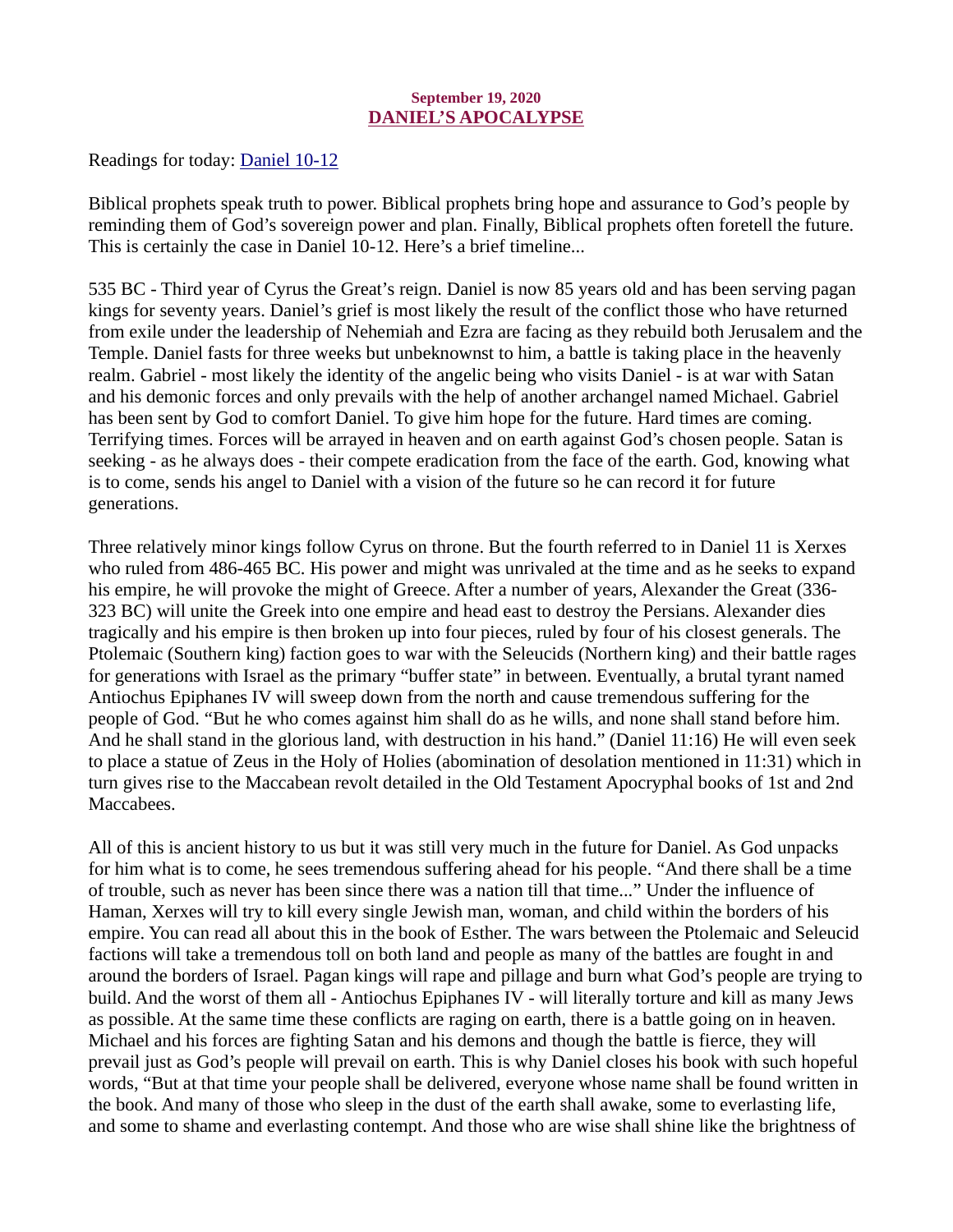the sky above; and those who turn many to righteousness, like the stars forever and ever." (Daniel 12:1- 3)

What's the relevance of all this history for God's people today? No matter what you are going through, know that God is with you. He is literally fighting at your side. He is bringing about His purposes and His will even amidst your hardships. He will send His messengers to serve you. To comfort you. To bless you. He will bring you peace. Though you may experience suffering for a time, He will preserve your life. In fact, He has a reward waiting for you in His heavenly Kingdom. There the righteous will shine like stars in the sky and will reign with Him forever. As Christians, we do not place our hope in the things of this world. We do not place our hope in the nations of this world or the success of a particular political party. We do not place our hope in what we can achieve in this world. We place our hope in God alone.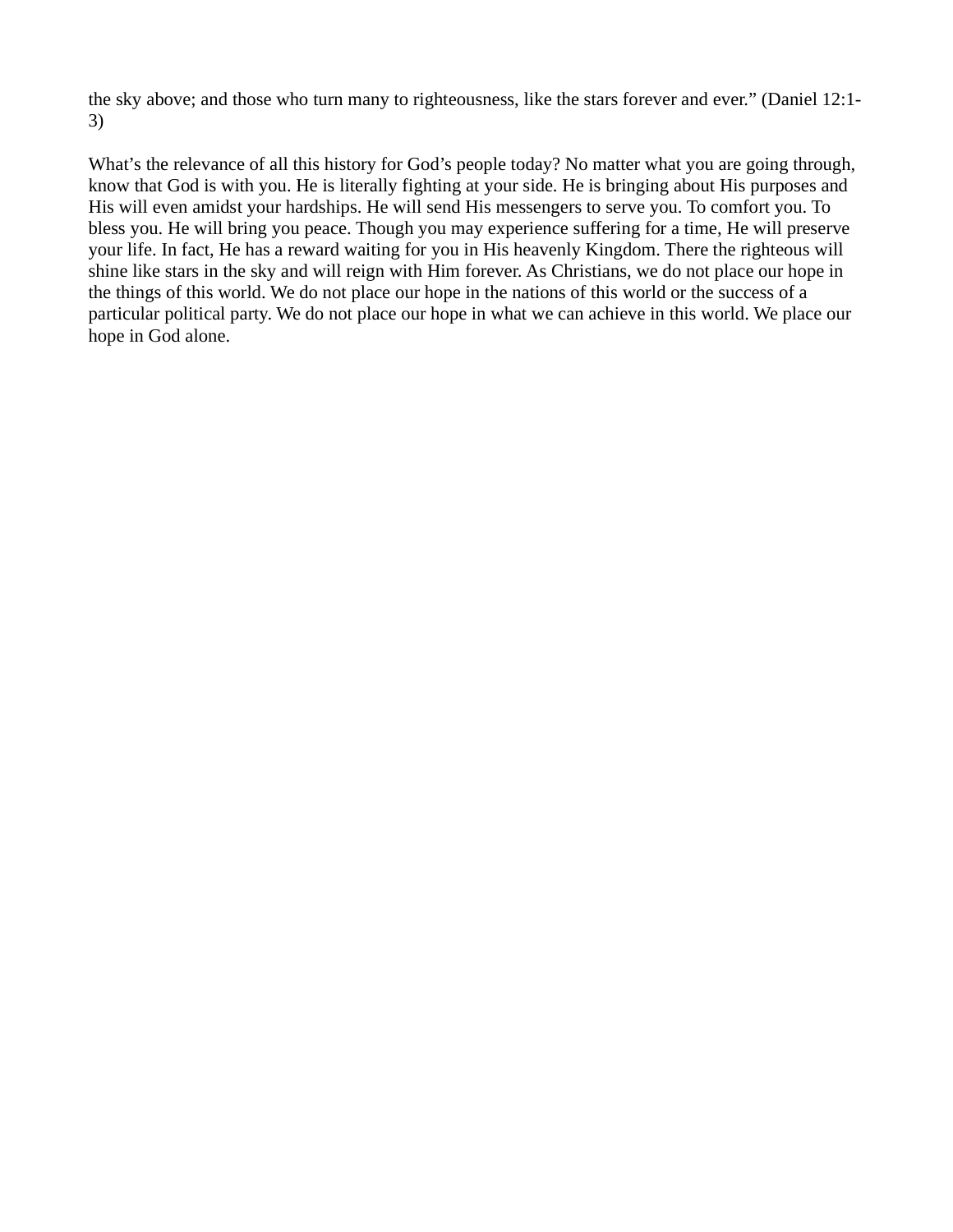## September 21, 2020 REBIRTH OF A NATION

<span id="page-32-0"></span>[Readings for today: 2 Chronicles 36:22-23, Ezra 1-3](https://www.biblegateway.com/passage/?search=2+Chronicles+36%3A22-23%2C+Ezra+1-3&version=ESV)

"And they sang responsively, praising and giving thanks to the Lord, "For he is good, for his steadfast love endures forever toward Israel." And all the people shouted with a great shout when they praised the Lord, because the foundation of the house of the Lord was laid. But many of the priests and Levites and heads of fathers' houses, old men who had seen the first house, wept with a loud voice when they saw the foundation of this house being laid, though many shouted aloud for joy, so that the people could not distinguish the sound of the joyful shout from the sound of the people's weeping, for the people shouted with a great shout, and the sound was heard far away." (Ezra 3:11-13)

Second chances. How many of us have had them? Opportunities given to us in life that we do not deserve. Have not earned. Certainly should not expect. We hit rock bottom and suddenly there reaches down a hand to pull us back up. To lift us out of the pit of our despair. To set our feet on a new path. I know I've experienced several moments in my life where I hit rock bottom. Usually due to the choices I've made along the way. In college, it was my issues with alcohol. In Princeton, it was my addiction to achievement. In Wisconsin, it was my issues with workaholism. In each case, God was gracious to provide a second chance. An opportunity to repent, turn 180 degrees, and move in a new direction.

Israel had been in exile for years. They hit rock bottom in Babylonia. Their nation was wiped from the earth. Their capital city was razed to the ground. Their Temple was completely destroyed. They were forcibly removed from the Promised Land. Somehow, someway they were able to maintain their cultural identity even amidst a foreign land and a pagan people. They still faithfully charted their genealogies. They still maintained their households. They kept up their roles as they waited for God's promised redemption. Decades passed. Kings rose and fell. Empires changed hands. Finally, a new emperor arose by the name of Cyrus. He issued a decree promising the right of return to the people of Israel. A second chance.

I try to imagine what it must have been like to start over. To cross the borders of Israel for the first time in generations. To return back to the village where your family had lived for centuries. To reclaim your ancient inheritance. To rebuild your home. To re-till your fields. To graze your herds. To walk where your ancestors walked. To live where your ancestors had lived. To renew your covenant with the Promised Land. It must have been powerful. Add to that the laying of the foundation of the Temple. The rebuilding of the altar of God. The restoration of the sacrifices and feasts and holy days of celebration. No wonder the old men wept and the young men shouted for joy. This was the rebirth of a nation!

If you are like me, you wonder if our nation will ever experience such rebirth? Will there come a time when we too will see this kind of national unity restored? It's hard to imagine. And sadly, the Bible is clear that such rebirth only comes after terrifying judgment. Like Israel, or any other nation for that matter, we have much to atone for. Our past is littered with sin. We are reaping what we've sown. All of the anger and hate and vitriol present in our culture is directly tied to our arrogance and pride and selfishness and greed. Yes, in many ways, America represents the best the world has to offer right now. Freedom. Democracy. Capitalism. These things have lifted millions out of poverty and oppression and this is worthy of praise. At the same time, human sin knows no bounds. It corrupts all it touches. So even our best efforts fall short. Even our most significant achievements are not pure.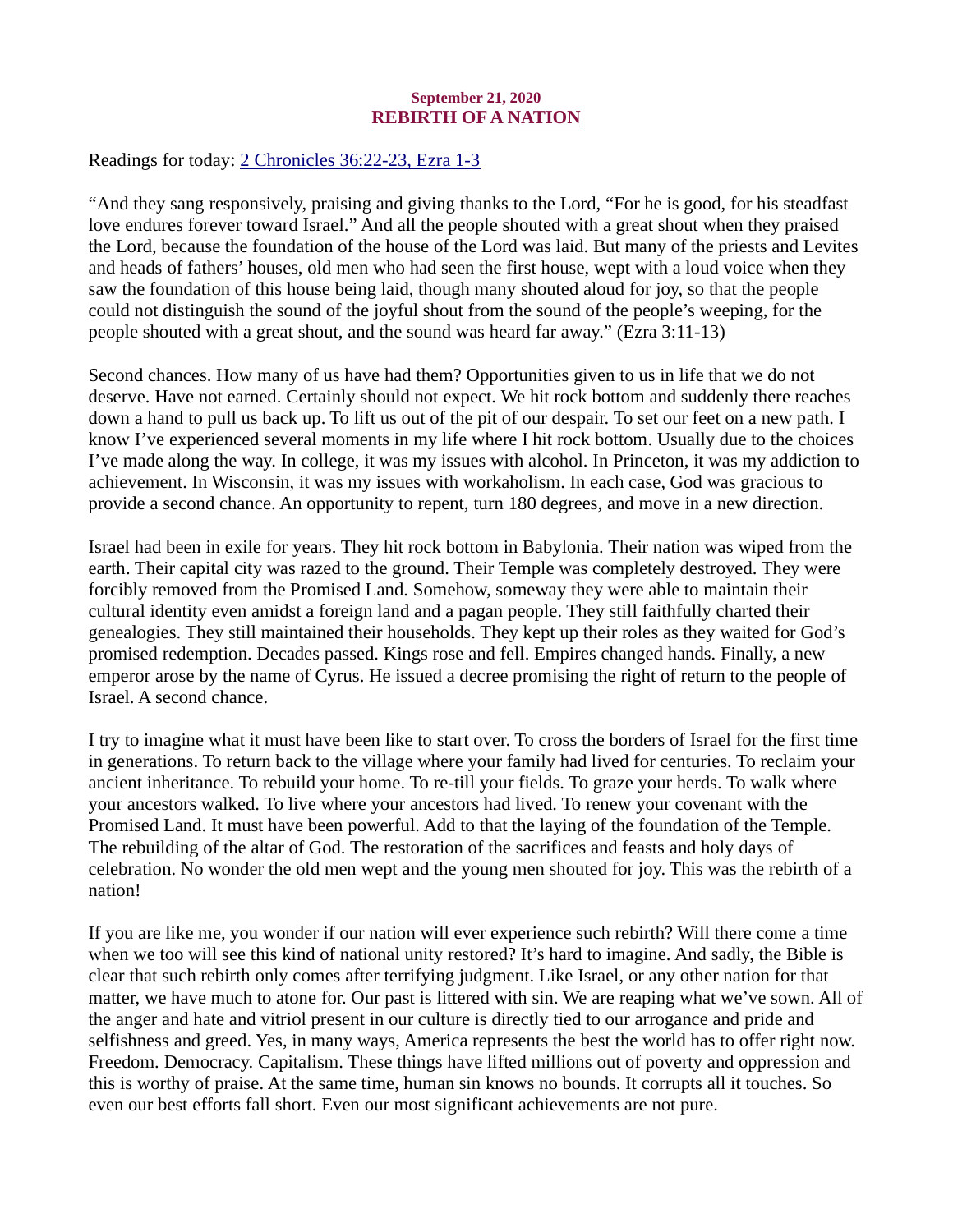Over and over again, the Bible teaches that every generation must renew their covenant with the Lord. And the reality is we have become complacent over the last several decades. We have been living off the social, emotional, and national "capital" of generations past. Their sacrifices set the table but rather than build on what they have done, we turned inward. We made the same mistake Israel made. We lost sight of what it meant to seek God's Kingdom first and instead starting building our own kingdom in our own strength with our own hands. Thus, the mess we find ourselves in. Will God give us a second chance? I truly hope so. But I also know it will only come as God's people repent of their sin - both personally and corporately - before the Lord. The only chance our nation has is for the church of Jesus Christ to humble herself and pray. Seek God's face and turn from their wicked ways. As we fall on our faces before the Lord, He promises to hear from heaven. Forgive our sin. Heal our land. Only then will we experience new birth.

Readings for tomorrow: Ezra 4-6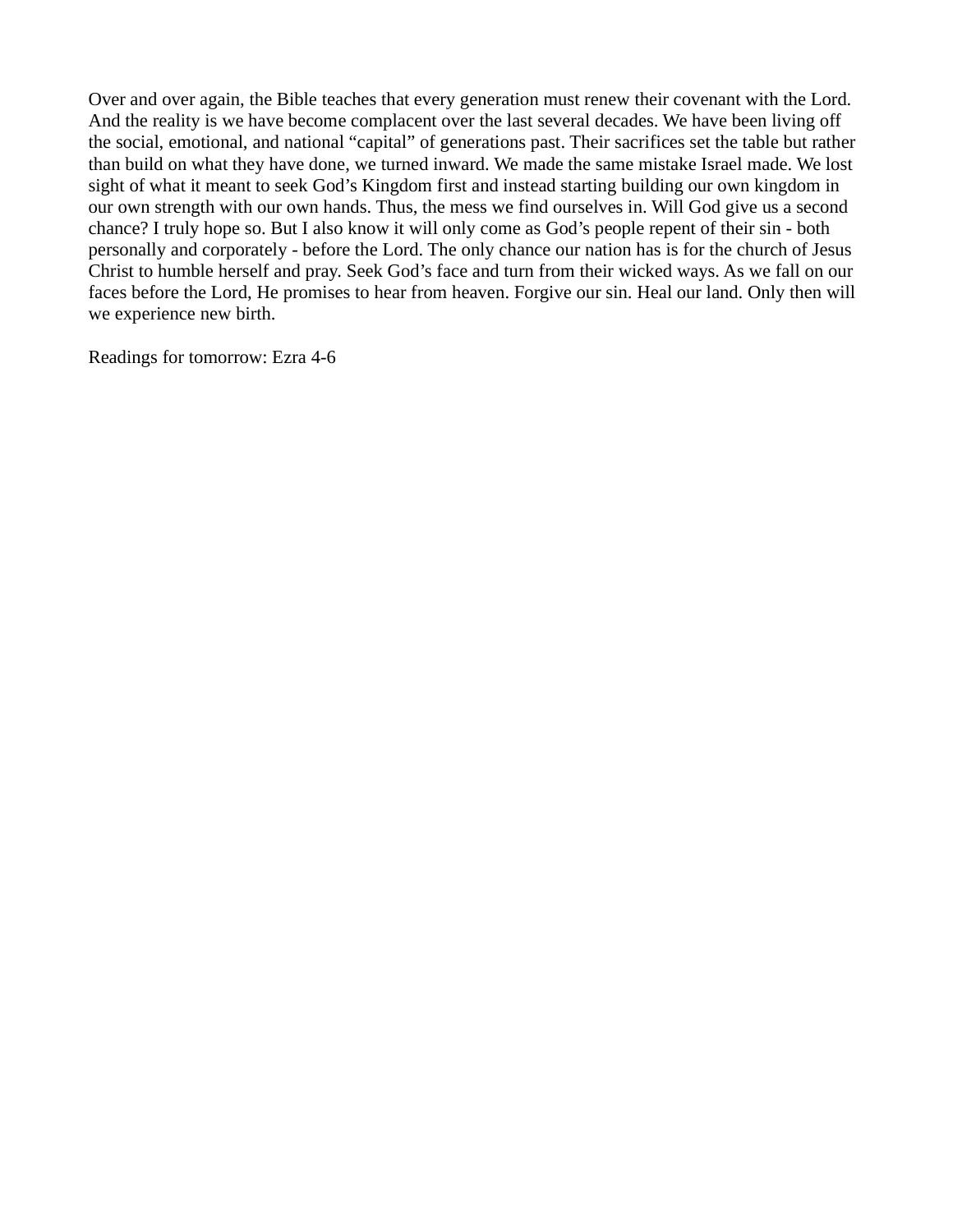## September 22, 2020 POLITICS IN THE BIBLE

<span id="page-34-0"></span>[Readings for today: Ezra 4-6](https://www.biblegateway.com/passage/?search=Ezra+4-6&version=ESV)

The return of the Jewish exiles from Babylon was a significant political event. Jerusalem was known throughout the region as a powerful and influential city. Once ruled by mighty kings with large armies who refused to bow the knee to the various empires who had attacked her over the years. Rebuilding her constituted a threat to the status quo. A threat to the established peace. A threat to the current political order. Furthermore, rebuilding the Temple was even more threatening. The Temple of God stood as the religious, social, and political center of the nation of Israel. To allow this structure to be rebuilt was to allow the people of God to reclaim their national identity. National identity leads to national pride. National pride would lead to calls for freedom, independence, and the re-establishment of the geographical borders laid out by God Himself. All of this created a lot of fear and unrest among the people who were living in the area at the time of the exile's return. Not only that but when they ask to join in the work, they are rejected. Not arbitrarily but because they are unclean and impure and God's Temple must remain holy as do God's people.

Thus begins a political back and forth. Letters are dispatched. Extensive searches are conducted in the archives of the empire. People leverage their influence and connections to try to either hinder or help the work. Names are dropped. Bribes offered. Anything to frustrate the purposes and plan of God. Initially, the political opponents of Israel are successful. The work ceases for a time. But God sends two prophets - both of whom we will read in a bit - with the message to resume work. To remember who has called them to this work. Who has authorized this work. And who gives them all the resources they need to accomplish this work. They answer to God alone and not to the kings and princes of this world. "We are the servants of the God of heaven and earth, and we are rebuilding the house that was built many years ago, which a great king of Israel built and finished." (Ezra 5:11)

It is tempting in our world today to think we need political cover to help us accomplish God's plan. It is tempting to cozy up to politicians and seek their approval for all we do. It is tempting to give them a platform at our events or in our churches or even in our pulpits with the hope that we will gain favor with them for the future. It is tempting to align ourselves with one political party or the other. It is tempting to rationalize the ungodly behavior of our political leaders with the hope we will gain access and influence. It is tempting to compromise our convictions in order to gain their support. Ezra, Nehemiah, Haggai, and Zechariah all remind us otherwise. Our hope is in Christ alone. Our future is held in God's hands. Only He can provide the resources to accomplish His plans. Only He can give us the power and authority to live and to walk in His ways. We serve a greater King and a greater Kingdom, friends! We are ambassadors for Christ, God making His appeal through us! We live in this world but we are not of this world! Our citizenship is held in heaven!

At the same time, we do live in the real world. We cannot withdraw or stick our heads in the sand. We cannot pretend like the world around us doesn't exist. We cannot ignore the very real problems our nation faces nor the challenges that confront our political leaders. We must pray for them. We must respect and honor them. Given the opportunity, we must seek to share God's wisdom with them. Influence them in ways that align with God's Kingdom. Confront them gently but firmly on their shortcomings. This is our calling in this world because we serve the God of heaven and earth who reigns and rules over all.

Readings for tomorrow: Haggai 1-2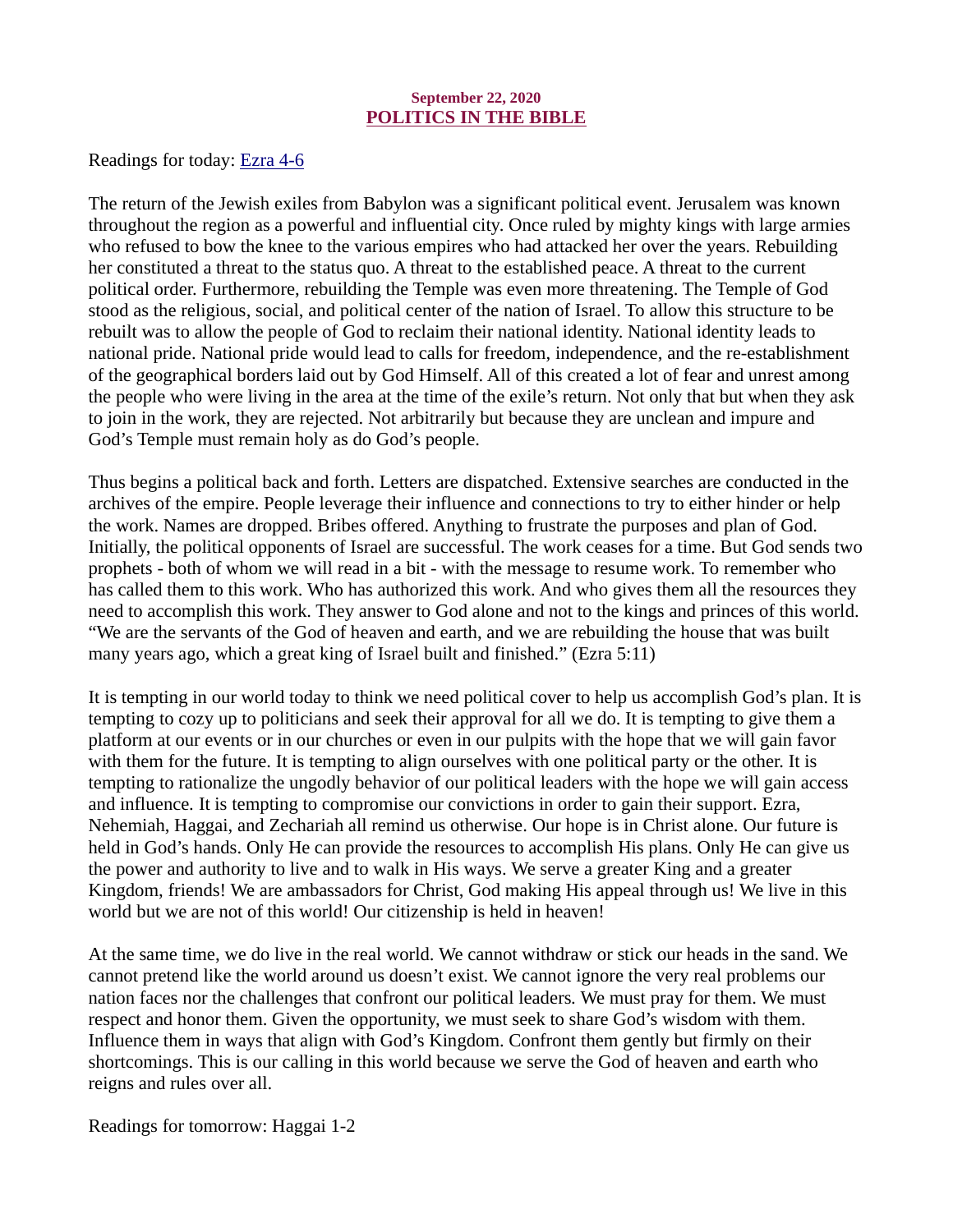#### September 23, 2020 THE SECRET TO THE GOOD LIFE

<span id="page-35-0"></span>[Readings for today: Haggai 1-2](https://www.biblegateway.com/passage/?search=Haggai+1-2&version=ESV)

I talk to a lot of people who want to know the secret to a well-lived life. They spend their days searching for it. Their lives are filled with lots of activity that they hope will help them achieve the "good life" however they define it. But, at the end of the day, it seems forever out of reach. Just over the horizon. Just beyond their grasp. They never quite make it happen. Why? They are searching in all the wrong places. Matthew 6:33 says, "Seek first the Kingdom of God and His righteousness and all these things will be added unto you." All these things? What things are we talking about? All the things that make up the good life. The blessings of God. Favor with the people. Deep, intimate relationships. Abundant provision. These are the things God promises to those who seek Him first.

Sadly, we too often put the cart before the horse. We flip flop the clauses of the verse. We seek first "all these things" and put the Kingdom of God on the back burner. And we are not the first to make this mistake. This is what happened to the people of Israel in the prophet Haggai's time. They focused on themselves. Homes. Fields. Crops. Herds. Trying like crazy to make life work in the new land they had returned to after exile. They didn't attend to the things of God. They didn't value the worship of God. They didn't put God in first place in their lives and this was demonstrated by their neglect of the Temple. So God confronts them. "Then the word of the Lord came by the hand of Haggai the prophet, "Is it a time for you yourselves to dwell in your paneled houses, while this house lies in ruins? Now, therefore, thus says the Lord of hosts: Consider your ways. You have sown much, and harvested little. You eat, but you never have enough; you drink, but you never have your fill. You clothe yourselves, but no one is warm. And he who earns wages does so to put them into a bag with holes." (Haggai 1:3-6) Their lack of provision. Lack of blessing. Lack of favor was a direct result of their unwillingness to seek God first above their own welfare which is why they never seemed to make any progress.

Sound familiar? I cannot tell you the number of couples I know who are stuck in their marriage. I cannot tell you the number of parents I know who feel stuck when it comes to their kids. As I look around our nation today, it seems clear to me that we are "stuck" in a rut of our own making with no hope of escape. What's the answer? Turn to God. Surrender. Relinquish. Let go. Seek Him first. Follow His ways. Commit yourself to serve Him with all that you are and all that you've got. It's the only answer I know and it breaks my heart that so many choose to remain stuck in their ways. If only they could lay hold of the promise Israel received through Haggai, "Who is left among you who saw this house in its former glory? How do you see it now? Is it not as nothing in your eyes? Yet now be strong, O Zerubbabel, declares the Lord. Be strong, O Joshua, son of Jehozadak, the high priest. Be strong, all you people of the land, declares the Lord. Work, for I am with you, declares the Lord of hosts, according to the covenant that I made with you when you came out of Egypt. My Spirit remains in your midst. Fear not. For thus says the Lord of hosts: Yet once more, in a little while, I will shake the heavens and the earth and the sea and the dry land. And I will shake all nations, so that the treasures of all nations shall come in, and I will fill this house with glory, says the Lord of hosts. The silver is mine, and the gold is mine, declares the Lord of hosts. The latter glory of this house shall be greater than the former, says the Lord of hosts. And in this place I will give peace, declares the Lord of hosts." (Haggai 2:3-9)

Readings for tomorrow: Zechariah 1-7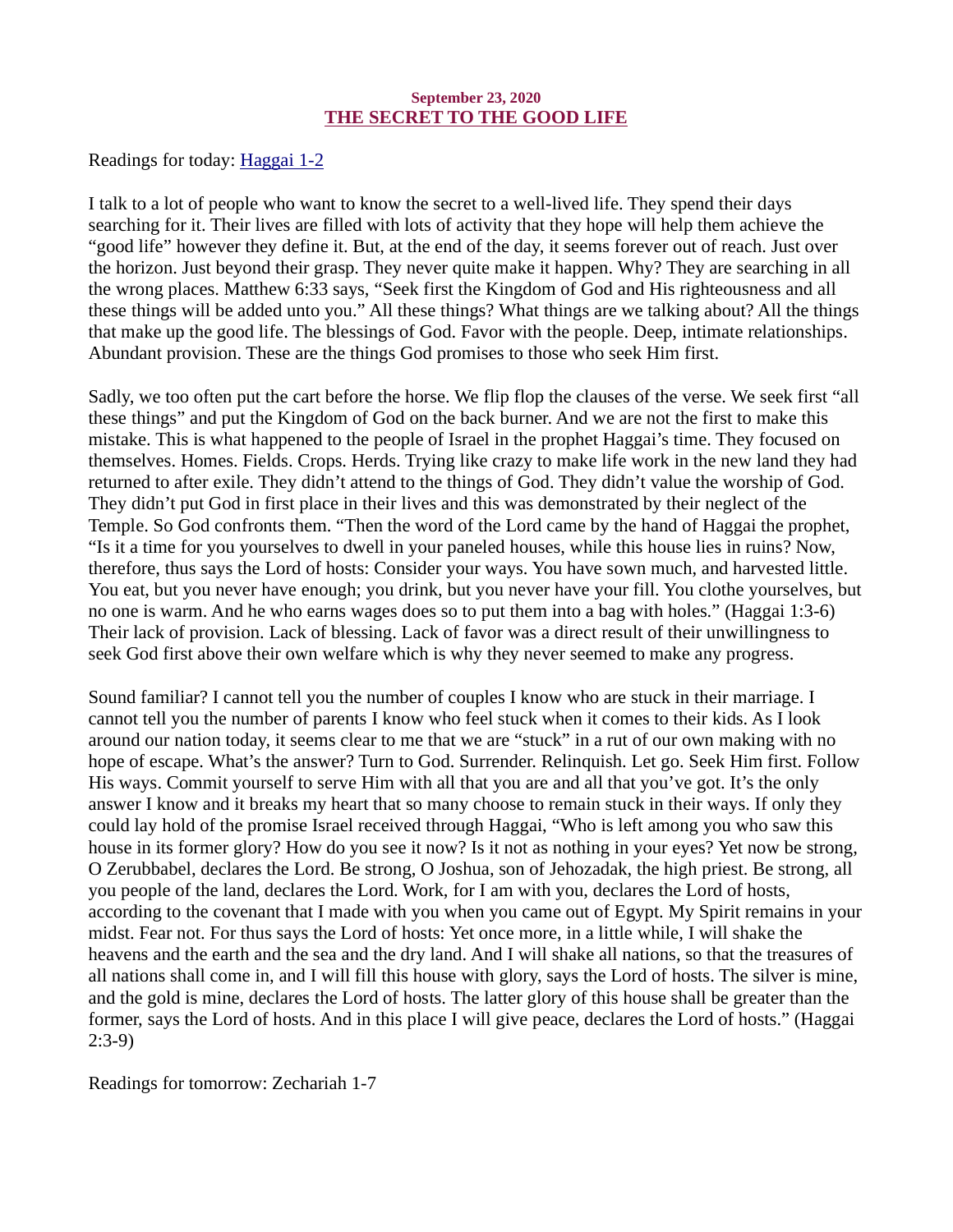## September 24, 2020 GOD DRAWS NEAR

<span id="page-36-0"></span>[Readings for today: Zechariah 1-7](https://www.biblegateway.com/passage/?search=Zechariah+1-7&version=ESV)

It was hard waking up this morning to the gross injustice suffered by yet another African-American. The death of Breonna Taylor is not just tragic it is evil and unjust. It should never happen. The rioting and violence in the wake of the decision is also not just tragic. It cannot be justified in any way. It is evil and unjust and hurts the innocent. Whether it is the police officers or bystanders caught in the crossfire or it is the homes and businesses that suffer damage as people vent their outrage. Violence only begets more violence. Hatred only leads to more hate. Anger cannot bring about the righteousness of God.

Perhaps you're like me and you've wondered why in the world God would ever want to make His home on earth? Why would God want anything to do with us? Why would God not just wipe us out and start all over? He's certainly justified. Man's inhumanity to man knows no bounds. Evil seems to run amok. Sin corrupts all it touches. The history of the human race is a violent one and little, if any, progress seems to have been made. Ultimately, I have no idea what motivates God to continue to reach our in faithfulness to the creature He made in His own image. I only know it is true. It is what the Bible clearly teaches. From the opening pages of Scripture, God's desire is clear. He longs to walk with humanity. He longs to work in and through us to bring blessing to all He has made. He has given us dominion - not so we will "dominate" - so much as we will serve and care for all of creation. It is why God planted a Garden at the dawn of time. It is why God builds a Tabernacle in the wilderness. It is why God constructs a Temple in Jerusalem. It's why God rebuilds that Temple when the exiles return.

Listen to how the prophet Zechariah describes it, "Cry out, Thus says the Lord of hosts: I am exceedingly jealous for Jerusalem and for Zion. And I am exceedingly angry with the nations that are at ease; for while I was angry but a little, they furthered the disaster. Therefore, thus says the Lord, I have returned to Jerusalem with mercy; my house shall be built in it, declares the Lord of hosts, and the measuring line shall be stretched out over Jerusalem. Cry out again, Thus says the Lord of hosts: My cities shall again overflow with prosperity, and the Lord will again comfort Zion and again choose Jerusalem…And I lifted my eyes and saw, and behold, a man with a measuring line in his hand! Then I said, "Where are you going?" And he said to me, "To measure Jerusalem, to see what is its width and what is its length." And behold, the angel who talked with me came forward, and another angel came forward to meet him and said to him, "Run, say to that young man, 'Jerusalem shall be inhabited as villages without walls, because of the multitude of people and livestock in it. And I will be to her a wall of fire all around, declares the Lord, and I will be the glory in her midst." (Zechariah 1:14-17, 2:1-5)

God will dwell with His people. Of that we can be sure. We see it so clearly in the Old Testament. We see it even more clearly in the New Testament. Jesus Christ. The Eternal, Only Begotten Son of God. The Incarnate Word Himself. Leaves His home in the heavenly dimension and comes to earth. He becomes flesh and blood and makes His dwelling among us. The original Greek literally says Jesus "tabernacles" among us! It takes your breath away. God with us. God for us. God drawing near to us. Even in our sin. Even as we wallow in violence and evil and suffering and pain. God draws near. Now matter what we have done or where we have been or what mess we find ourselves currently in. God draws near. No matter how unjust or oppressive or divided or broken our nation becomes. God draws near. Even in Breonna Taylor's apartment. God drew near. Even in the courtroom where a miscarriage of justice took place. God drew near. Even in the streets in the midst of the riots and protests. God draws near. While we were still enslaved to sin, God drew near. He spread out His hands. He was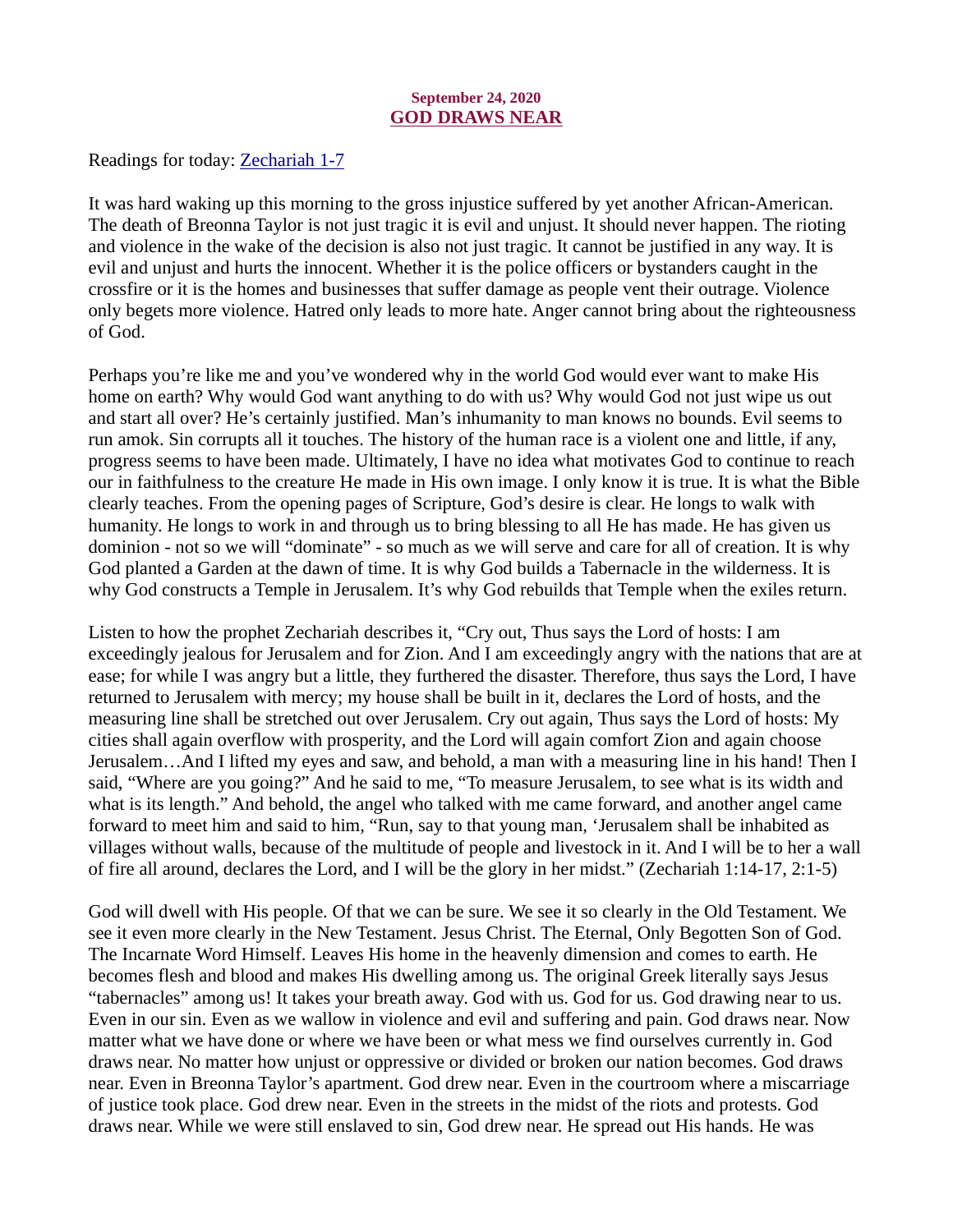nailed to a cross. He took all the sin and evil of the world on His shoulders. Our only hope, friends, in this broken and messed up and unjust world in which we live is that God is near.

Readings for tomorrow: Zechariah 8-14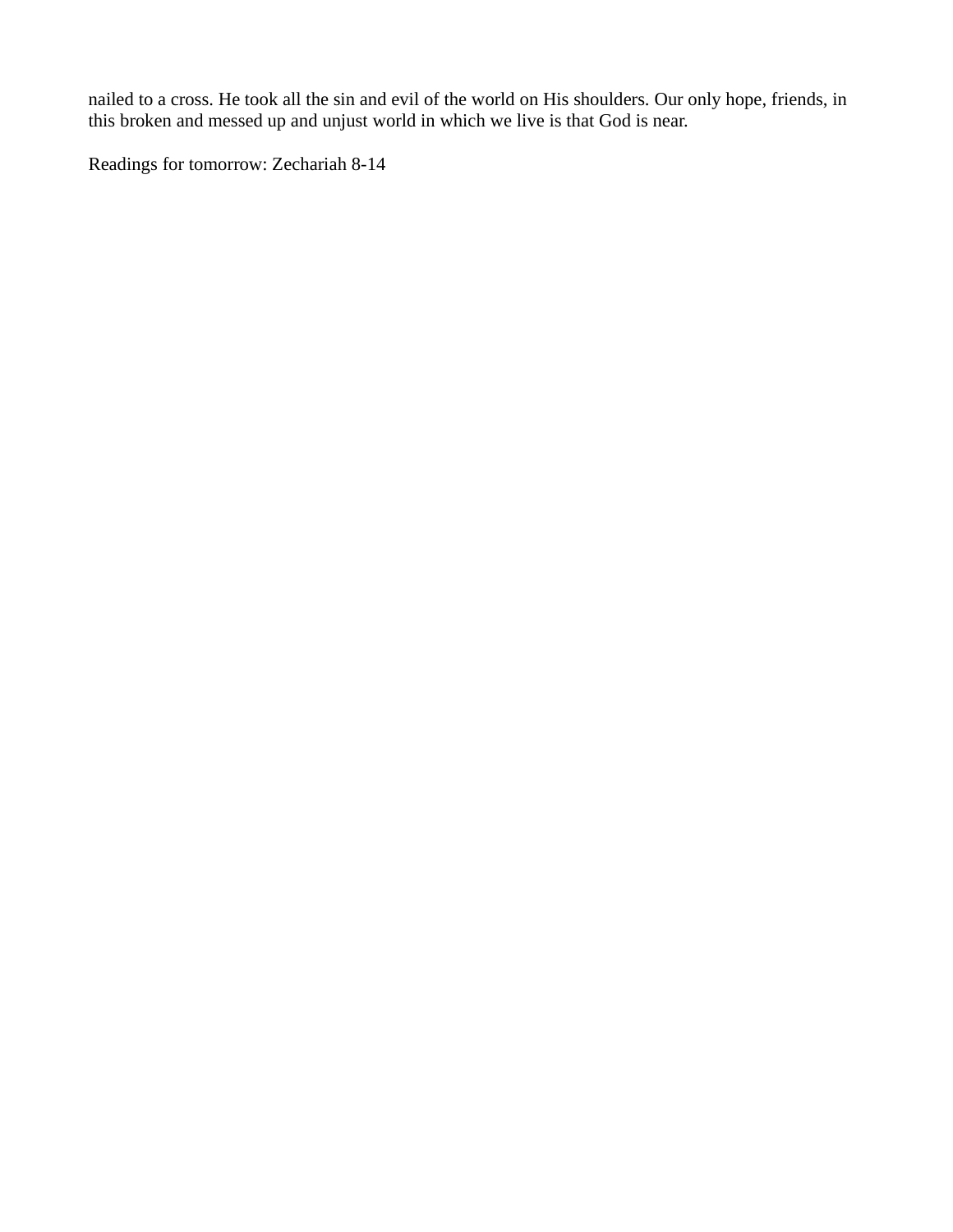## September 25, 2020 THE DAY OF THE LORD

<span id="page-38-0"></span>[Readings for today: Zechariah 8-14](https://www.biblegateway.com/passage/?search=Zechariah+8-14&version=ESV)

Anyone who is familiar at all with the gospel story will recognize the Messianic prophecies embedded throughout Zechariah's visions. This is a critical reminder of the importance of the Old Testament. We have to understand the birth, death, and resurrection of Jesus Christ is the climax of a story that has been unfolding for centuries. Jesus is the true fulfillment of the covenant God first established with Abraham. He is the true seed. The promised Son. The faithful Israelite. He is the perfect embodiment of God's eternal plan and its fulfillment. Throughout the Old Testament, as God interacted with His /. people, He dropped clues as to what was coming. The "Day of the Lord" it was often called. A day when the Messiah would come and Israel would be saved. The people of God looked for this day. Longed for this day. Prayed for this day. Especially in periods of great hardship and suffering. So again, Zechariah is prophesying at a time of great change and upheaval. Decades of exile and slavery has come to an end. The people have survived Babylon. They've survived attempts at genocide. They've survived attempts to forcefully assimilate them into a broader, pagan culture. And now they've returned home. To a ruined city. To ruined homes. To a ruined Temple. Time to start over. Where will life go from here? Will God remain faithful? What life will they build? These are the fundamental questions they're asking and God sends Haggai, Nehemiah, Ezra, and Zechariah - among others - with the answer.

He gives them a picture of the future. When Messiah's Kingdom comes to earth. And so we read familiar words like...

"Rejoice greatly, O daughter of Zion! Shout aloud, O daughter of Jerusalem! Behold, your king is coming to you; righteous and having salvation is he, humble and mounted on a donkey, on a colt, the foal of a donkey." (Zechariah 9:9)

"Then I said to them, "If it seems good to you, give me my wages; but if not, keep them." And they weighed out as my wages thirty pieces of silver. Then the Lord said to me, "Throw it to the potter" the lordly price at which I was priced by them. So I took the thirty pieces of silver and threw them into the house of the Lord, to the potter." (Zechariah 11:12-13)

"And I will pour out on the house of David and the inhabitants of Jerusalem a spirit of grace and pleas for mercy, so that, when they look on me, on him whom they have pierced, they shall mourn for him, as one mourns for an only child, and weep bitterly over him, as one weeps over a firstborn." (Zechariah 12:10)

"And the Lord will be king over all the earth. On that day the Lord will be one and his name one." (Zechariah 14:9)

And these words - often quoted or alluded to throughout the New Testament - remind us God is in control. God reigns sovereign over all the earth. His plan is being worked out. His purposes are coming to pass. His will is being done on earth as it is in heaven.

Until that great Day comes, what should then we do? Cling to hope. Cling to faith. Cling to God. He will never let us down. His promises are sure. His faithfulness is great. His steadfast love is loyal and true. Zechariah encourages us just as he encouraged God's people so many centuries ago. "Thus says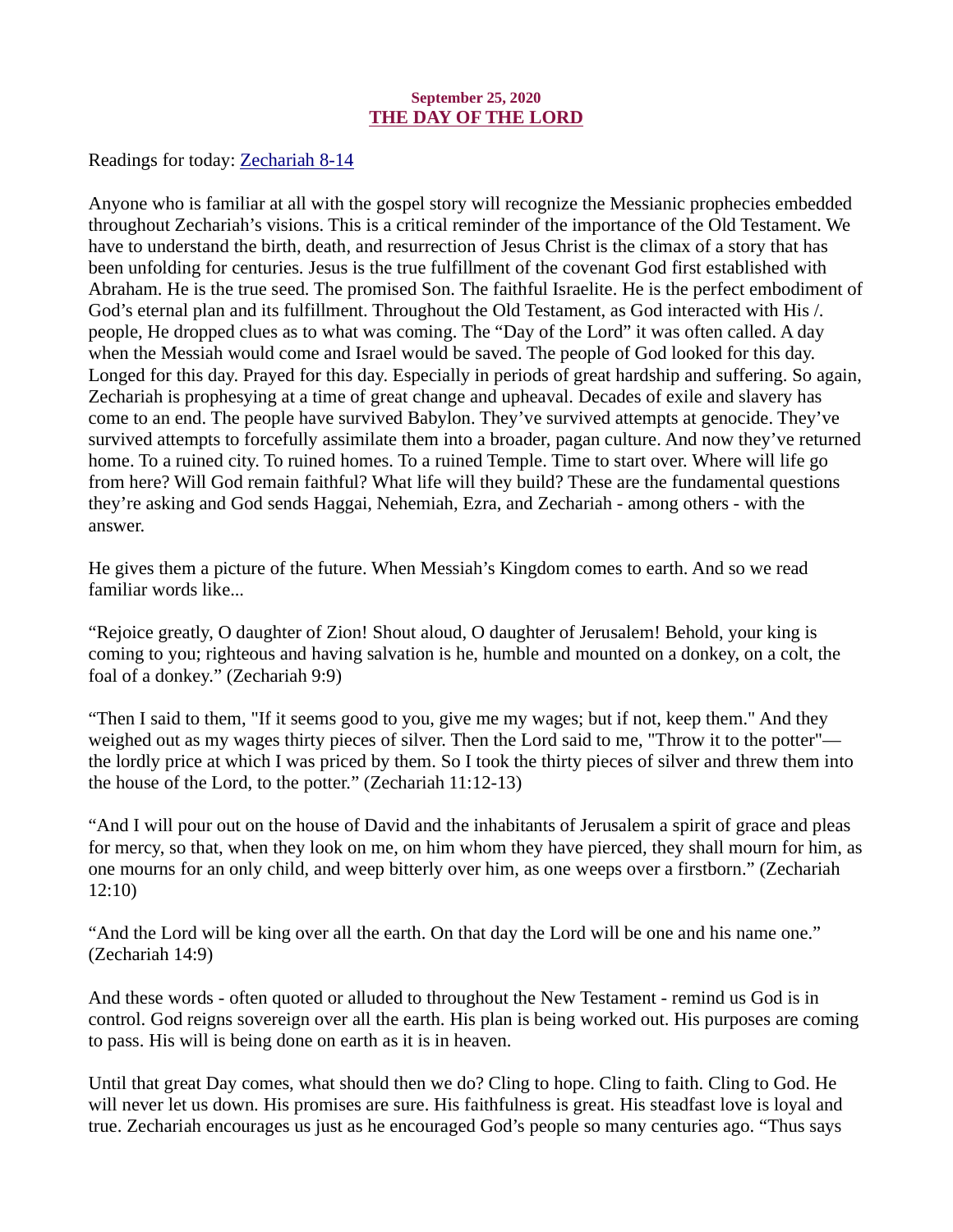the Lord: I have returned to Zion and will dwell in the midst of Jerusalem, and Jerusalem shall be called the faithful city, and the mountain of the Lord of hosts, the holy mountain...Thus says the Lord of hosts: Behold, I will save my people from the east country and from the west country, and I will bring them to dwell in the midst of Jerusalem. And they shall be my people, and I will be their God, in faithfulness and in righteousness." (Zechariah 8:3, 7-8)

"On that day the Lord their God will save them, as the flock of his people; for like the jewels of a crown they shall shine on his land. For how great is his goodness, and how great his beauty!" (Zechariah 9:16-17)

"I will strengthen the house of Judah, and I will save the house of Joseph. I will bring them back because I have compassion on them, and they shall be as though I had not rejected them, for I am the Lord their God and I will answer them." (Zechariah 10:6)

The Lord is our God. We are His people. When we call on Him, He will answer. When we knock, the door is always open. When we've sinned, there is always grace. Believe this for your life today!

Readings for tomorrow: Esther 1-5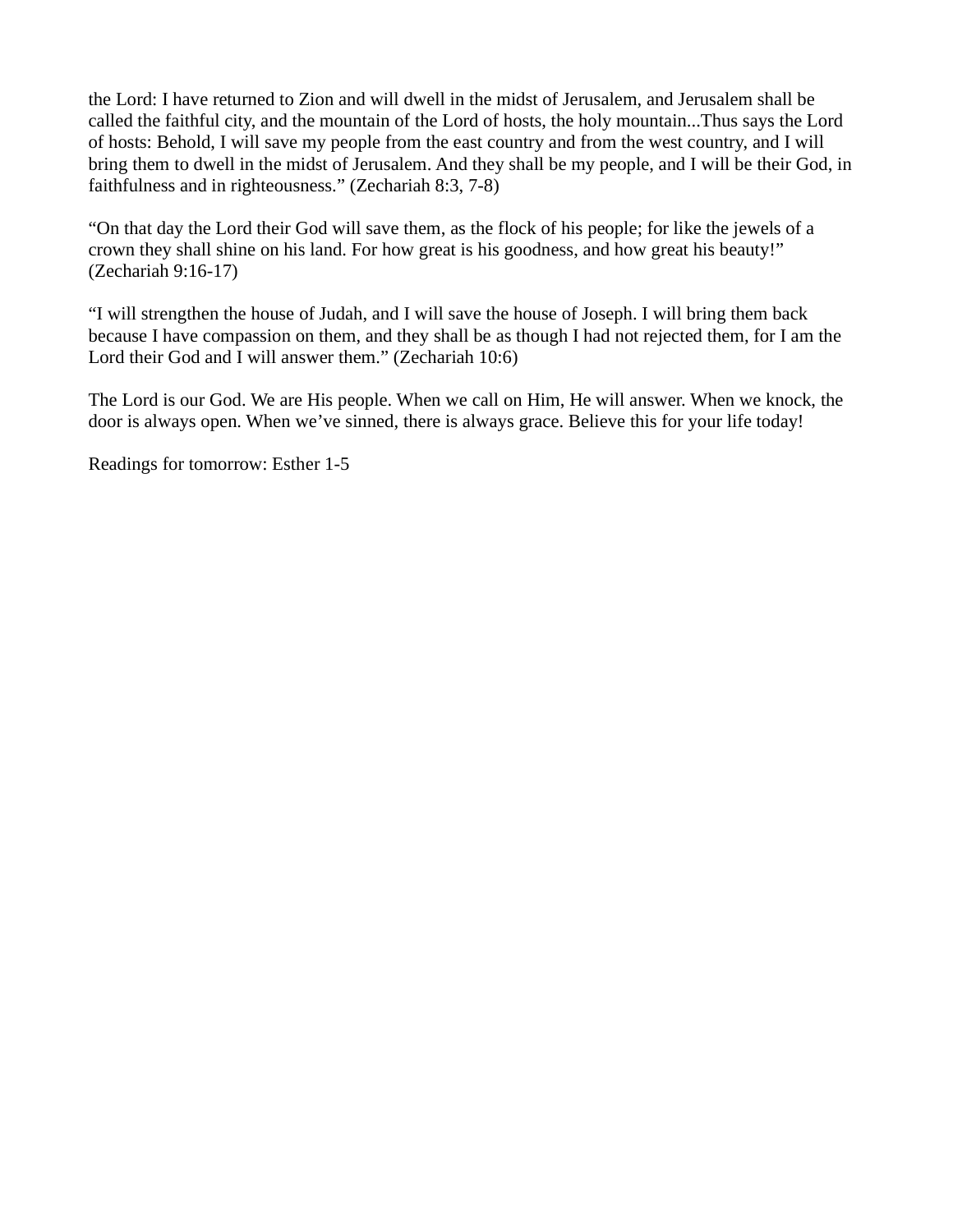#### September 26, 2020 #METOO

<span id="page-40-0"></span>[Readings for today: Esther 1-5](https://www.biblegateway.com/passage/?search=Esther+1-5&version=ESV)

I wish I knew more about Queen Vashti. Her background. Upbringing. Life experience. Faith background. I would love to know what gave her the courage to stand up to her king. It couldn't have been easy. Women in her time were considered more property than people. Their lives utterly dependent on the good will of their husbands. They could be beaten at their husbands request. Kicked to the curb if they displeased their husbands in any way. Killed if their offense was great enough. And yet Vashti finds the strength to refuse when her king asks her to come before him. She publicly shames her king by refusing to be objectified in front of his court. She will not be his sexual plaything. She will not allow herself to be paraded in front of the men of the empire for their perverse entertainment. It's an unprecedented display of female power. One Queen Esther will follow in her own way as well.

Vashti's behavior presents a threat. What will happen if women follow her example? What will happen if women start refusing to obey their husbands? What will happen if women look down on their husbands with contempt when they attempt to subject them to sexual harassment and abuse? This cannot stand! Vashti must be punished! Vashti's behavior condemned! Imagine a world where women were considered the equals of men? Imagine a world where women held power over their own bodies? Imagine a world where men were not the masters of their homes? What kind of world would that be? What kind of chaos would ensue? The threat is dire enough for the king to issue an edict throughout his empire. From India to Ethiopia. 127 provinces in all. In every script and language. Men will rule over their wives. Their children. Their homes. It's almost laughable if it were not so tragically true.

Throughout human history, men have sought to subject women. Women have had to fight and struggle and claw their way to freedom. To full personhood. To equality. And while incredible progress has been made, the fight continues to this day. Think about the number of women who are sexually harassed and abused at some point during the course of their lives. A startling one in five women have reported being raped. One in four women have been physically assaulted by an intimate partner. One in four women report being sexually assaulted. And 81% of women report being sexually harassed. The rise of the #MeToo movement exposed the dark underbelly of our society. It gave many women the courage to speak out about their traumatic experiences. Like Queen Vashti, they refused to subjugate themselves to the men who abused them any longer.

The gospel flips the historic male-female dynamic on its head. Rather than rule over their households like mini-tyrants, men are called to serve their wives. Laying down their lives for them as Christ laid down His life for the church. Men are called to love their wives as Christ loves us. Men are called to sacrifice for their wives, creating an environment in their homes where the women in their lives can grow and thrive and flourish. Godly husbands will put the needs of their wives above their own. They will seek to empower their wives to fulfill whatever calling God places on their lives. They will treat their wives with dignity and honor and respect. There is no place in the godly home for abuse, neglect, or harassment. Indeed, the goal for every husband is to do all he can to present his wife before the Lord, "in splendor, without spot or wrinkle or any such thing, that she might be holy and without blemish." (Ephesians 5:27)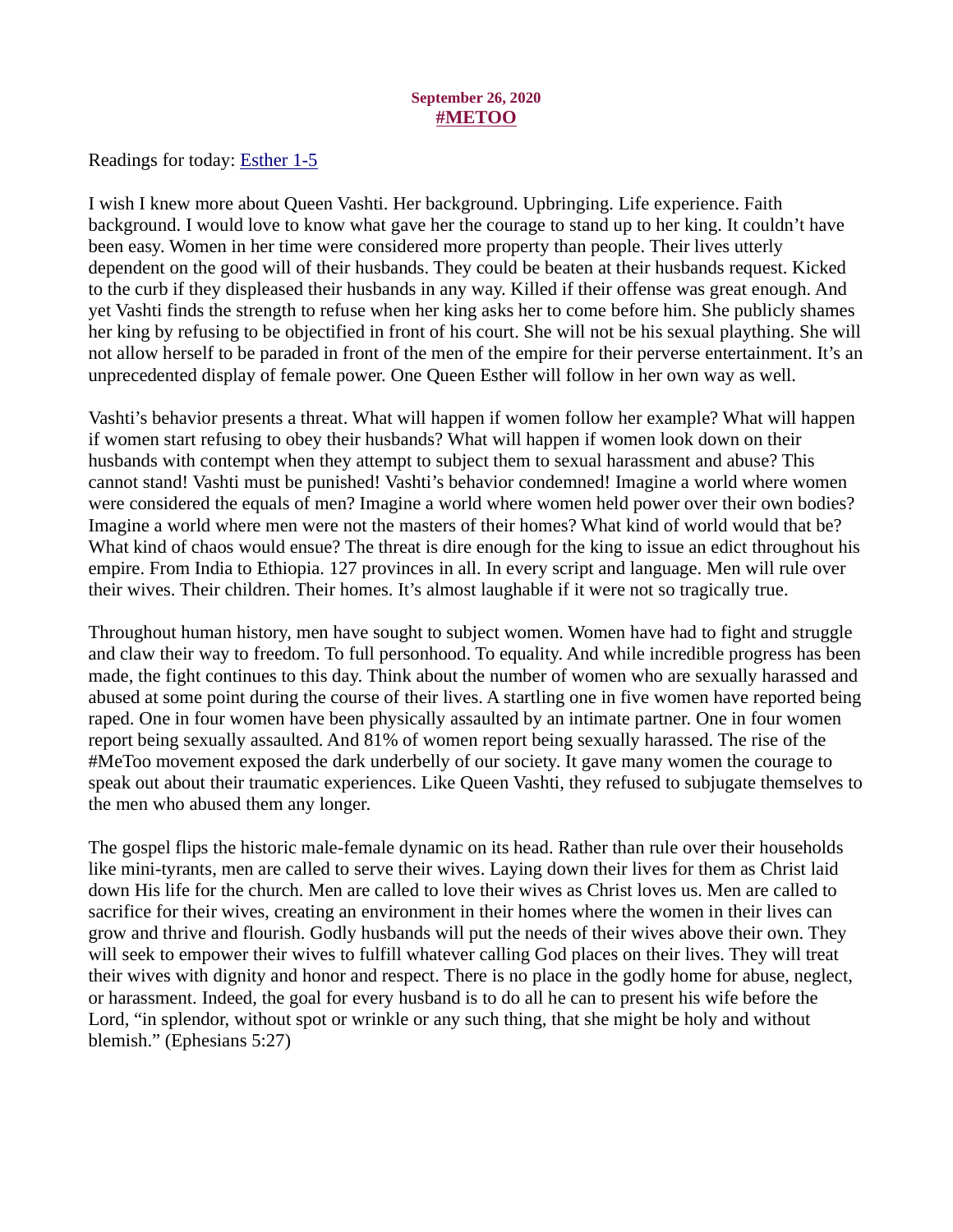# September 28, 2020 PURIM

<span id="page-41-0"></span>[Readings for today: Esther 6-10](https://www.biblegateway.com/passage/?search=Esther+6-10&version=ESV)

At a fundamental level, Esther is a story of divine reversals. God turning things on their heads in order to save His people. Mordechai is lifted up. Haman is brought low. Esther becomes Queen after Vashti is deposed. The Jewish people go from mourning to joy. From defeat to victory. From death to life almost overnight. Purim is inaugurated to commemorate the incredible miracle of God's deliverance and many Jews believe this is the one festival they will continue to celebrate even after Messiah comes.

It is impossible to imagine the emotions behind such a dramatic turn of events. One moment, you are cowering in your home in fear as the mob gathers to bring death and destruction. Local authorities are no help. In fact, they are leading the charge at the king's order. I think of my African-American friends who tell stories from their own family histories about the lynchings they witnessed during the Civil Rights struggle of the 20th century. I think of my South Sudanese friends who live in fear of violent retribution by their own government. I think of my Somali friends who are planting churches under the shadow of Islamic extremism. They know this fear well. It is a constant companion. I think of the women I've met who've suffered abuse, sexual or physical or otherwise. They often feel trapped and alone and afraid. I think of the children I've met who've been violently treated within their own family. I have seen the same fear in their eyes. It is crippling. It is paralyzing. It is dreadful.

But then a new edict is read! A new proclamation is issued! Freedom! Deliverance! Salvation! Think of the joy the Persian Jews, living in the midst of a hostile, pagan empire must have felt! They were not helpless! They were not alone! God had raised up a deliverer! A savior! A messiah! In the person of Esther. In the person of Mordechai. God was acting anew to protect His chosen people. Now think of the joy that accompanied the Emancipation Proclamation or the Civil Rights Act or the election of President Obama in our own time. Think of the joy that accompanied the permanent cease-fire agreement in South Sudan. (The terms of which where unfortunately violated almost immediately...) Think of the joy that comes when entire villages are saved by the gospel and delivered from the influence of Islamic extremism. Think of the joy that comes to a woman when she finally finds the courage to leave her abuser, seek healing and help, and start a new life. Or the joy that comes to children as they experienced love for the first time. These too are Purim.

And what about your life? What about the bondage you have faced or currently are facing? Is it addiction? Is it slavery to sin of some sort? Is it the darkness of depression? The painful affliction of a mental, emotional, or physical illness? Where do you need deliverance today? Where do you need a savior? In what corners of your heart do you still cower in fear? Afraid of what tomorrow may bring? Let Esther give you hope! Even at the 11th hour, God is still working to bring salvation!

Readings for tomorrow: Malachi 1-4, Psalms 50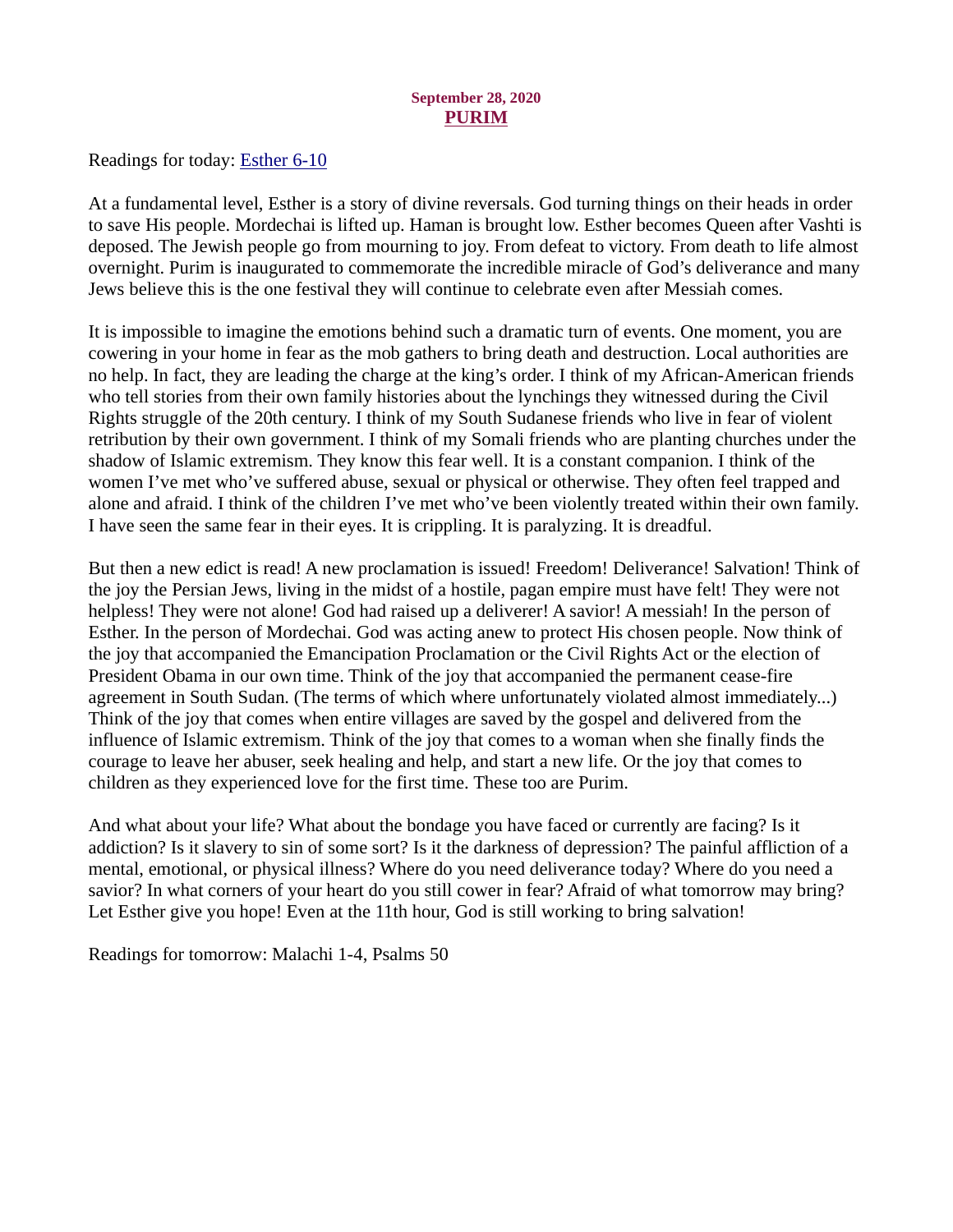## September 29, 2020 WORSHIP IN COVID TIMES

<span id="page-42-0"></span>[Readings for today: Malachi 1-4, Psalms 50](https://www.biblegateway.com/passage/?search=Malachi+1-4%2C+Psalms+50&version=ESV)

God doesn't grade on a curve. He will never be satisfied with leftovers. Never be content to take second place. Will not allow us to take Him for granted or treat Him with disdain. God is a refining fire. A purifying fire. A cleansing fire. Malachi testifies to the fact that when the great Day of the Lord comes and Jesus returns in all His glory, all that is evil and arrogant and corrupt in this world will be burned by fire. All that is sinful and impure and ungodly in our lives will be set ablaze. The gold will be refined. The silver purified. Only that which is of the Lord will endure.

"For behold, the day is coming, burning like an oven, when all the arrogant and all evildoers will be stubble. The day that is coming shall set them ablaze, says the Lord of hosts, so that it will leave them neither root nor branch. But for you who fear my name, the sun of righteousness shall rise with healing in its wings. You shall go out leaping like calves from the stall. And you shall tread down the wicked, for they will be ashes under the soles of your feet, on the day when I act, says the Lord of hosts." (Malachi 4:1-3)

It's a sobering vision. One that should challenge and convict us as it did the people of Israel. They had taken their relationship with God for granted. They were not giving their best to God. Their offerings were polluted. The animals brought for sacrifice represented the worst of their flocks. Blind. Lame. Broken. Bruised. They simply didn't measure up to the worship God deserves and demands. The priests refused to honor God's name. They would not listen to His Word. They were unfaithful to the covenant God had established. Therefore they fell under God's judgment and it was terrible. "But you have turned aside from the way. You have caused many to stumble by your instruction. You have corrupted the covenant of Levi, says the Lord of hosts, and so I make you despised and abased before all the people, inasmuch as you do not keep my ways but show partiality in your instruction." (Malachi 2:8-9)

What is the worship God demands from us? Malachi is clear, "For from the rising of the sun to its setting my name will be great among the nations, and in every place incense will be offered to my name, and a pure offering. For my name will be great among the nations, says the Lord of hosts." (Malachi 1:11) God will be glorified. His name will be lifted up. He will be worshiped by the nations of the earth. The people He loves and created will honor Him by giving Him the full devotion He deserves. They will burn incense. They will bring pure offerings. The best of their flocks. The best of their fields. They will not just go through the motions but with full hearts come to worship the Lord in Spirit and in Truth.

God expects no less from us. We who have been saved by Jesus Christ have seen His glory. The glory of the One and Only Son come from the Father. As such, more is demanded from us. More is expected. God desires our full worship. God desires our full devotion. He will never rest until He has the highest place in our lives. And it doesn't matter what's happening in the world around us. It doesn't matter how difficult life's circumstance may be. It doesn't matter what barriers may exist or what inconveniences we have to endure. God demands our worship. God deserves our worship. Now more than ever we have the opportunity to come before Him and give Him praise.

Throughout history and throughout the world today, God's people gather for worship. They gather in the midst of war. They gather in the wake of natural disasters. They gather in the face of pandemics. They gather because God has called them to come before Him as a people. As a family. We are blessed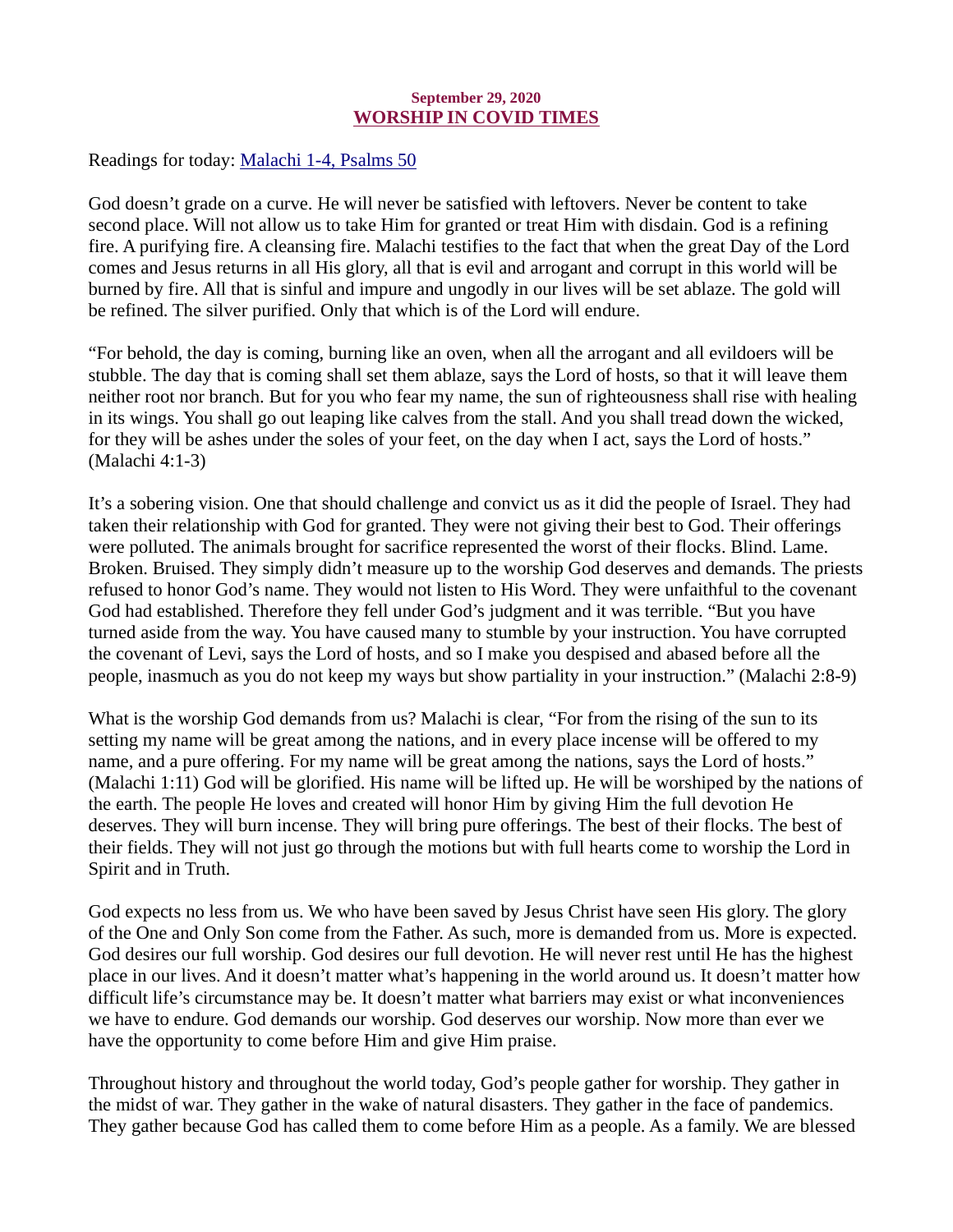in our day and age to gather virtually as well as physically. We are blessed to share communion and receive God's Word. God is using any and all means to make Himself known. He is lifting His name on high. His glory is truly filling the earth. And the amazing miracle is we are invited into this experience! The door is open to His Presence! He is lowering every mountain. He is raising up every valley. He is making every crooked way straight for His people. Friends, may you find joy and peace and strength as you worship God in Spirit and in Truth yourselves!

Readings for tomorrow: Ezra 7-10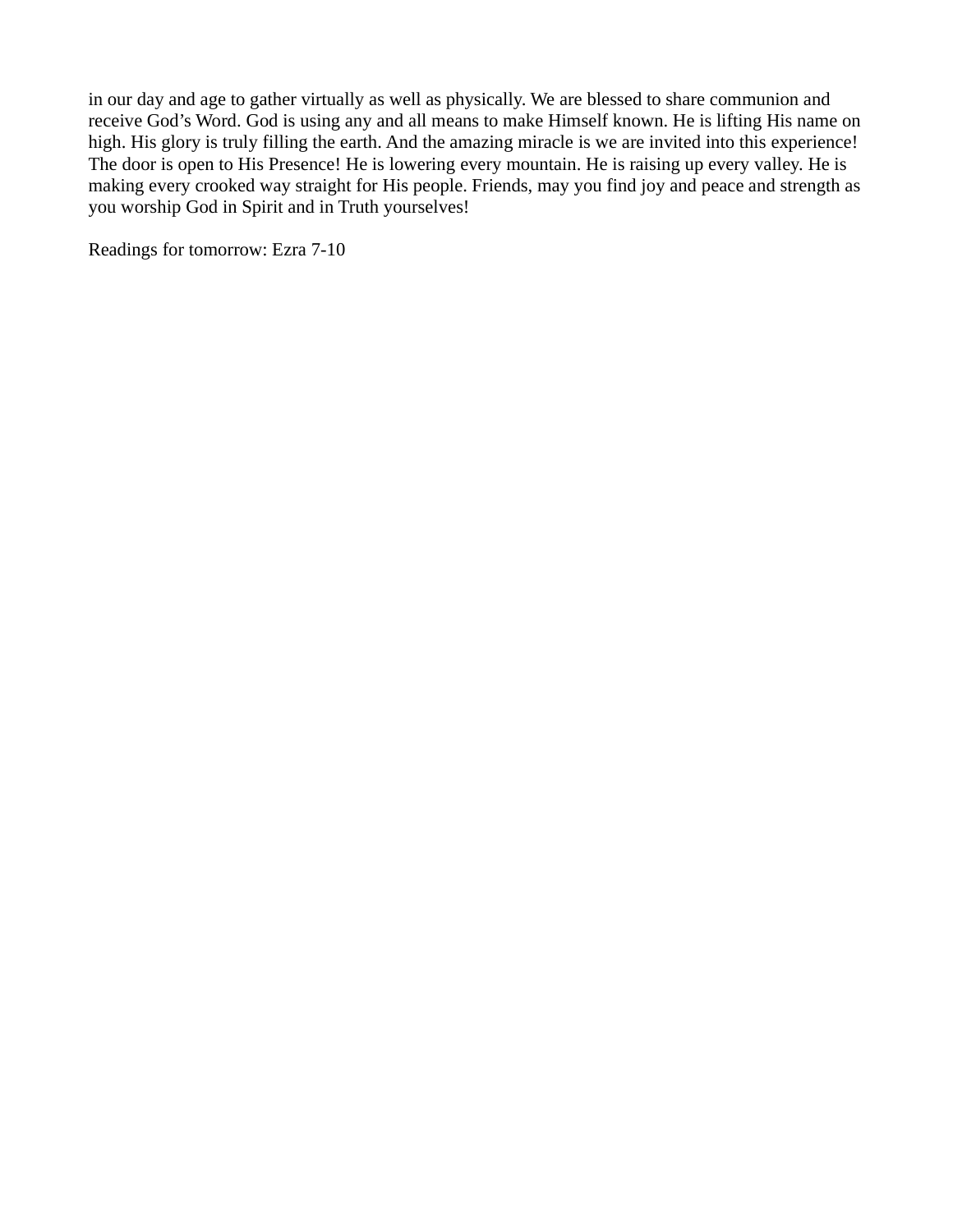#### September 30, 2020 RACISM IN THE BIBLE

<span id="page-44-0"></span>Readings for today: **Ezra 7-10** 

Today's reading definitely presents a challenge. Particularly since we live so far removed from the specific cultural situation Ezra faced as the Israelites returned from exile. It is deeply offensive to our 21st century sensibilities to imagine a group of men initiating a mass divorce simply over race and/or nationality. We rightly wonder what happens to the women and children who are kicked to the curb? Are they left destitute? Is this of the will of God? Or was this an example of early Pharisaism rearing it's ugly head? Zealousness for the Law of God taken to a logical extreme? Moreover, many wonder if this is yet another example of God's Law remaining culturally bound? Irrelevant to our modern lives? After all, how can we respect a God who commands the breakup of so many families?

This is what makes Bible reading such a challenge. We can't just read the words on the page and accept them at face value. We have to dive deeper to understand the cultural currents of the day and how this story fits if we want to understand. Furthermore, we have to acknowledge the cultural assumptions we ourselves bring to the text. We are not objective observers. We too have biases and perspectives that are shaped by current cultural movements like #MeToo, feminism, white supremacy, #BlackLivesMatter, and more. These currents will shape how we respond to the text. It's hard to lay these things aside and try to walk a mile in Ezra's shoes.

So why was Ezra so upset over the intermarriage of Israel with their pagan neighbors? And why does he call for them to "put aside" the foreign women and their children? And what were the social ramifications of such a drastic move? First and foremost, we need to understand that in ancient near east culture, ethnicity, tribal identity, and religion all overlapped. You see something similar in the world today where Islam is so closely identified with the Arabic ethnicity. Tribal kingdoms were defined in a very real sense according to the god they worshiped. Each nation had their own god and their own unique religious practices. Their god ruled over a specific territorial boundary which defined the geographic limits of a particular kingdom. Other features that defined tribal and/or national identity had to do with the personality of the king who ruled, the language they spoke, and then, downstream from the rest, the particular physical features of the people themselves. One can see how different this is from modern racial theory forged in the wake of the horrors of the Holocaust and ethnic purges of the last 150 years.

From a Biblical standpoint then, if one married a pagan, one pledged allegiance in a certain sense to their god. This obviously represents a fundamental break with the First Commandment which is why Ezra reacts so strongly to the news. Furthermore, intermarriage also brought into question one's tribal and/or national identity. It was an open question whether one could actually be an Israelite if one married a non-Israelite. One would always be suspect as would one's children. If/when an invasion took place, whose side would you be on? Could you be trusted? All these were very real questions for a fragile group of people seeking to reestablish themselves and rebuild their nation. Certainly there were options for non-Israelites to become Israelites. The book of Ruth is a great example and a story the people in Ezra's time would have known well. However, in order to become an Israelite one had to renounce any connection to their former god and their former people. "Where you go I will go, and where you lodge I will lodge. Your people shall be my people and your God my God." (Ruth 1:16)

Hopefully, this helps us understand Ezra's dilemma and heartbreak. He is ashamed. He is afraid. He knows his history well and he knows what happens when God's people are unfaithful. "O my God, I